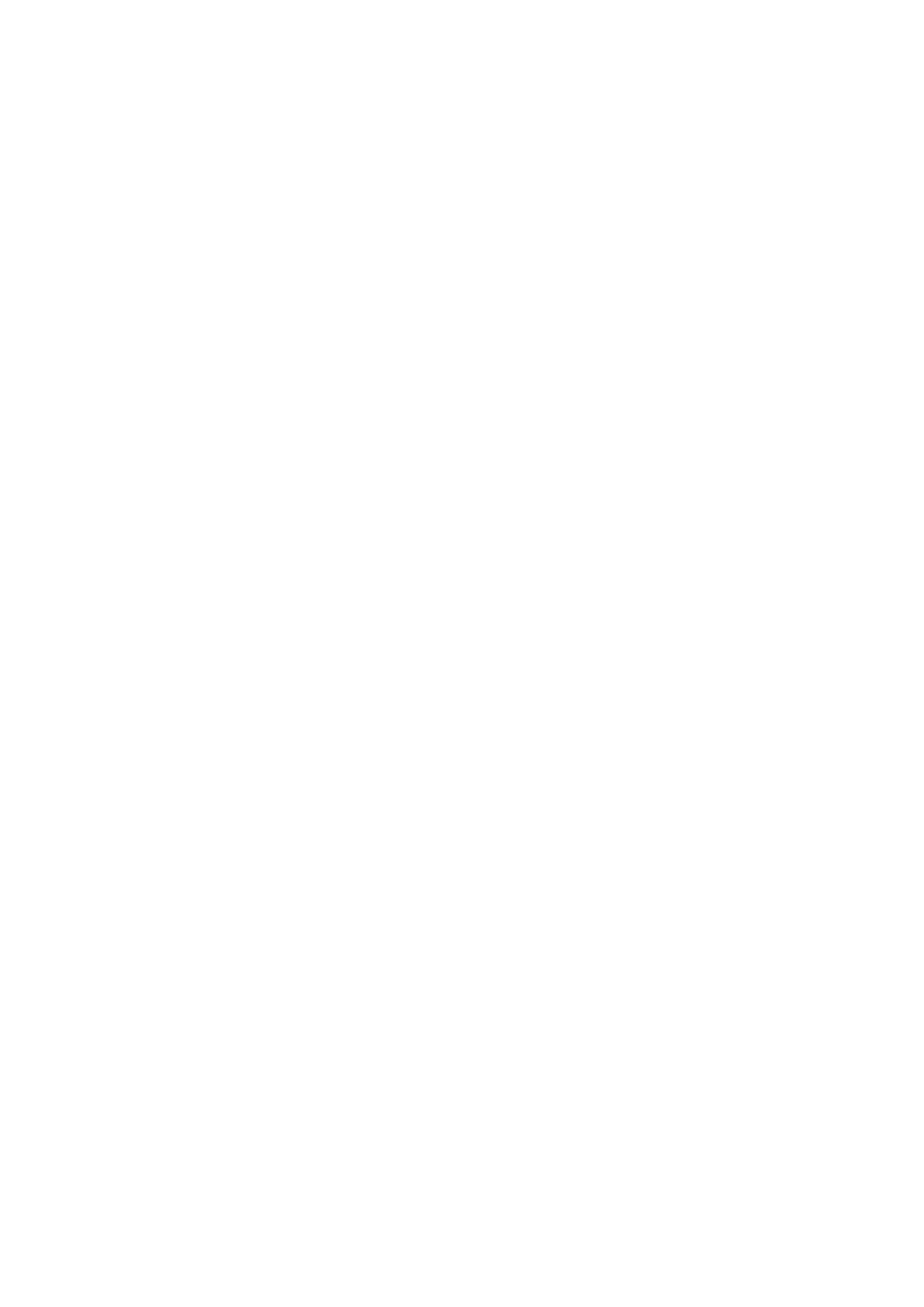# Management Committee of the Intergovernmental Board on Climate Services

Third session

Geneva

26 October 2015

Abridged final report





World Meteorological **Organization** Weather . Climate . Water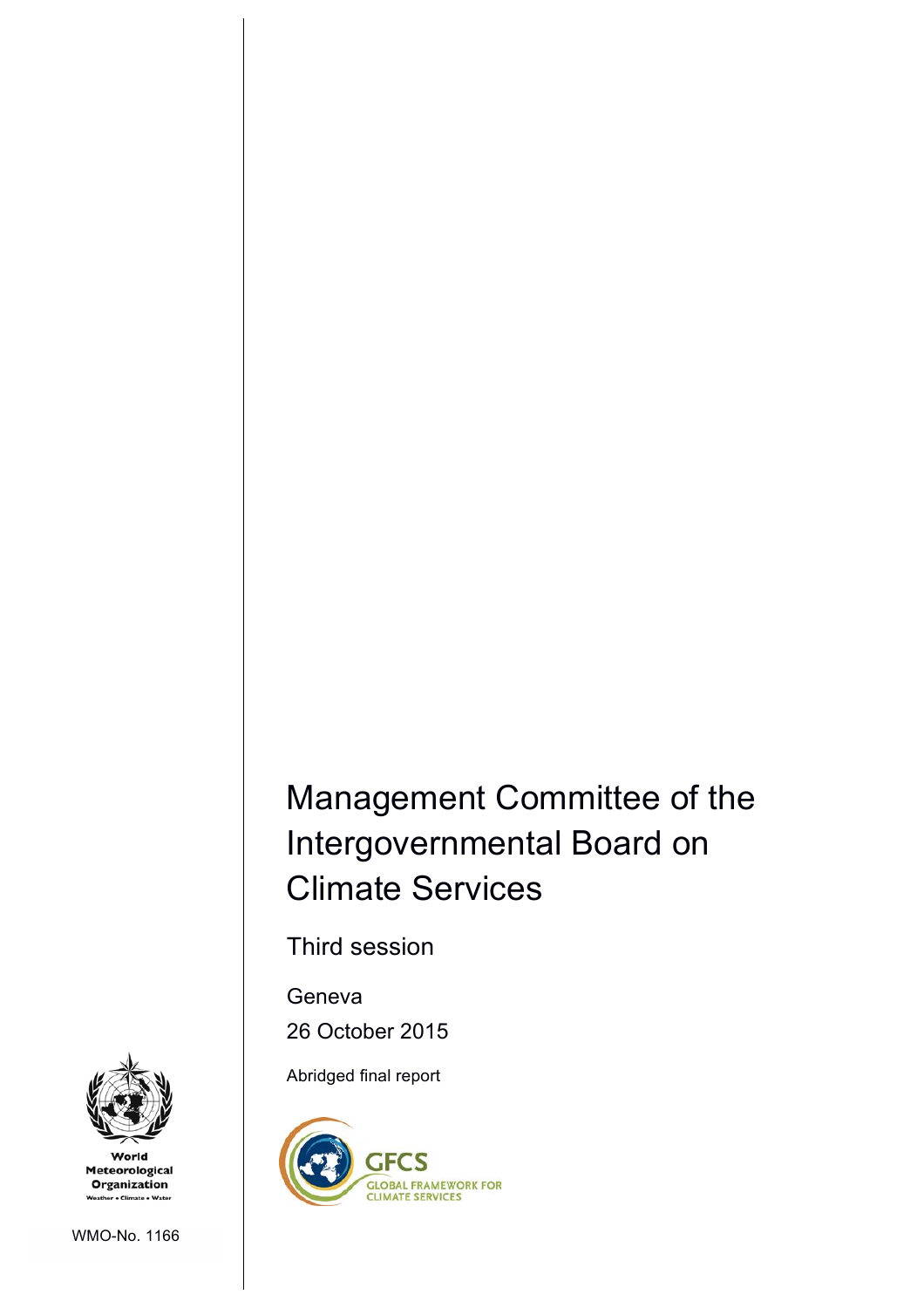WMO-No. 1166

© World Meteorological Organization, 2016

The right of publication in print, electronic and any other form and in any language is reserved by WMO. Short extracts from WMO publications may be reproduced without authorization, provided that the complete source is clearly indicated. Editorial correspondence and requests to publish, reproduce or translate this publication in part or in whole should be addressed to:

Chairperson, Publications Board World Meteorological Organization (WMO)<br>7 bis. avenue de la Paix 7 bis, avenue de la Paix Tel.: +41 (0) 22 730 84 03<br>P.O. Box 2300 10 10 22 730 80 40 CH-1211 Geneva 2, Switzerland E-mail: publications@wmo.int

Fax:  $+41(0)$  22 730 80 40

ISBN 978-92-63-11166-1

**NOTE** 

The designations employed in WMO publications and the presentation of material in this publication do not imply the expression of any opinion whatsoever on the part of WMO concerning the legal status of any country, territory, city or area, or of its authorities, or concerning the delimitation of its frontiers or boundaries.

The mention of specific companies or products does not imply that they are endorsed or recommended by WMO in preference to others of a similar nature which are not mentioned or advertised.

This report contains the text as adopted by Plenary and has been issued without formal editing. Acronyms used in this report may be found in METEOTERM, the WMO terminology database, at http://www.wmo.int/ pages/prog/lsp/meteoterm\_wmo\_en.html. Acronyms may also be found at http://www.wmo.int/pages/themes/ acronyms/index\_en.html.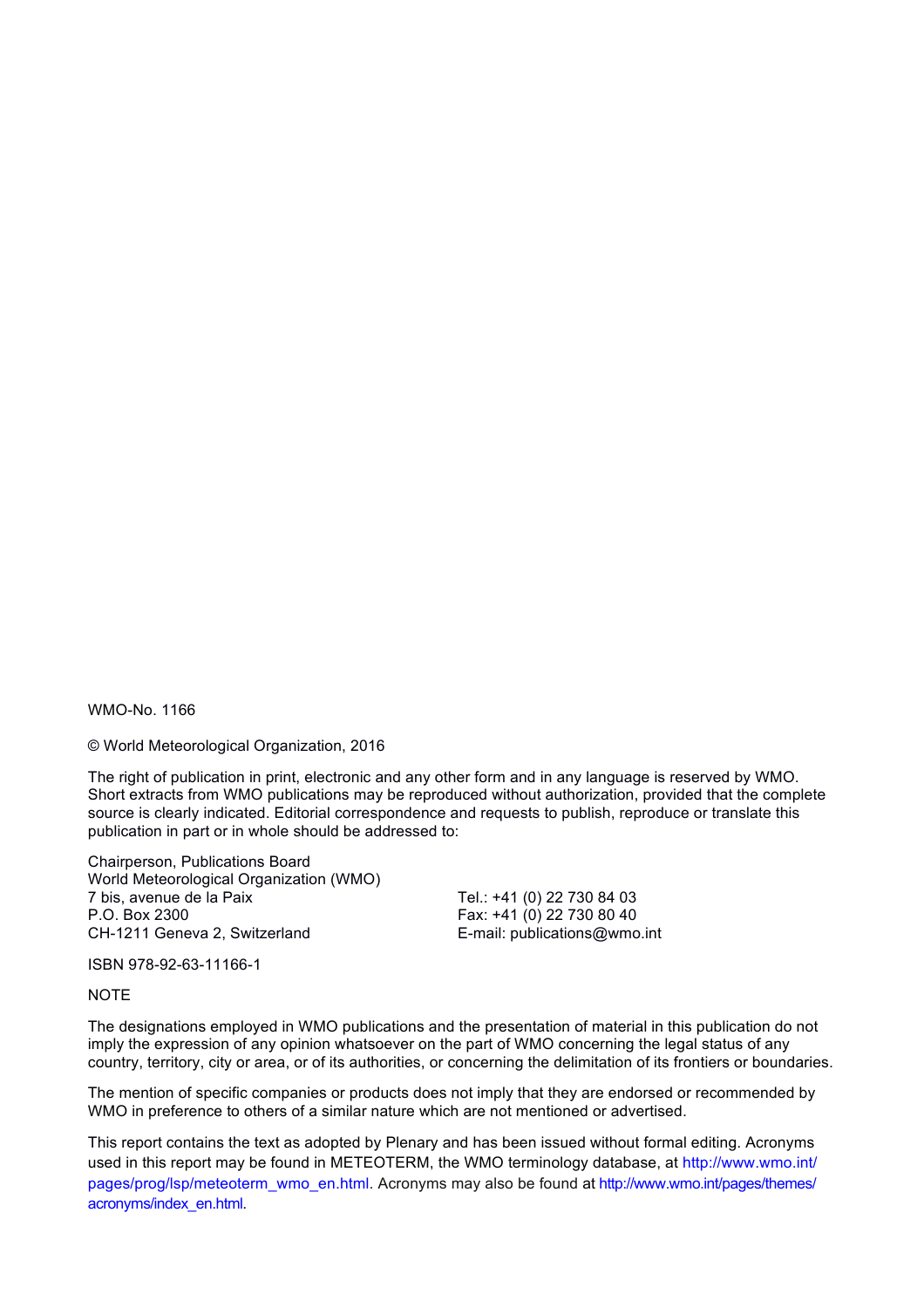## **CONTENTS**

### GENERAL SUMMARY OF THE WORK OF THE SESSION

| 1.  |                                                                                      | 1            |
|-----|--------------------------------------------------------------------------------------|--------------|
| 2.  |                                                                                      | 1            |
| 3.  | REPORT OF THE CHAIR OF THE INTERGOVERNMENTAL BOARD ON CLIMATE                        | 1            |
| 4.  | REVIEW OF PARTNERS' GOVERNING BODIES' DECISIONS (agenda item 4)                      | $\mathbf{3}$ |
| 5.  | PROGRESS ON IMPLEMENTATION OF THE GLOBAL FRAMEWORK FOR                               | 5            |
| 5.1 |                                                                                      | 5            |
| 5.2 |                                                                                      | 7            |
| 6.  | ACTIVITIES OF THE MANAGEMENT COMMITTEE (agenda item 6)                               | 8            |
| 6.1 | Review and approval of the Operational and Resource Plan for the Global Framework    | 8            |
| 6.2 | Review and approval of the monitoring and evaluation of implementation of the Global | 9            |
| 7.  |                                                                                      | 10           |
| 7.1 |                                                                                      | 10           |
| 7.2 |                                                                                      | 11           |
| 7.3 | Specific data requirements for the Global Framework for Climate Services             | 11           |
| 7.4 |                                                                                      | 12           |
| 7.5 | The Global Framework for Climate Services and the 2030 Agenda for Sustainable        | 14           |
| 8.  |                                                                                      | 16           |
| 9.  |                                                                                      | 16           |
| 10. |                                                                                      | 16           |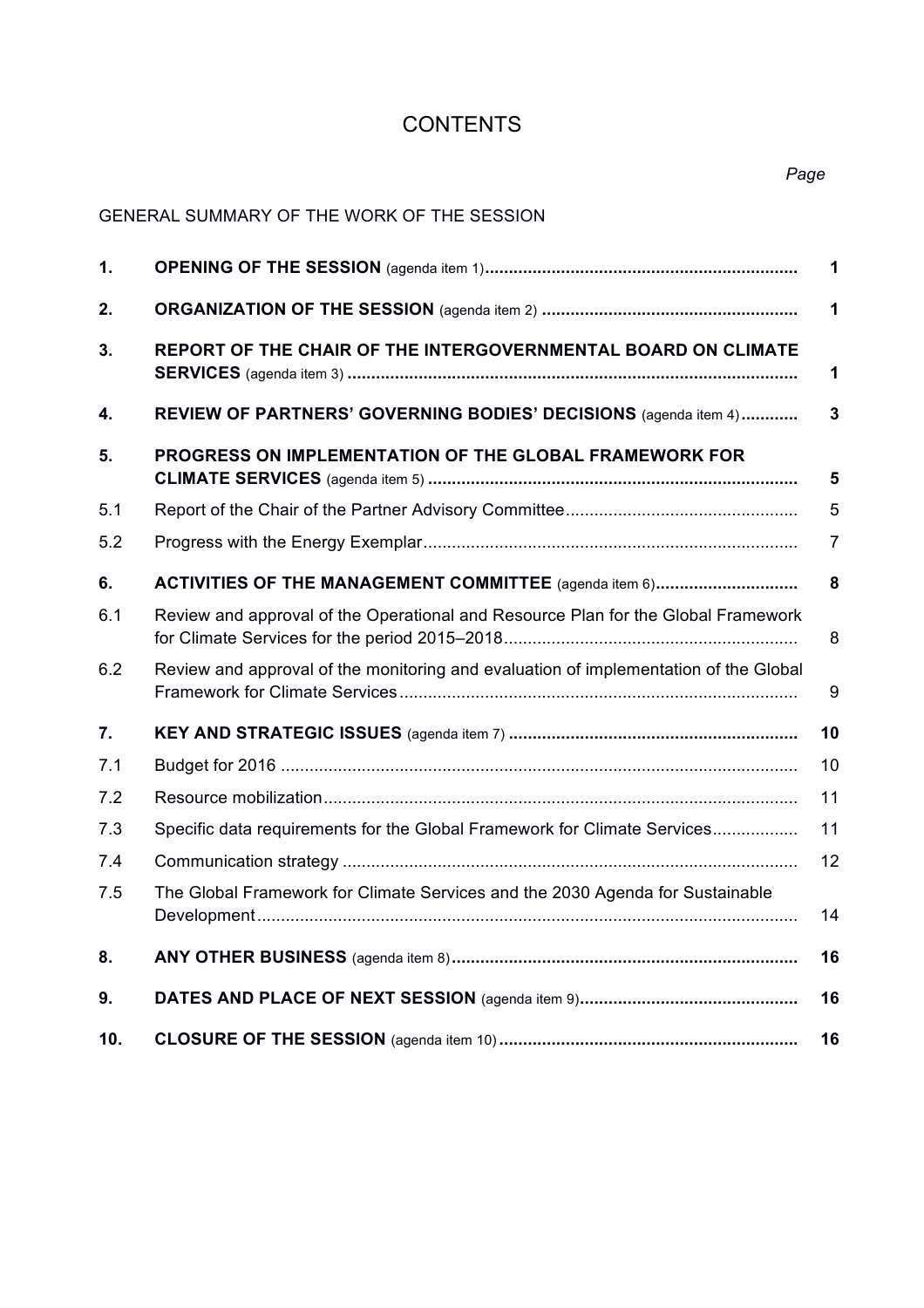### ANNEXES

|              | Terms of reference for an ad hoc task force or working group to develop the<br>monitoring and evaluation criteria and process for the Global Framework for | 17 |
|--------------|------------------------------------------------------------------------------------------------------------------------------------------------------------|----|
| $\mathbf{H}$ | Monitoring and evaluation (paragraph 6.2.3 of the general summary)                                                                                         | 19 |
| III          | Expert Team on Specific Data Requirements for the GFCS: Terms of reference                                                                                 | 31 |
| IV           | Transforming our world: the 2030 Agenda for Development (paragraph 7.5.2 of the                                                                            | 32 |

|--|--|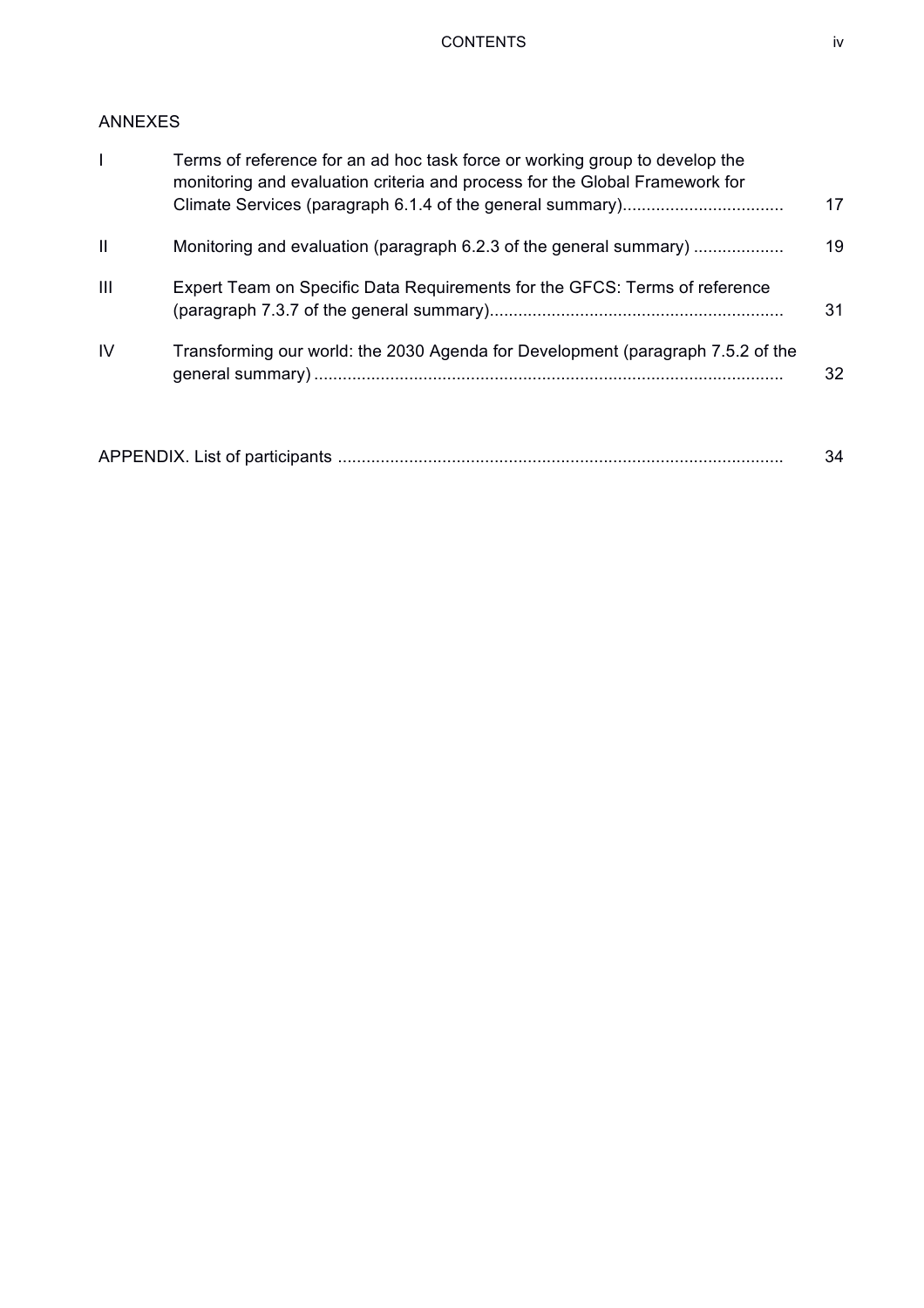### GENERAL SUMMARY OF THE WORK OF THE SESSION

### **1. OPENING OF THE SESSION** (agenda item 1)

The third session of the Management Committee of the Intergovernmental Board on Climate Services (IBCS) was opened by Mr Jens Sunde (Norway), Chair of IBCS, at 09:30 a.m. on Monday, 26 October 2015 in Salle Obasi at the World Meteorological Organization (WMO) Headquarters.

### **2. ORGANIZATION OF THE SESSION** (agenda item 2)

The session adopted the agenda as it had been proposed.

### **3. REPORT OF THE CHAIR OF THE INTERGOVERNMENTAL BOARD ON CLIMATE SERVICES** (agenda item 3)

3.1 The IBCS Management Committee (the Committee) noted with appreciation the report by the Chair, which included a summary of activities and achievements made under the Global Framework for Climate Services (GFCS).

3.2 The Chair stressed the importance of involvement of WMO Members and partnerships with relevant partner agencies to ensure: (a) coordination of initiatives and their integration, the establishment of synergies among relevant initiatives and maximization of the benefits of investments and resources being applied in support of the development and application of climate; (b) a science-based and multi-disciplinary approach in the co-design and co-production of climate services with the involvement of users and relevant stakeholders; (c) efficient provision and use of expertise available through partner agencies and networks; and (d) mainstreaming GFCS in partners' agendas and activities. Partners had been involved in implementing GFCS-related activities and in providing experts to serve in IBCS substructures, such as the Task Teams established by the Committee to finalize the Operational and Resource Plan (ORP) for the GFCS for the period 2015–2018 and on Monitoring and Evaluation Criteria and Methodology for the GFCS. These areas of activity would require continued involvement by Members and partners and active resource mobilization to strengthen the GFCS Trust Fund. More work was required to strengthen GFCS pillars and other GFCS infrastructure and to establish structured service-oriented approaches in support of all GFCS priority areas.

3.3 The Chair noted that the first two years of implementation of the GFCS had focused on establishing its governance structure and establishing mechanisms for coordination and implementation of initial activities to enable the development of a proof of concept that would inform the development of guidelines for the expansion of climate services worldwide. Furthermore, the Partner Advisory Committee (PAC) in its last meeting, in March 2015, had agreed to demonstrate the benefits of working together in six countries (Burkina Faso, Bhutan, Dominica, Moldova, Papua New Guinea and United Republic of Tanzania). This approach would contribute to building national capacities for the co-design and co-production of climate services, providing essential knowledge for the production of guidelines. The Chair noted however, that providing effective climate services in the 70 countries identified as not having adequate capacities was an ambition that would take time to realize. Even recognizing that there were a number of countries which were developing climate services independently or with the support of various partners, GFCS had been supporting direct capacity development in some 10 countries. At the same time, the Climate Services Information System and support of Regional Climate Centres to countries still had to be operationalized. The ORP for the GFCS for the period 2015–2018 (IBCS MC-3 Doc. 6.1(1)) provided for specific activities in this regard.

3.4 The Committee noted with appreciation that the United Nations Office for Disaster Risk Reduction (UNISDR), the World Bank (WB) and United Nations Development Programme (UNDP) were the latest agencies to have officially joined PAC, while the International Renewable Energy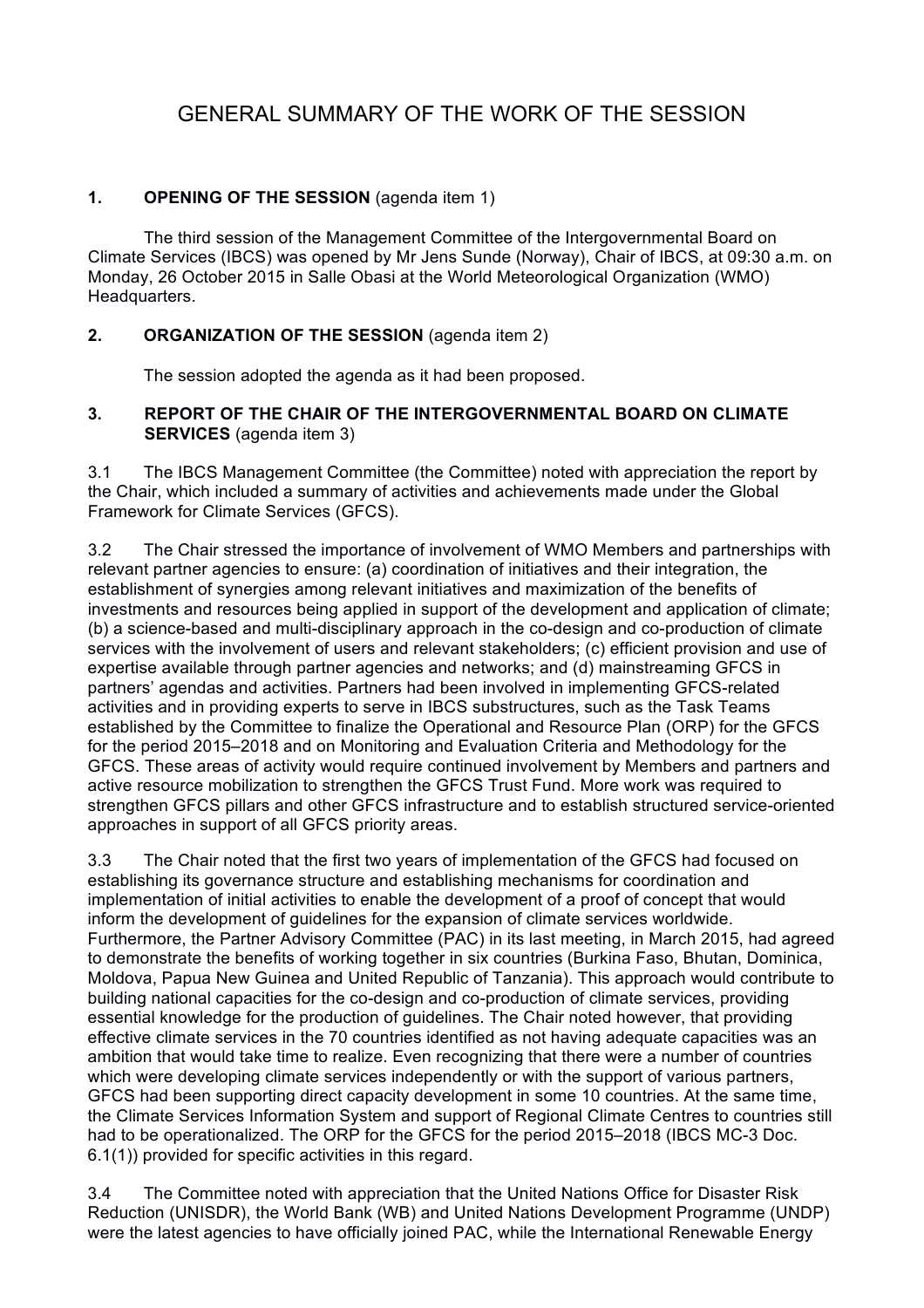Agency and the Norwegian Refugee Council (NRC) were in the process of finalizing their applications for PAC membership. PAC now comprised 13 members, namely the European Commission (EC), European Organisation for the Exploitation of Meteorological Satellites, the Food and Agriculture Organization of the United Nations (FAO), the Global Water Partnership (GWP), the International Federation of Red Cross/Red Crescent Societies (IFRC), the International Union of Geodesy and Geophysics (IUGG), UNDP, UNISDR, the United Nations Institute for Training and Research (UNITAR), WB, the World Business Council for Sustainable Development, the World Food Programme (WFP) and WMO.

3.5 The Committee was pleased to note the efforts being made to strengthen partnerships with the United Nations Framework Convention on Climate Change (UNFCCC) particularly in support of the National Adaptation Plan (NAP) process and the development of an annex to the Technical Guidelines of the NAP providing details on the role and contribution of National Meteorological and Hydrological Services (NMHSs) and the value of climate services to support analysis and assessment of climate risks and vulnerabilities. The technical guidelines would be launched as a joint effort of UNFCCC and GFCS as part of the 21<sup>st</sup> session of the Conference of the Parties (COP 21) to the United Nations Framework Convention on Climate Change (30 November–12 December 2015).

3.6 The Committee was also pleased to note the efforts being made to link GFCS with the Sendai Framework, which had resulted in the recognition of GFCS as key to achieving Priority 4: Enhancing disaster preparedness for effective response and to "Build Back Better" in recovery, rehabilitation and reconstruction". Similar efforts were being made to identify and articulate GFCS activities that supported the Sustainable Development Goals (SDGs), the Small Island Developing States (SIDS) Accelerated Modalities of Action (SAMOA) Pathway, Habitat III and other relevant agendas.

3.7 The Committee noted with appreciation that, following the decision of Seventeenth World Meteorological Congress ((Cg-17), 25 May–12 June) to adopt Energy as the fifth priority area of GFCS, an Exemplar on Energy had been developed for the consideration of the Committee with a view to its approval for implementation.

3.8 The Committee also noted with appreciation that an agreement had been signed between WMO and NRC on 19 June 2015, under which NRC was facilitating the deployment of experts to support regional and national implementation of GFCS-related activities. Through this collaboration, the GFCS Office had deployed two experts to the FAO Office in Dakar, Senegal, who were supporting five countries in West Africa where frameworks for climate services were being implemented with the support of the GFCS Office (Burkina Faso, Chad, Mali, Niger and Senegal). In addition, WMO and NRC had conducted a joint capacity-needs assessment at the Intergovernmental Authority on Development Climate Prediction and Application Centre and the African Centre for Meteorological Applications for Development during the months of July to August 2015. The aim was to inform the deployment of experts at these centres in the development of climate products and services in response to user needs identified through GFCS flagship activities in the United Republic of Tanzania and Malawi and the five countries in West Africa where GFCS had started activities.

3.9 The Committee expressed appreciation of the support that the following Members had made to the GFCS so far, namely: Australia, Bangladesh, Canada, China, Finland, France, Germany, Hong Kong (China), India, Iran (Islamic Republic of), Ireland, Mexico, Norway, Qatar, Republic of Korea, Switzerland, South Africa and the United Kingdom. In particular, Norway had provided additional resources to support the recruitment of a senior programme manager in the GFCS Office and had made an additional pledge of CHF 9 million in support of GFCS activities in Africa for the period 2017–2019. Furthermore, the US Agency for International Development (USAID) had pledged US\$ 1 million in support of GFCS activities in West Africa and India had pledged US\$ 250 000.

3.10 The Committee noted that activities had focused on facilitating the establishment of frameworks for climate services at national level to ensure appropriate institutional coordination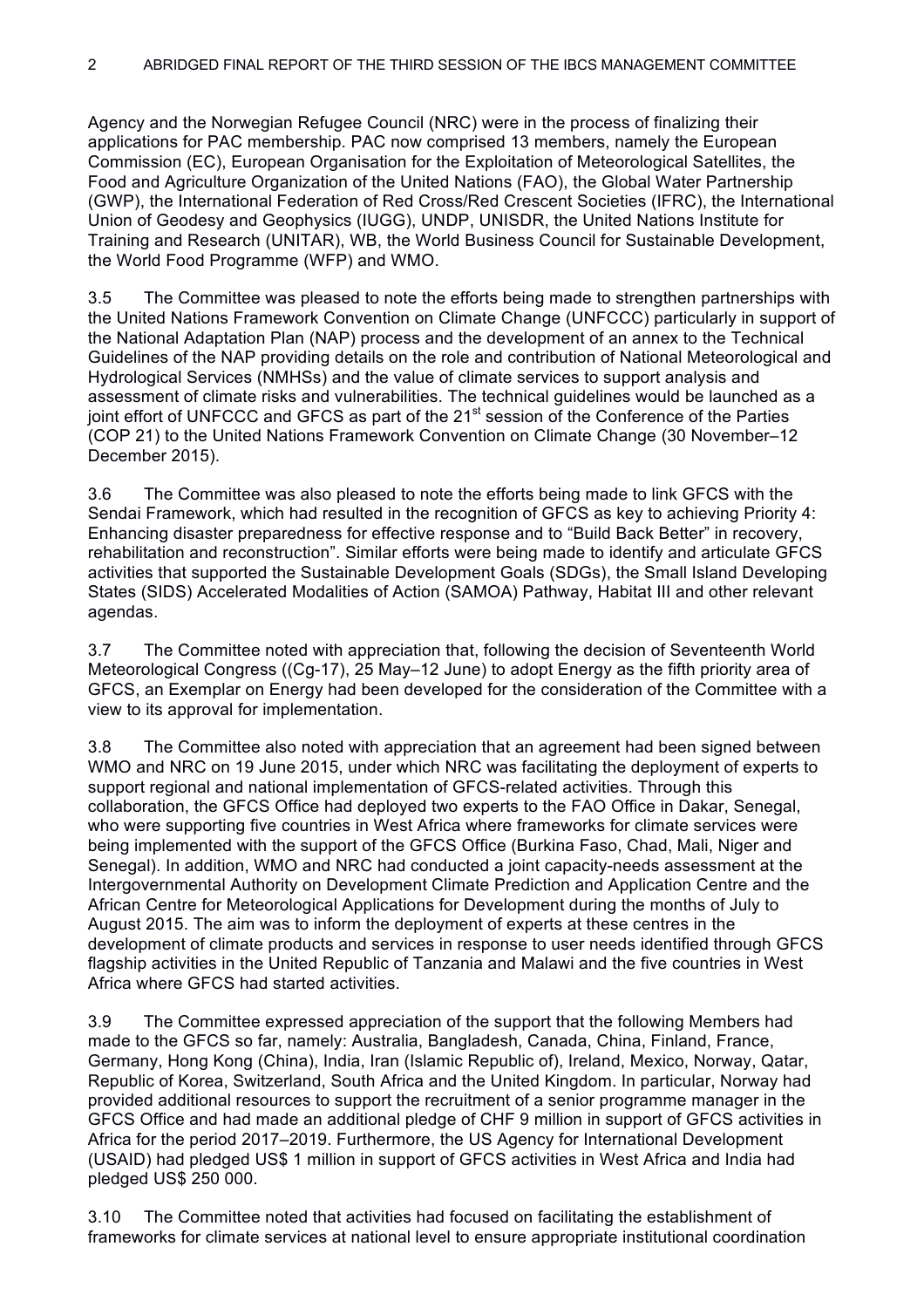mechanisms and structures to address capacity-development needs and the operational provision of products and services; support to regional and national capabilities through specific projects, such as the Climate Services Adaptation Programme in Africa supported by Norway; and the Programme for Implementing GFCS at Regional and National Scales, supported by Canada; implementation of coordination mechanisms to advance activities under the pillars through the establishment of joint offices and exchange of staff from partner agencies to the GFCS Office (World Health Organization (WHO), GWP and WFP); development, documentation and dissemination of good practices on the development and application of climate services; and advocacy of GFCS as a key tool in support of adaptation and sustainable development (SAMOA Pathway, Sendai Declaration, UNFCCC, WHO).

3.11 The Committee recalled that its first session had approved an IBCS communication strategy with a specific workplan for the period January 2014 to July 2015. It was also pleased with the involvement of its members in promoting GFCS, which had resulted, for example, in a specific mention of in the Sendai Declaration. Moreover, as part of the communication strategy, promotional events had been organized in the sidelines of important international events, such as the United Nations Conference on Small Islands Developing States (Samoa, September 2014). Among other activities, video documentaries had been produced, showing experiences in the development and application of climate services in China, Senegal, United Republic of Tanzania and the United Kingdom, as well as a corporate video, an e-tutorial on (in collaboration with UNITAR) and the GFCS quarterly newsletter. Furthermore, the Committee was pleased to note that the approved IBCS communication strategy would continue to be applied. In the coming year focus would be on upgrading the GFCS website, developing a GFCS help desk, targeted campaigns to raise political awareness and support to GFCS and the production of material for the website, newsletter, WMO *Bulletin* and partners' publications, and the development of case studies.

3.12 The Committee noted with appreciation the contribution that the Friends of the GFCS – an informal group of members and partners led by Norway – had been playing in (a) mobilizing support for GFCS; (b) providing a platform to governments and international and nongovernmental organizations to raise issues of concern in consultations related to climate services; and (c) providing a platform for the exchange of information on activities relevant to GFCS.

3.13 The Committee was pleased to note that a web-based platform had been developed to display current GFCS projects and projects contributed by partners and members. Efforts had to be made, however, to encourage contributors to populate the platform with their GFCS-related activities.

### **4. REVIEW OF PARTNERS' GOVERNING BODIES' DECISIONS** (agenda item 4)

The Committee reviewed the major decisions taken by the governing bodies of GFCS partners, including Cg-17, held in Geneva from 27 May to 12 June 2015, that had implications for its work. In particular, the session reviewed the implication of Resolution 62 (Cg–17) – Relationship and interaction between the Intergovernmental Board on Climate Services and WMO constituent bodies.

### **5. PROGRESS ON IMPLEMENTATION OF THE GLOBAL FRAMEWORK FOR CLIMATE SERVICES** (agenda item 5)

### **5.1 Report of the Chair of the Partner Advisory Committee** (agenda item 5.1)

5.1.1 The Partner Advisory Committee had held its third meeting in Geneva, Switzerland, from 22 to 23 October 2015 at WMO Headquarters. It had been attended by the representatives of the following PAC members: EC, FAO, GWP, IFRC, IUGG, NRC, UNDP, UNISDR, UNITAR, the World Bank Group, WFP and WMO. Also in attendance had been partners in the capacity of observers to PAC, namely the Group on Earth Observations (GEO) and WHO.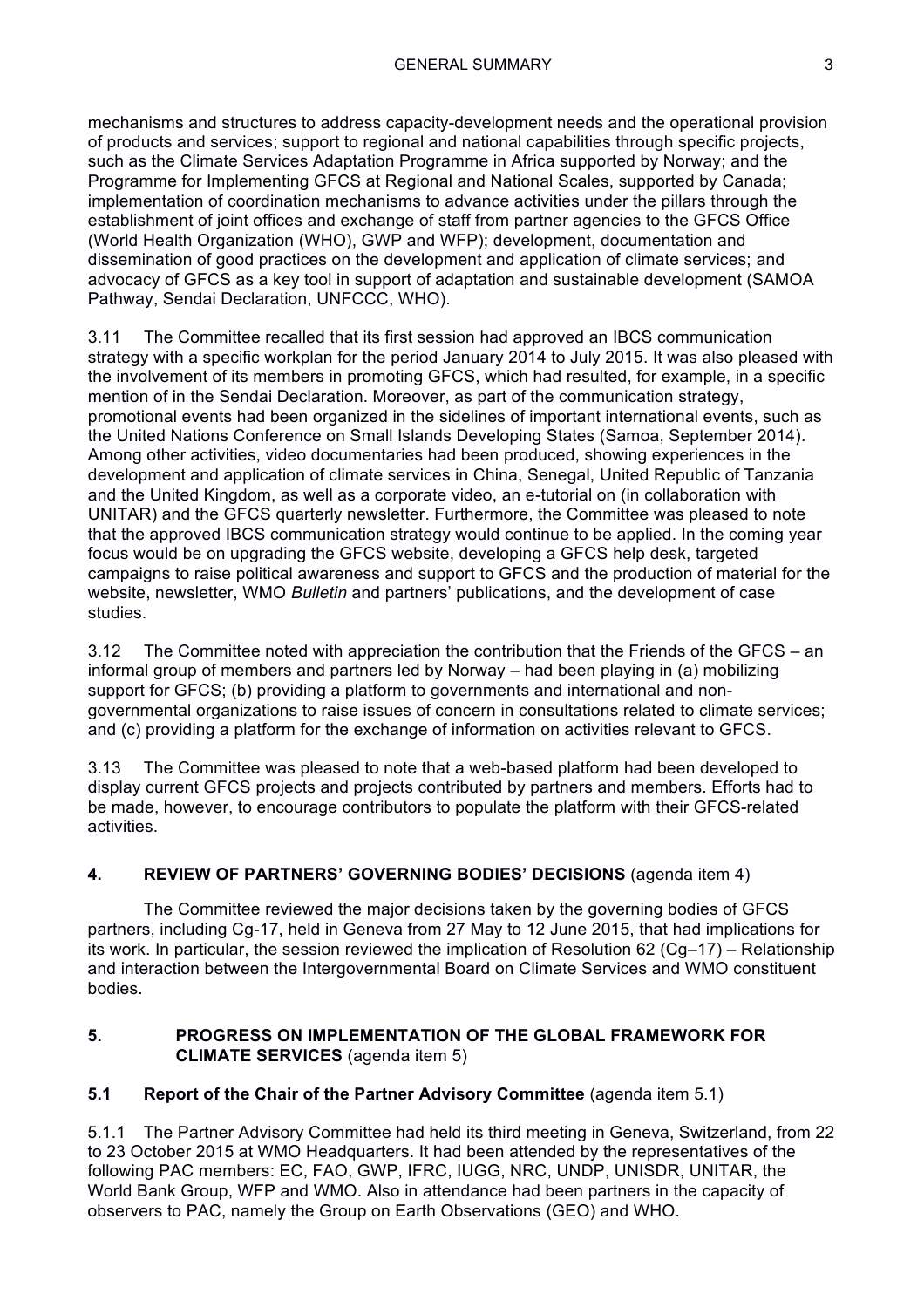5.1.2 In his introductory statement, the Chair of PAC expressed his satisfaction with the increasing number and diversity of PAC members as an expression of the interconnected nature of the issues concerning climate services and the need to engage various organizations which contributed to the numerous aspects of developing and applying climate services. He also stressed the need for PAC to agree on a systematic approach to pursue in the six PAC focus countries so that interventions were systematic, sustainable and able to generate meaningful and positive impacts. A systematic approach would ensure that partners would effectively contribute to filling current critical gaps in the development and application of climate services. The Secretary-General of WMO noted the key milestones of the year 2015, particularly the adoption of major global agendas such as the Sendai Framework, SDGs and the agreement that might result from COP 21. Climate services were critical for the achievement of these agendas, requiring the active involvement of partners in supporting their constituencies to promote GFCS in relevant discussions and forums, and demonstrate through actions, the contribution of climate services to the broader 2030 Agenda for Sustainable Development (2030 Agenda).

5.1.3 In reviewing partners' governing body decisions, PAC was informed of the adoption by the World Health Assembly of a resolution on the health impacts of air pollution – the world's largest, single environmental health risk. WMO had informed PAC of the resolutions adopted by Seventeenth World Meteorological Congress, namely: Resolution 60 (Cg-17) – WMO policy for the international exchange of climate data and products to support implementation of the Global Framework for Climate Services; Resolution 61 (Cg-17) – Governance of the Global Framework for Climate Services; Resolution 62 (Cg-17) – Relationship and interaction between the Intergovernmental Board on Climate Services and WMO constituent bodies; Resolution 63 (Cg-17) – Energy as an additional priority area of the Global Framework for Climate Services; Resolution 64 (Cg-17) – Development of a results-based framework for WMO support to the implementation of the Global Framework for Climate Services; and WMO Executive Council Resolution 6 (EC-67) – A mechanism to advance WMO contribution to the Global Framework for Climate Services. Partners agreed on the value of internal coordination in partner agencies to streamline their contributions to GFCS. They highlighted the challenge of accessing meteorological data at national level owing to charges for accessing data: a factor that was leading to the use of alternative or poor-quality data. In some extreme cases, limitations on access to data were giving rise to independent observing networks or poor institutional collaboration. On the other hand, the need for standards and protocols for sharing data, particularly from the GFCS priority areas was highlighted. The World Bank Group announced a one-third increase in climate financing. It also indicated that the Pilot Programme for Climate Resilience had identified 10 new pilot countries (Bhutan, Ethiopia, Gambia, Honduras, Philippines, Kyrgyzstan, Madagascar, Malawi, Rwanda and Uganda), where it would be supporting the development of a framework for climate resilience. Other partner agencies that had not adopted specific resolutions informed the meeting of relevant initiatives that were valuable for GFCS.

5.1.4 The PAC reviewed the activities it had agreed to carry out focused around the following five elements:

- (a) Advocacy and awareness-raising in partners' constituencies and beyond to ensure that climate services were part of major agendas, received support from policymakers and were effectively applied in support of decision-making. This would also ensure strong involvement of users in the development and application of climate services;
- (b) Leveraging of partners' initiatives to optimize benefits and impacts of current and planned activities through the improved use of available expertise and technical capabilities of each partner organization, enhanced coordination and more effective application of investments;
- (c) Ensuring effective integration of climate services in partners' plans and budgets and support to more updates of climate information in decision-making in the priority areas;
- (d) Supporting the development of guidelines for the development and application of climate services in the priority areas;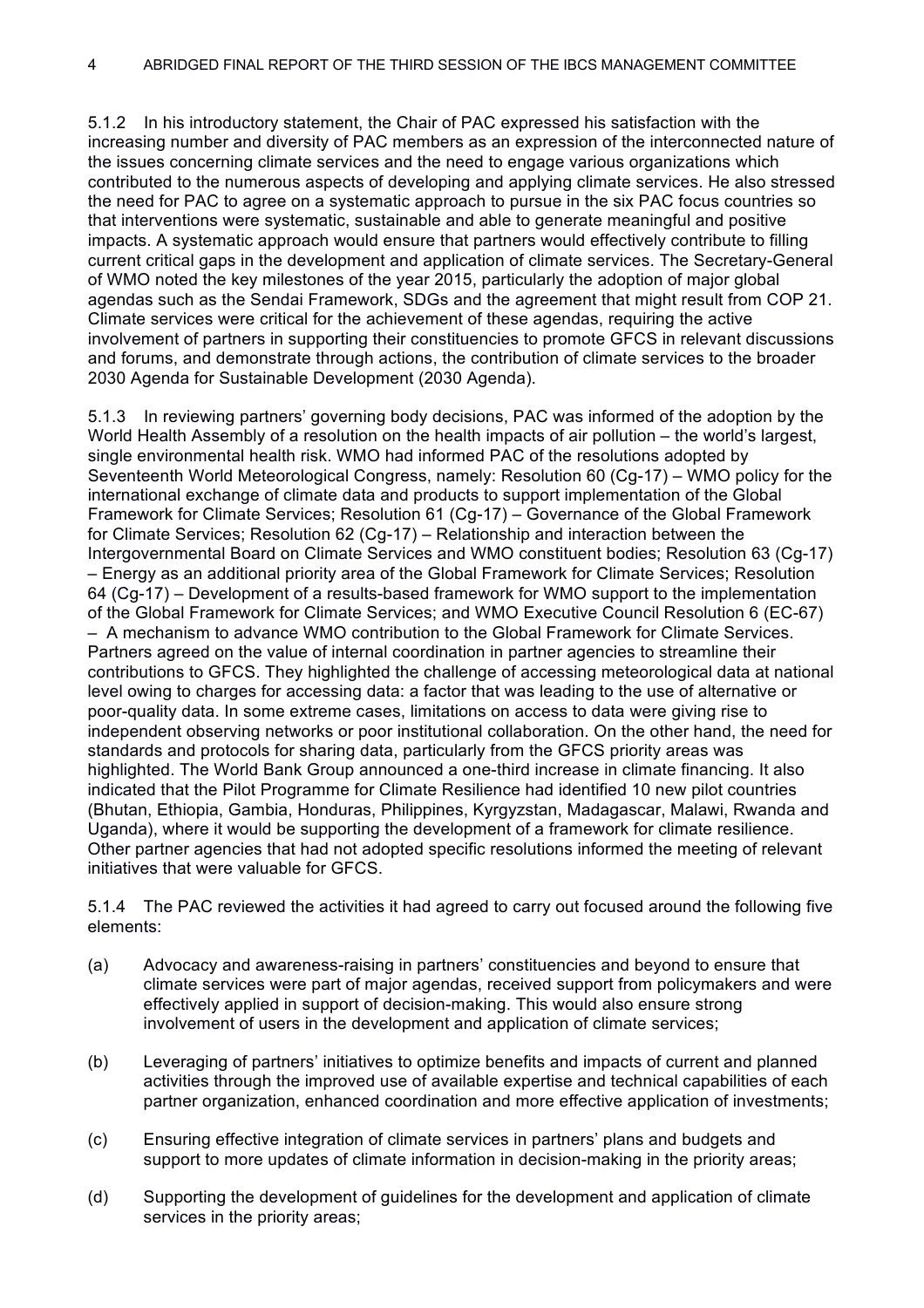(e) Mobilizing resources through identification of funding opportunities, facilitating integration of major resource needs of GFCS into broader investments and establishing partnerships or consortia for the development of joint bids. The partners for each bid would depend on the nature of the call for proposals.

It agreed to focus on the following actions in 2016:

- (a) Adoption of Energy as an integral part of the GFCS User Interface Platform (UIP) of GFCS;
- (b) Organization of a workshop for the communication departments of partner agencies to ensure broader understanding of GFCS and consistency of messaging by communication officers;
- (c) Development of a white paper to articulate the contribution of GFCS to 2030 Agenda;
- (d) Development of guidance material and guidelines on the contribution of climate services to the NAP process and GFCS priority areas.

5.1.5 PAC considered the need for a coordinated and systematic approach in its efforts to focus action in six countries to show the benefits of collaboration and develop a proof of concept that would allow lessons to be learned for replication of good practices in other countries. It agreed on the following steps as the basis for action at country level:

- (a) Baseline assessments of needs of climate services, capacities of both providers to generate and users to use climate services, and mapping of current and planned activities by partners and other stakeholders in the country;
- (b) National consultations to facilitate dialogue, engage key stakeholders, identify needs and priorities and establish an institutionalized coordination mechanism for addressing climate service issues;
- (c) Development of a national action plan involving NMHSs and key stakeholders, including users;
- (d) Endorsement of the national action plan by government and partners through targeted discussions and a workshop involving key stakeholders;
- (e) Resource mobilization for implementation of the national action plan, leveraging resources which could be available from various partners or initiatives;
- (f) Monitoring and evaluation (M&E) of the implementation of the action plan.

The PAC agreed to implement the steps in all six focus countries (Bhutan, Burkina Faso, Dominica, Moldova, Papua New Guinea and Tanzania). In addition, it encouraged the use of the approach in countries where investments were being made by partner agencies in support of climate services.

5.1.6 The PAC highlighted the role the United Nations system can play at national level for the success of the approach focusing on the five following five steps:

- Step 1: Conduct comprehensive national baseline capacity assessment for climate services;
- Step 2: Support National Meteorological and Hydrological Services to engage in a national consultation process for climate services to identify gaps, need and priorities for the development of a national action plan for climate services;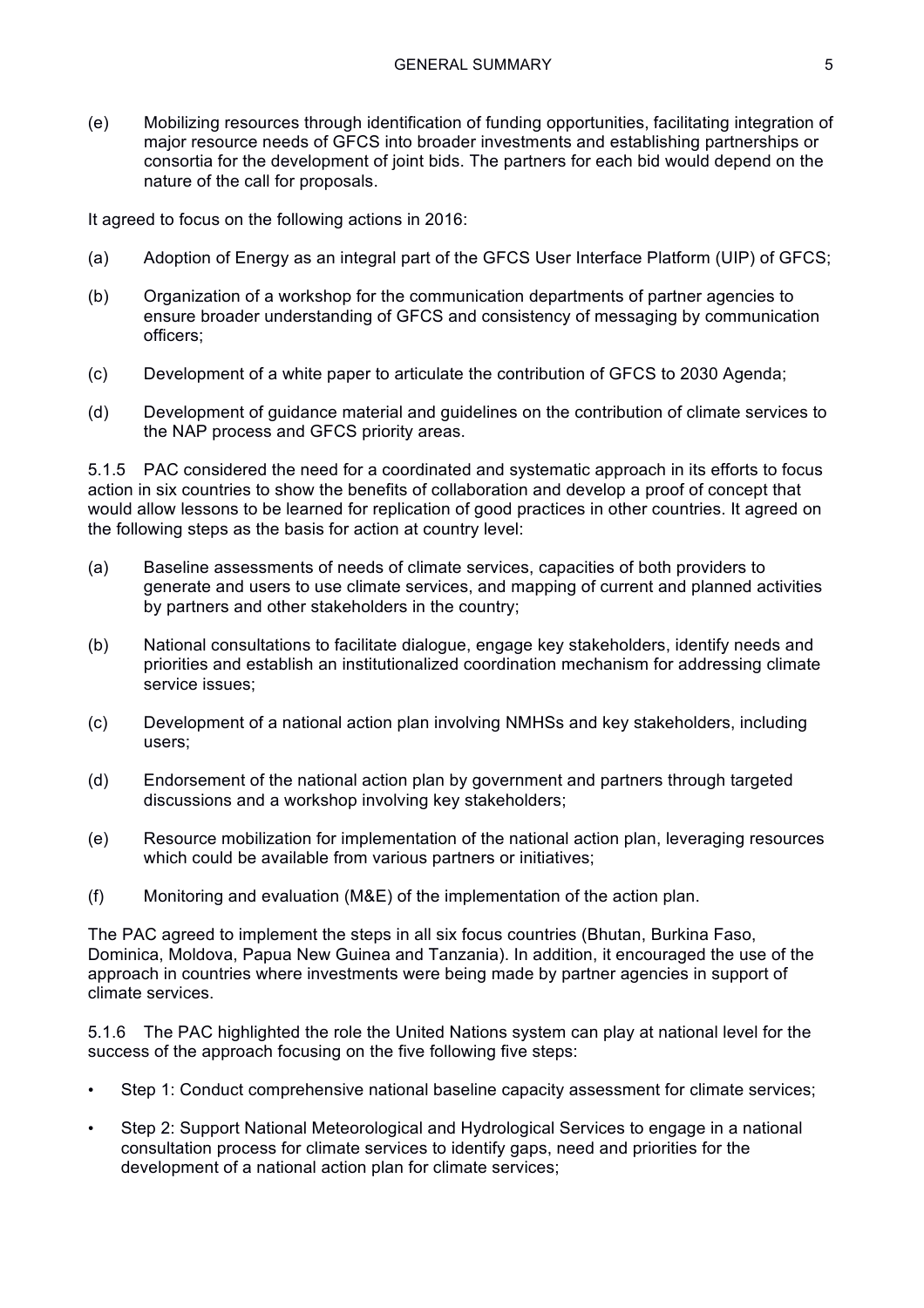- Step 3: Establish a national framework for climate services as the coordination mechanism for addressing issues for the production and application of climate services, also serving as a platform for promoting effective collaboration and cooperation at national level;
- Step 4: Organize a national action plan validation workshop to ensure that the Plan is endorsed and owned by key stakeholders including the government and key partners. The validation exercise is also aimed at attracting the attention of partners to supporting the action plan;
- Step 5: Begin implementation of the national action plan activities, launch the national framework for climate services and ensure rigorous monitoring and evaluation.

The United National Development Assistance Framework was seen as a mechanism that should be leveraged and utilized to advance climate services. Those PAC members with resident offices at country level were urged to take a lead in representing GFCS in each of the six focus countries (one partner agency as a champion for GFCS in each country). Furthermore, PAC members agreed to provide details of their activities in the six countries as an initial step to inform the baseline assessments.

5.1.7 The PAC reviewed and supported the ORP for GFCS for the period 2015–2018, which provided for the foundational activities to be undertaken to advance GFCS. The resource requirements for ORP are critical not only for the foundation activities but also for leveraging resources from other initiatives. The PAC stressed the need for the document to be contextualized under the 2013 Agenda. In addition, it highlighted the value of organizing the document on a result framework basis and harmonizing it with the proposed results structure of the M&E process and criteria. To ensure effective communication of the document, PAC highlighted the need for a streamlined document to be produced once the Management Committee had approved the document.

5.1.8 The PAC also reviewed the M&E criteria and process and agreed with the approach taken for the development of the document. It suggested separating the indicators for the overall evaluation of the GFCS goals and those which should be specific to the ORP, thus providing a better linkage of the M&E process and criteria and the ORP. It also suggested the need to establish clear baselines to support effective monitoring and evaluation, particularly when activities were taken at national level.

5.1.9 The PAC welcomed the decision of Cg-17 that adopted Energy as the GFCS fifth priority area. It supported the Energy Exemplar and urged its members to take the lead in its implementation, as had been the case for the other initial priority areas. It also highlighted the need to ensure that, during its implementation, the needs of the most vulnerable were not forgotten. PAC members were requested to promote energy as part of GFCS in their constituencies.

5.1.10 The PAC recognized COP 21 (November/December 2015) as an important opportunity to advocate the benefits of climate services and mobilize support for the implementation of GFCS. The unfolding El Niño could be capitalized upon. Partners agreed to take part in the development of, and actively participate in, the GFCS event scheduled for 2 December. The event was intended to advocate GFCS and gather support for implementation. As part of the preparations for the event, partners agreed to update factsheets on the contribution of climate services to the GFCS priority areas. In addition to the GFCS event, partners were organizing various events in which GFCS would be featured.

5.1.11 The PAC agreed to have its fourth meeting in the first half of February 2016. UNDP offered to host the meeting.

5.1.12 The Management Committee considered the report of the Chair of the PAC and made the following comments: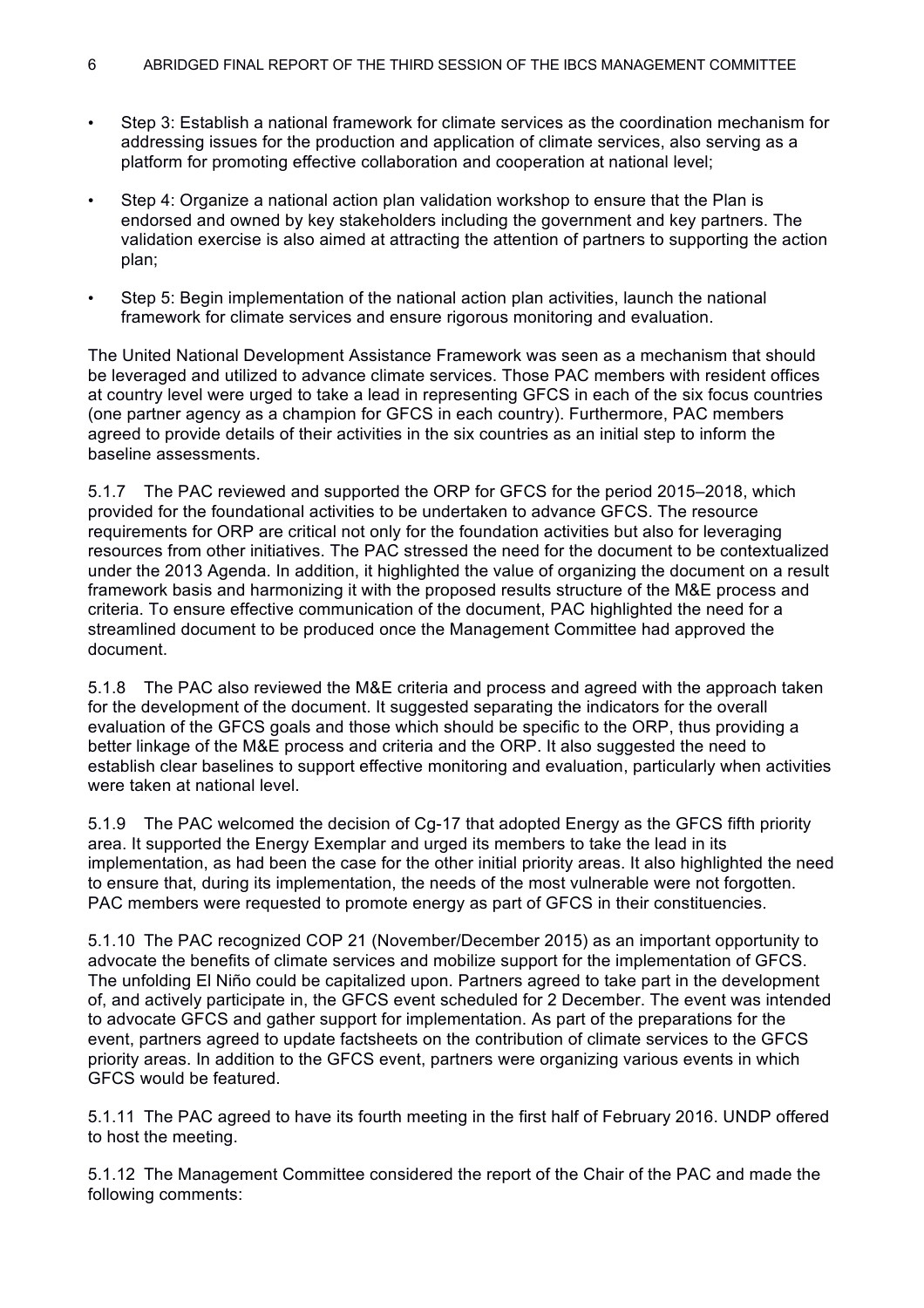- (a) PAC should consider including one additional country from WMO Regional Association III (South America) to the list of its six focus countries to ensure regional balance in the experiences learned in the development of the proof of concept;
- (b) The proposed steps for the systematic intervention in the six focus countries should (i) articulate the linkage of national activities with the role of regional and global structures and (ii) establish an effective mechanism for measuring success and transferring knowledge from success stories;
- (c) PAC was encouraged to share its experiences in the priority countries as described in paragraph 5.1.5, in particular the first step, as a mechanism to inform future GFCS activities at the national level;
- (d) In reporting progress on GFCS, it would be useful for IBCS to be informed on those activities which were not funded through the GFCS Trust Fund, particularly in the six focus countries.

### **5.2 Progress with the Energy Exemplar** (agenda item 5.2)

5.2.1 Recalling Resolution 63 (Cg-17) – Energy as an additional priority area of the Global Framework for Climate Services (GFCS), the Committee acknowledged the progress made with the development of the Energy Exemplar and recognized the role of energy in supporting the initial four priority areas of the GFCS and a low-carbon development path.

5.2.2 The Committee reviewed the Energy Exemplar draft document that outlined the strategy for implementing climate services for the energy sector and provided the following comments:

- (a) The document was very comprehensive and provided a clear way to develop climate services for the Energy priority area. However, it should better reflect the nexus between Energy and the other priority areas of GFCS, including opportunities for joint activities;
- (b) Too much focus had been given to renewable energy with a subsequent lack of sufficient references to the currently dominant sources of energy (fossil fuel) and usefulness of climate services on managing existing infrastructure for extraction, distribution and transmission;
- (c) The document should provide more guidance on how to deal with the energy industry, which was predominantly private. Issues relating to data sharing/access, cost-recovery, business models and the balance between public goods and private interests should be further clarified;
- (d) Concern was expressed with the mention of specific energy companies and their strategies in the Exemplar. Care should be taken to ensure that the information was not of a nature that would require the permission of specific companies to use it, while only publicly available information was reflected in the Exemplar by way of, for example, weblinks;
- (e) To ensure wide discussion and input to the document, the Chair of the Management Committee invited members of IBCS to designate experts on energy to further contribute to the development of the Exemplar. The group should be supported by representatives of the Committee and facilitated by the GFCS Office;
- (f) The document should provide clear targets and related budgetary aspects detailing the needs per activity to develop the Energy Exemplar.

5.2.3 The Committee recognized the potential for GFCS to contribute to improved energy-related outcomes, both in terms of promoting renewable energy sources and energy-saving, as well as through the protection of energy infrastructure and delivery systems from weather and climate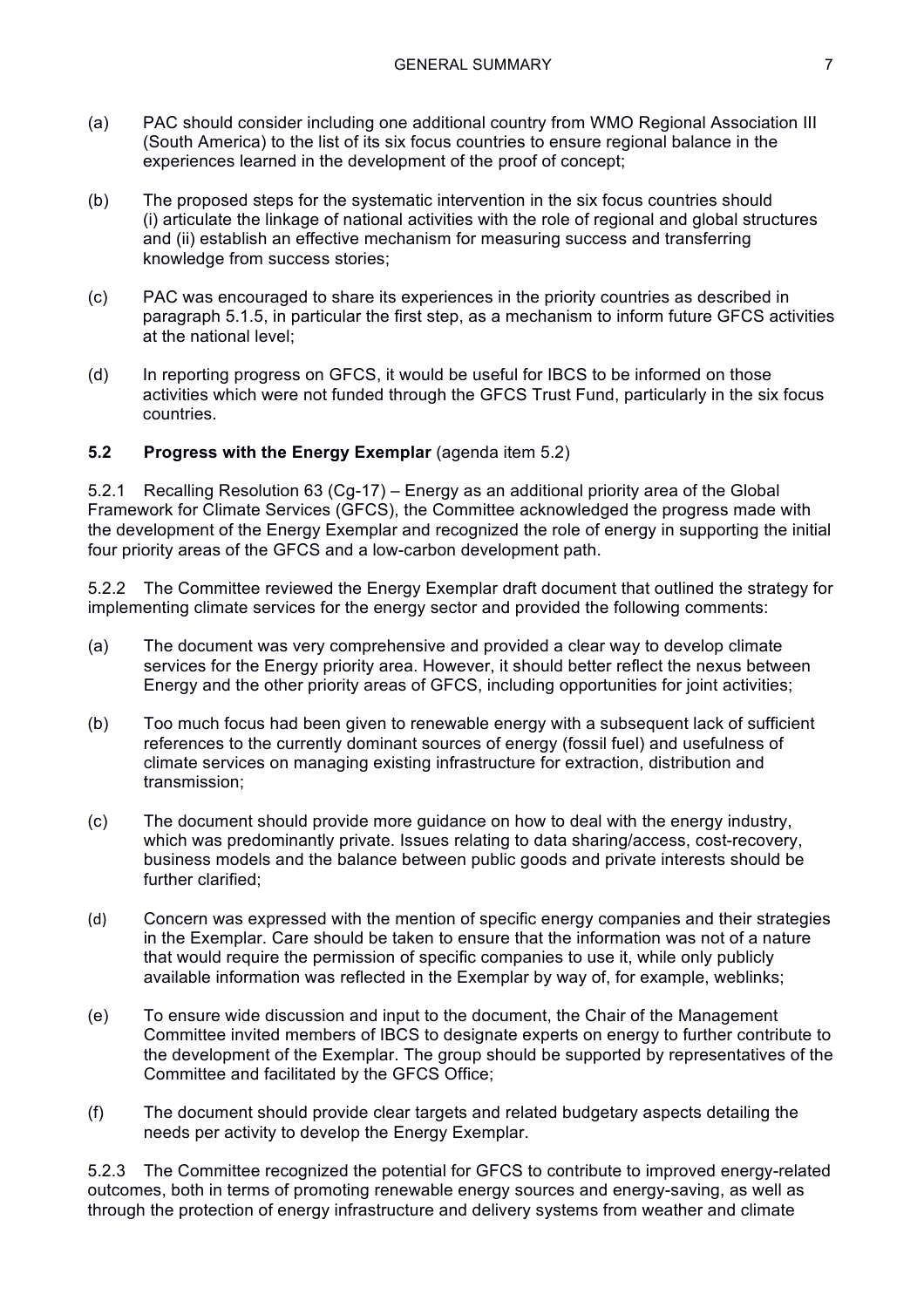extremes. Furthermore, GFCS implementation had already started in four key climate-sensitive priority areas and that experience could now be extended to addressing the Energy priority area.

- 5.2.4 The Committee decided to:
- (a) Adopt Energy as an integral part of the GFCS UIP;
- (b) Implement the Energy Exemplar as a means of enhancing the provision of climate services for the Energy priority area and engaging relevant stakeholders;
- (c) Design interventions in the selected countries with the support of PAC and IBCS members.

5.2.5 The Committee urged IBCS members to be actively involved in the implementation of the Energy Exemplar and to consider providing additional resources so that efforts in the Energy priority area would not hinder or compete with the early progress of the four initial priority areas.

5.2.6 The Committee invited PAC members to engage in, and support, implementation of the Exemplar and its selected flagship projects by seconding experts on energy or by providing financial resources to the GFCS Trust Fund. It further invited PAC members to seek partnerships with relevant stakeholders that would enhance implementation of the Energy Exemplar and GFCS partners to support the further development of the Exemplar.

5.2.7 The Committee requested the Director of the GFCS Office to inform GFCS partners, through their accredited representatives in PAC of its decision.

### **6. ACTIVITIES OF THE MANAGEMENT COMMITTEE** (agenda item 6)

### **6.1 Review and approval of the Operational and Resource Plan for the Global Framework for Climate Services for the period 2015–2018** (agenda item 6.1)

6.1.1 The Committee recalled Resolution 3 (Cg-Ext.(2012)) – Financing the Intergovernmental Board on Climate Services, Secretariat and implementation of the Global Framework for Climate Services; Resolution 8 (IBCS-1) – Resource mobilization; Resolution 6 (IBCS-2) – The GFCS budget for 2015 and Operational and Resource Plan for the period 2016–2018; Resolution 62 (Cg-17) – Relationship and interaction between the Intergovernmental Board on Climate Services and WMO constituent bodies; Resolution 63 (Cg-17) – Energy as an additional priority area of the Global Framework for Climate Services; and Resolution 64 (Cg-17) – Development of a resultsbased framework for WMO support to the implementation of the Global Framework for Climate Services.

6.1.2 The Committee stressed the need for ongoing cooperation and coordination with PAC, WMO constituent bodies and other partners to ensure the effective and efficient implementation of GFCS. It noted the need for clarity in structures and roles and responsibilities of actors in terms of resource mobilization, provision of expertise and in-country implementation. It further analysed the scope of the ORP for the period 2015–2018 in relation to the activities outlined in the Implementation Plan of the Global Framework for Climate Services and the geographic scope defined by PAC.

6.1.3 The Committee also recalled that, through its Resolution 6 (IBCS-2) – The Global Framework for Climate Services budget for 2015 and Operational and Resource Plan for the period 2016–2018, IBCS had requested the Committee to further refine and prioritize ORP, in consultation with PAC, at its first meeting in 2015.

6.1.4 The Committee was pleased that a task team composed of experts designated by WMO Members, partner agencies and WMO constituent bodies had been established and had provided a document containing critical elements for ensuring a functional ORP for the period 2015-2018, provided as an annex to this paragraph.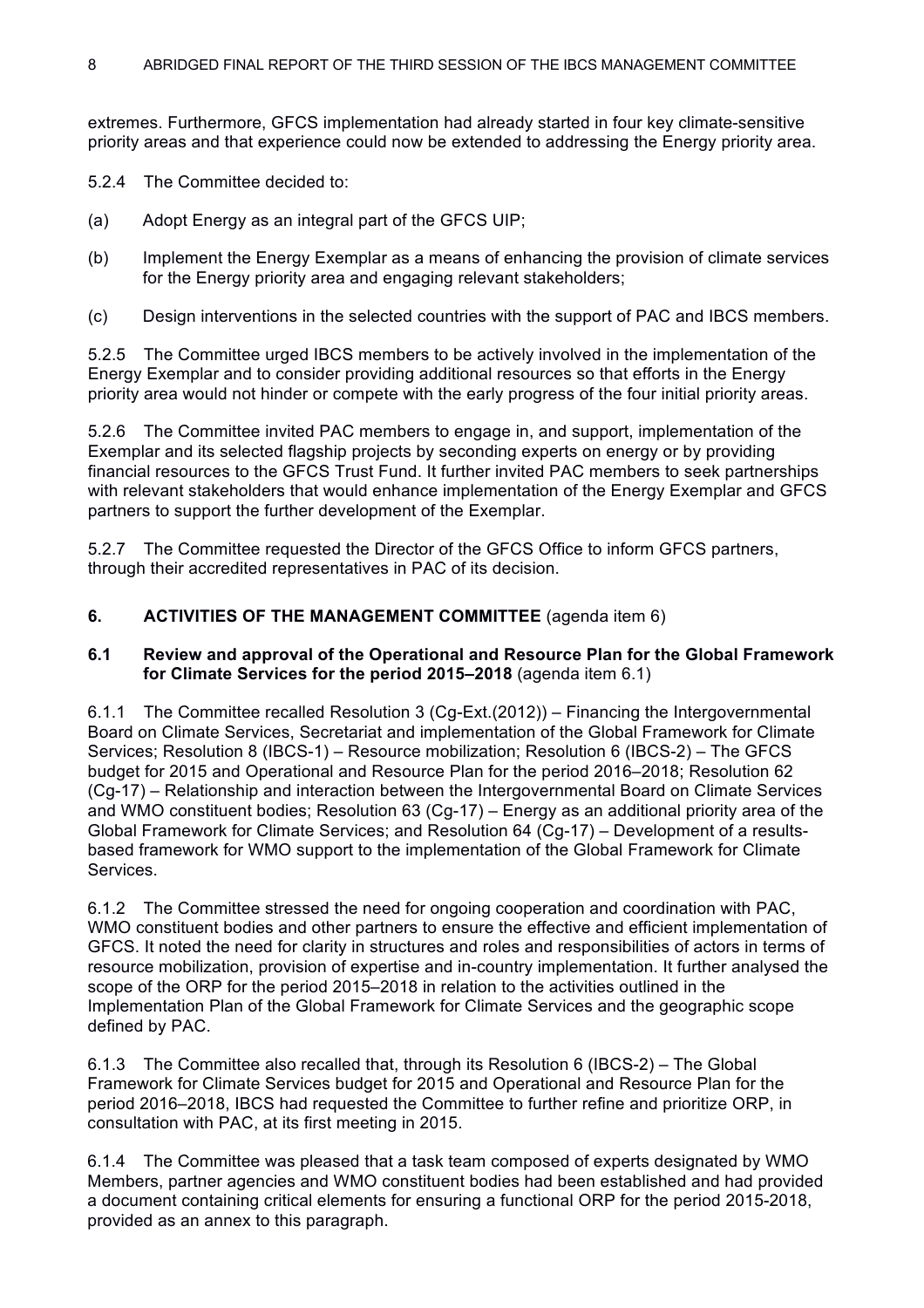6.1.5 The Committee discussed the ORP for the period 2015–2018 and made the following comments/recommendations:

- (a) It congratulated the Operational and Resources Plan Task Team on its comprehensive work and approved Part I of the ORP, including the proposed objectives and structure, requesting revisions to the executive summary, activity plans and budget;
- (b) It noted that the terms of reference for the Task Team were to refine, prioritize and finalize the ORP and that important progress had been made. It agreed, however, that the work of the Task Team needed to continue and should be reconvened to prioritize proposed activities, ensure that the development of core capacities were responding to user needs and that duplications in efforts between ORP and other key initiatives were mapped and managed and that the document would be shortened and streamlined;
- (c) ORP messaging needed to be reframed to focus on the benefits and impacts in which investments resulted, focusing on highlighting the potential of GFCS to fill gaps and add value to the work of IBCS and its partners;
- (d) It recommended that Part II Budget needed to focus on highlighting funding gaps in existing funding streams and would benefit from some prioritization of how funding provided to the Trust Fund could be allocated in the future;
- (e) It recommended that Part III Resource mobilization should be revised with improved messaging that focused on the following: expected returns on investment; how GFCS filled existing gaps and enhanced other related initiatives and programmes, rather than being perceived as duplicating those efforts; and the risks to implementation for low-resource mobilization.

6.1.6 The Committee recognized the need for an ORP that outlined achievable goals by 2018, bearing in mind the Implementation Plan of the Global Framework for Climate Services, its annexes and exemplars, and the M&E process (see IBCS-MC3/Doc. 6.2). The Committee decided to:

- (a) Approve the Operational and Resource Plan for the Global Framework for Climate Services for the period 2015–2018;
- (b) Implement the Operational and Resource Plan for the Global Framework for Climate Services for the period 2015–2018;
- (c) Update the Operational and Resource Plan for the Global Framework for Climate Services for the period 2015–2018 at each of its meetings, building on lessons drawn from its implementation, in particular through the M&E process.

The Committee expressed the wish that the executive heads of GFCS partners be informed of its decisions and that they facilitate its implementation and follow-up actions.

### **6.2 Review and approval of the monitoring and evaluation of implementation of the Global Framework for Climate Services** (agenda item 6.2)

6.2.1 The Committee of the Intergovernmental Board on Climate Services recalled Resolution 1 (Cg-Ext.(2012)) – Implementation Plan of the Global Framework for Climate Services; Resolution 2 (Cg-Ext.(2012)) – Establishment of the Intergovernmental Board on Climate Services; and Resolution 5 (IBCS-2) – Monitoring and evaluating implementation of the Global Framework for Climate Services and reiterated the need for effective mechanisms. Such a mechanism should establish and maintain a continuous process that would allow adequate checking of progress of activities implemented and assessing their effectiveness in supporting and promoting decisionmaking about climate-related issues.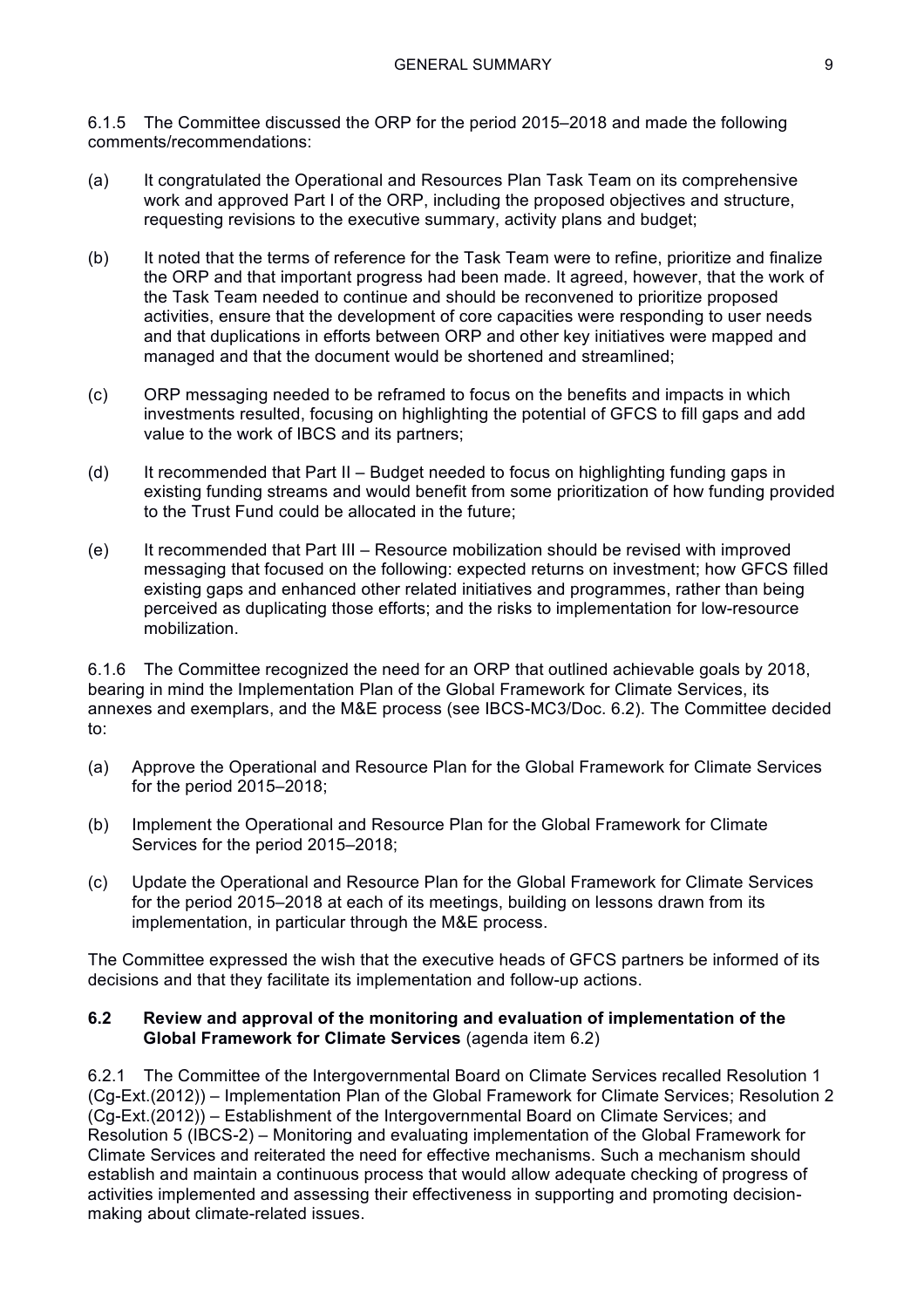6.2.2 The Committee also recalled that, through its Resolution 5 (IBCS-2), IBCS had requested it to create an ad hoc task force or working group of experts to further develop the criteria and process and quantifiable metrics, avoiding the creation of a complicated, onerous and expensive process.

6.2.3 The Committee was pleased that a task team composed of experts designated by WMO Members, partner agencies and WMO constituent bodies had been established and that it had further improved the process and methodology for monitoring and evaluating GFCS implementation as provided in the annex to this paragraph.

6.2.4 The Committee discussed the M&E process and methodology for GFCS implementation and made the following comments/recommendations:

- (a) The document provided a good basis for further refining the M&E criteria and process. A targeted call for the secondment of specialists on monitoring and evaluation could provide the expertise for that work;
- (b) A mid-term review of GFCS should be conducted at the beginning of the second phase of its implementation. The review could help in providing guidance on how to improve implementation and measure the success of related activities. The Task Team on Monitoring and Evaluation could propose a framework for the mid-term review, based on experiences from other reviews, to be considered by Committee members attending the next meeting of the WMO Executive Council;
- (c) The terms of reference of the Task Team should be expanded to provide indicators of impact for the activities being implemented by GFCS, particularly in the priority areas. Membership of the Task Team should be expanded to include PAC members;
- (d) The document should effectively address the methodology on how lessons learned to support the proof of concept could be captured and shared, as well as the main risks, with a view to propose measures to manage them.
- (e) A better alignment of the objectives and outcomes identified in the ORP for GFCS for the period 2015–2018 was needed, together with the M&E framework.

6.2.5 The Committee recognized the need for GFCS implementation to be supported by an effective M&E process and methodology, bearing in mind the Implementation Plan of the Global Framework for Climate Services, its annexes and exemplars. The Committee also decided to:

- (a) Approve the M&E process and methodology for GFCS implementation;
- (b) Implement the M&E process and methodology;
- (c) Update the M&E process and methodology for GFCS implementation, building regularly on lessons drawn therefrom.

6.2.6 The Committee invited partner organizations to apply M&E process and methodology to monitor and evaluate GFCS-related projects and activities they implemented or contributed to and requested the Director of the GFCS Office to inform partners through their accredited representatives in PAC of its decision.

### **7. KEY AND STRATEGIC ISSUES (**agenda item 7)

**7.1 Budget for 2016** (agenda item 7.1)

The session discussed the GFCS budget for 2016 with a view to its approval. See agenda  $item 6.1.1$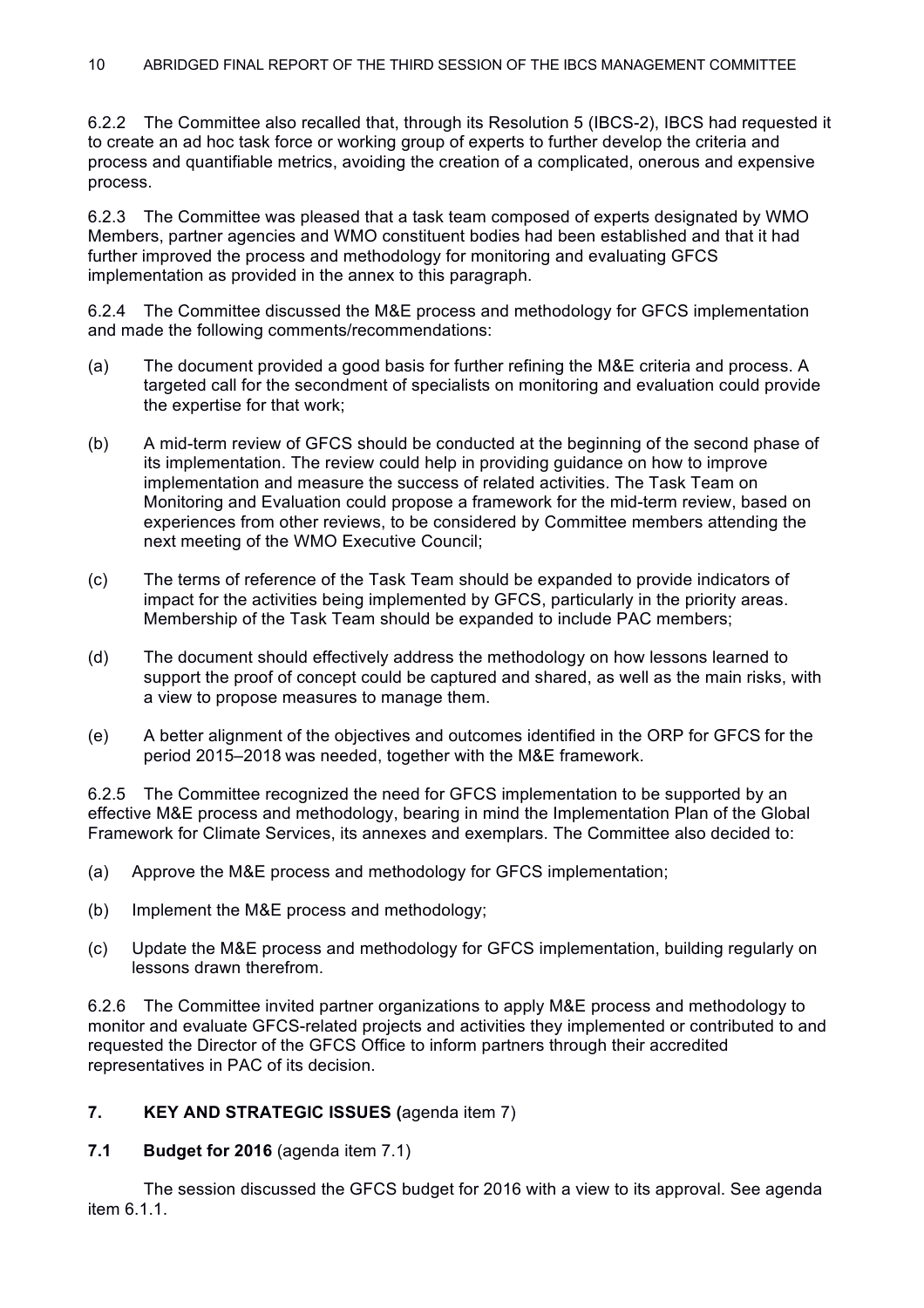### **7.2 Resource mobilization** (agenda item 7.2)

The session discussed strategies with a view to enhancing resource mobilization for GFCS implementation.

### **7.3 Specific data requirements for the Global Framework for Climate Services** (agenda item 7.3)

7.3.1 The Committee highly appreciated the adoption by Seventeenth World Meteorological Congress of Resolution 60 (Cg-17) – WMO policy on the international exchange of climate data and products to support the implementation of the Global Framework for Climate Services. It acknowledged Congress's request to IBCS therein to further clarify specific GFCS-relevant data and products developed or acquired under WMO auspices needed to contribute to implementation of the Framework.

7.3.2 The Committee took note of a number of specific aspects of Resolution 60 (Cg-17) of particular significance to IBCS, including Congress's request to the WMO Executive Council to:

- (a) Take into consideration the views of IBCS with respect to the issues that might arise with the implementation of Resolution 60 (Cg-17);
- (b) Monitor the implementation of policies and practices of Resolution 60 (Cg-17) and, if necessary, make proposals in this respect to Eighteenth World Meteorological Congress;
- (c) Take into consideration the recommendations by IBCS with regard to its needs and, if necessary, make proposals to Congress for changes to the annex to Resolution 60 (Cg-17);

7.3.3 The Committee further noted that the annex to Resolution 60 (Cg-17) itemized types of data and products considered necessary for GFCS implementation, which were in addition to the climate data and products provided under Annex I to Resolution 40 (Cg-XII), the GFCS relevant data and products subsumed within the general designation of hydrological data and products in Resolution 25 (Cg-XIII), and to all data and products that were already available on a free and unrestricted basis.

7.3.4 In response to Congress's request to the Executive Council under Resolution 60 (Cg-17), the sixty-seventh session of the WMO Executive Council had created a Task Team on Data Policy and Emerging Issues with terms of reference which included the oversight of certain aspects and contributions to the implementation of the policy contained in the Resolution, and that the Executive Council Task Team provided a mechanism for consultation with WMO.

7.3.5 Resolution 64 (Cg-17) also had implications for the specification of needs for GFCSrelevant data and products, given that it included a request to the Secretary-General of WMO to develop a results-based framework identifying the specific WMO contributions to GFCS implementation at the regional and country levels. This would include a focus on certain countries as a means of ensuring that needs identified in particular contexts were being addressed, while, at the same time emphasizing measures with broad applicability. Resolution 64 (Cg-17) followed an agreement reached at the second meeting of PAC in July 2015, to focus members' efforts on six countries in order to demonstrate the value of their working together, namely: Dominica, Bhutan, Papua New Guinea, Burkina Faso, United Republic of Tanzania, and Moldova. The Committee anticipated that work in these countries would give rise to particular requirements for data and products that would have wide applicability in other countries seeking to implement GFCS.

7.3.6 The Committee acknowledged that the WMO policies addressed only data requirements under the purview of WMO and considered how other partner agencies, within and outside PAC, would be approached to formalize access to datasets that might be relevant and crucial for GFCS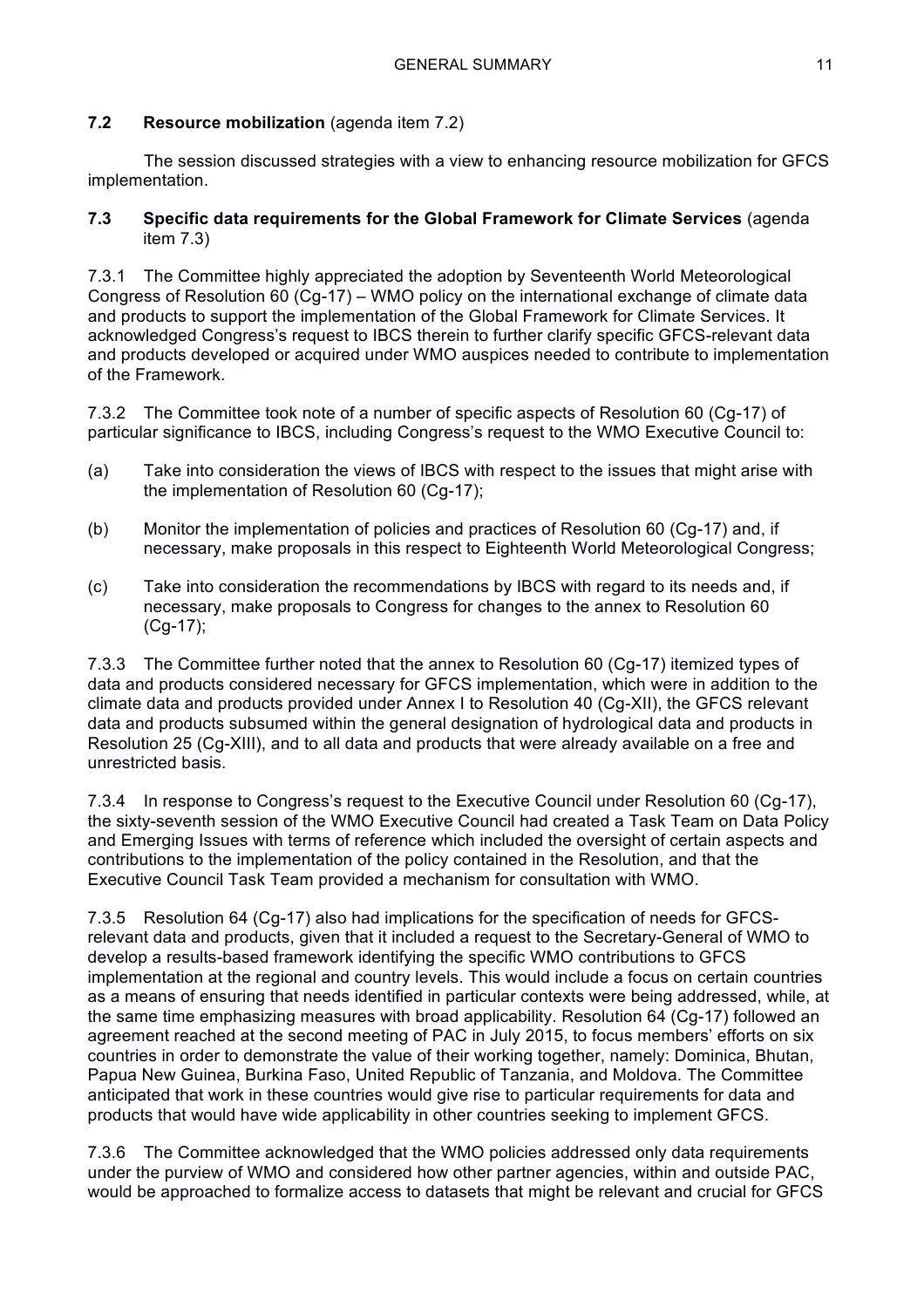implementation to be made available. WMO had a long history of data-sharing policies that might not necessarily be the case with other agencies.

7.3.7 In the light of these developments and the need to further define the data and products needed for GFCS implementation, the Committee decided to establish an Expert Team on Specific Data Requirements for the Global Framework for Climate Services with terms of reference as provided in the annex to this paragraph.

7.3.8 The Committee urged IBCS members to contribute experts and information to the Expert Team and to otherwise facilitate its work. It invited:

- (a) Members of PAC to contribute experts and information to the Expert Team;
- (b) Members of PAC to provide plans for the free and unrestricted exchange of their relevant data and products in support of implementation, including relevant policies and practices governing their exchange;
- (c) The Global Climate Observing System Steering Committee and the GEO Executive Committee to share information concerning how requirements for GFCS relevant data and products could be met through their activities.

7.3.9 The Committee requested the Director of the GFCS Office to inform GFCS partners through their accredited representatives in PAC of its decision.

7.3.10 The Committee requested that the terms of reference of the Expert Team be adjusted to reflect the scope of the work to be carried out and membership to be expanded accordingly. It recommended that the Expert Team meet in early 2016.

7.3.11 A review group comprising members of the Management Committee attending the Executive Council should provide support to the work of the Expert Team by reviewing the outputs of its work and providing the required guidance.

### **7.4 Communication strategy** (agenda item 7.4)

7.4.1 The Committee recalled that, at its first session, it had approved a communication strategy with a specific workplan for the period January 2014 to July 2015 and acknowledged the strong support the GFCS Office had received from the WMO Communication and Public Affairs Office (CPA) in its implementation. In particular, CPA had supported and led the production of GFCS videos, facilitated outreach through press releases and social media and provided support for the re-design and implementation of the GFCS website. The Committee further acknowledged the support that the GFCS Office had received from WMO technical departments and regional offices, which contributed to awareness-raising efforts globally by highlighting GFCS and its importance and achievements in relevant meetings. It welcomed with appreciation the fact that PAC members had contributed in a variety of ways to the communication strategy. In this regard, the Committee noted that further coordination and collaboration were needed to maximize those efforts.

7.4.2 The Committee noted that effective implementation of the communication strategy required appropriate human resources in the GFCS Office and encouraged IBCS members to second communication officers to support implementation of the activities contained in the GFCS communication strategy.

7.4.3 The Committee was pleased to note that in 2016 the approved communication strategy would continue to be implemented with a focus on upgrading the GFCS website, developing a GFCS help desk, conducting targeted campaigns to raise political awareness and support to the GFCS, production of materials for the GFCS website, GFCS newsletter, WMO *Bulletin* and partners' publications, and development of case studies. As part of these efforts, the following activities would provide opportunities for targeted advocacy: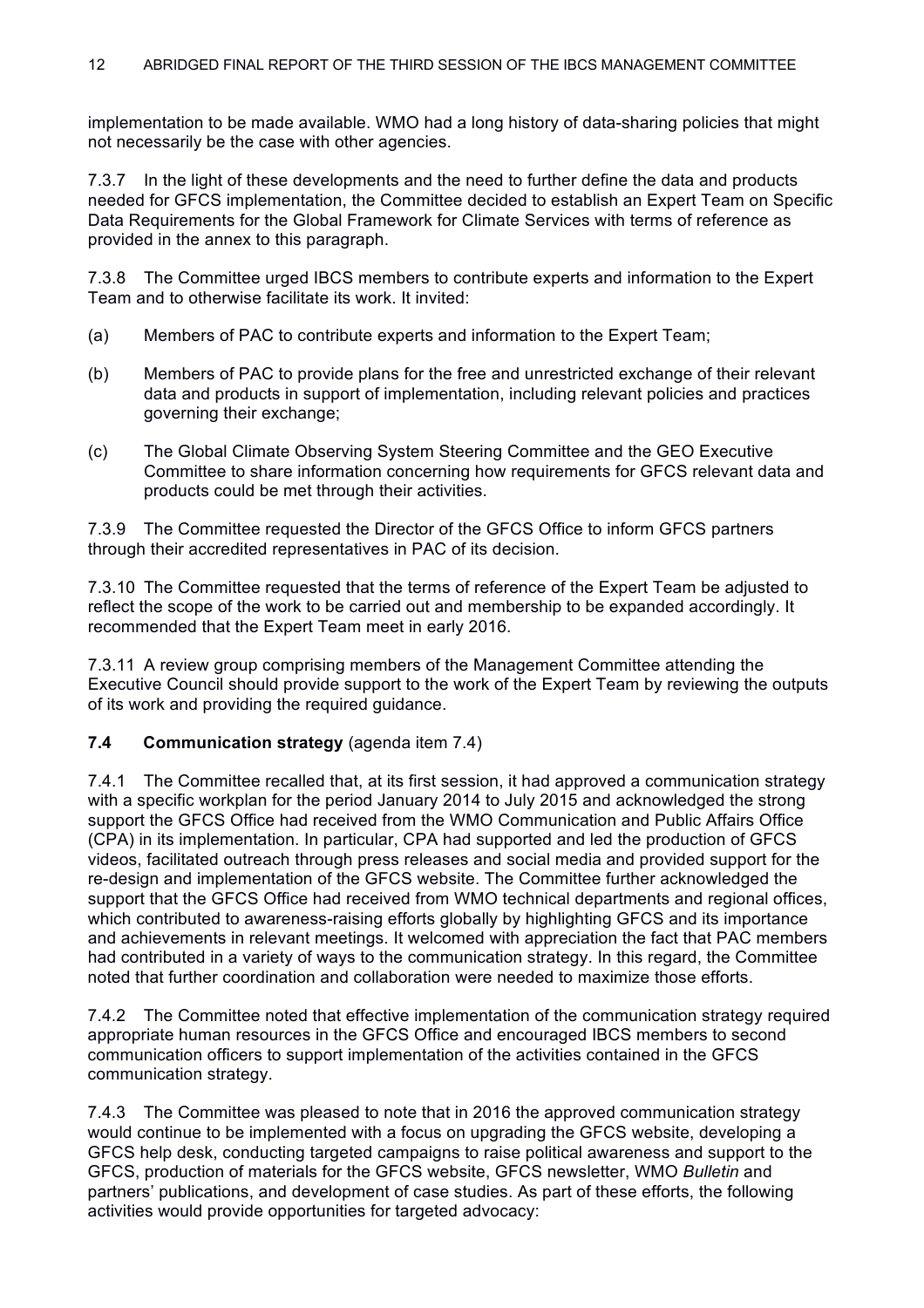- (a) GFCS Adaptation Programme in Africa: the Norwegian-funded national projects in the United Republic of Tanzania and Malawi provided some of the strongest evidence for international support for GFCS and for "GFCS in action". GFCS would produce appropriate material to raise awareness of these projects and activities;
- (b) Capacity-development events such as regional and national outlook forums that now also included specific user-focused workshops (such as the water forums following the South Asian Seasonal Outlook Forum) were promoted at the national and/or regional level through press releases, Facebook and Twitter. In this context, the Programme for Implementing GFCS at the National and Regional Scales, funded by Environment Canada was launching a three-phased communication campaign to highlight the benefits of seasonal outlooks to decision-makers in SIDS. This would also support the SIDS programme adopted by Seventeenth World Meteorological Congress;
- (c) The GFCS regional consultation meeting for Indian Ocean Small Island Developing States (Mauritius, 23–25 November 2015) constituted an opportunity to advocate the GFCS. WMO information officers took part in the meeting or received briefs which were communicated through the media;
- (d) UNFCCC COP 21 (Paris, France, 30 November–11 December 2015): members of PAC were arranging a variety of side events;
- (e) UNFCCC Subsidiary Body for Scientific and Technological Advice (SBSTA) events occurred on a yearly basis and allowed for the inclusion of climate service matters in its reports. In addition, GFCS side events had been organized at SBSTA meetings;
- (f) Adaptation Future 2016 Practices and solutions, an initiative to be launched by the EC, allowed for specific sessions on climate services (in cooperation with other partners: see http://www.adaptationfutures2016.org);
- (g) The Sendai Framework Intergovernmental Expert Working Group on Indicators and Terminology Relating to Disaster Risk Reduction played an important role in facilitating the inclusion of specific terminology on climate services;
- (h) WMO-WBG-USAID had recently published a book on the socioeconomic benefits of climate services. The publication was disseminated at various event, which facilitated widespread awareness-raising of this topic;
- (i) The Nairobi Work Programme had organized regular meetings in various countries which had offered an opportunity to share experiences and lessons learned among United Nations agencies, as well as lessons from national experiences;
- (j) Various PAC members had arranged specific sessions or side events at their intergovernmental meetings, such as the FAO Council and the WHO General Assembly, through which climate services had become more widely known across partner communities.
- 7.4.4 The Committee discussed the overall strategy and made the following comments:
- (a) Communication could play a key role in resource mobilization. The production should be considered of material targeting specific audiences that would go further than general material in mobilizing resources;
- (b) Clear articulation of the role of GFCS in filling current gaps in climate services and in supporting development programmes such as 2030 Agenda was essential to gather support and resources for GFCS;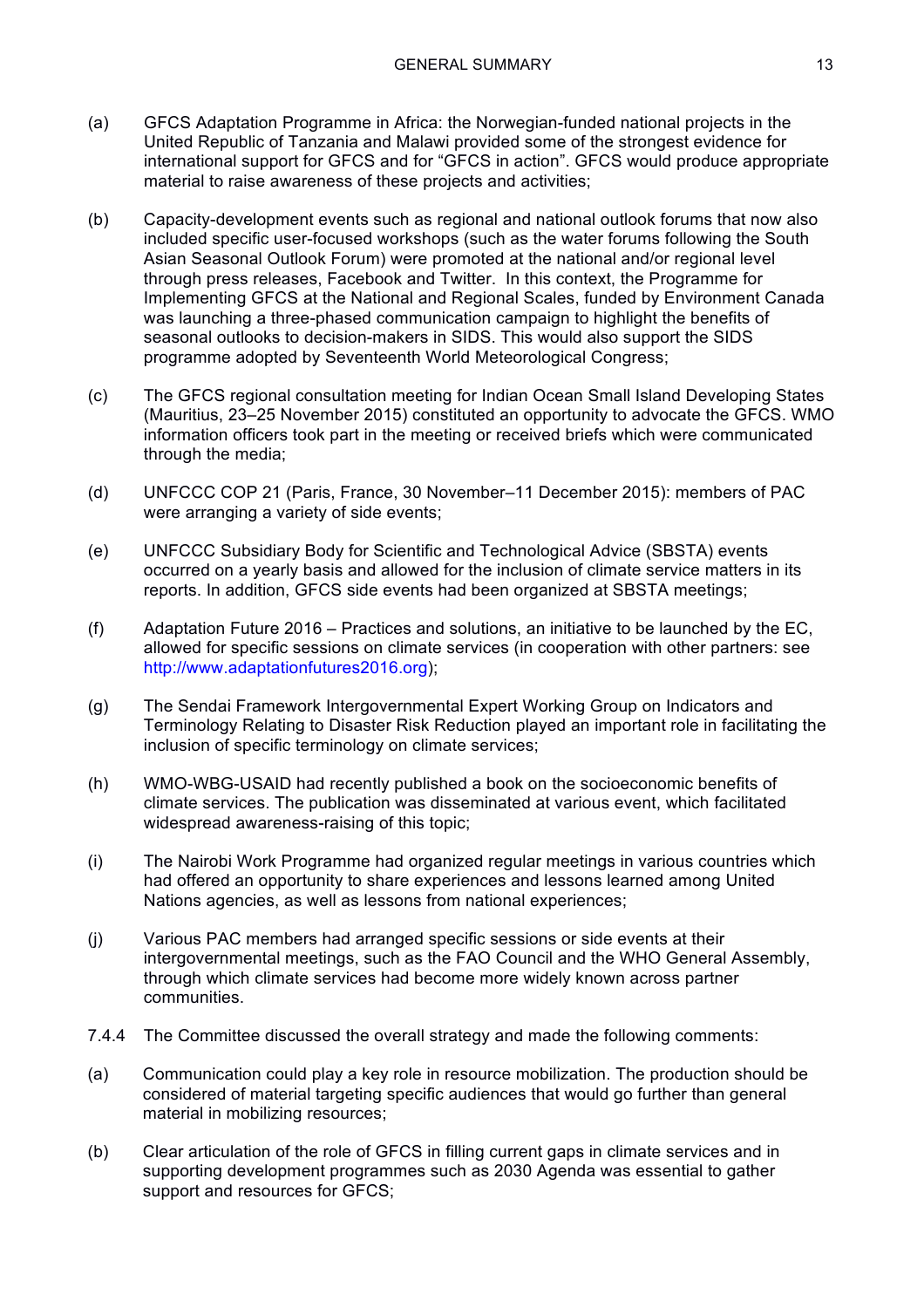- (c) The GFCS Office should inform members and partners through the GFCS newsletter of the availability of advocacy materials such as the videos and e-tutorial produced recently, and planned events;
- (d) Attempts could be made to reduce the number of key messages contained in the communication strategy. The messages should be simple and articulate the benefits of GFCS;
- (e) The Russian Federation had offered to support the translation of GFCS material into Russian and the USA had offered to assist with the review and development of communication material. The Committee recommended that GFCS material be translated into all WMO languages;
- (f) Given that Energy had been approved as a priority area of the GFCS, it should be included in the communication material.

### **7.5 The Global Framework for Climate Services and the 2030 Agenda for Sustainable Development** (agenda item 7.5)

7.5.1 On the occasion of the Summit on Sustainable Development (New York, USA, 25–27 September 2015), United Nations Member States had adopted the draft resolution submitted by the President of the General Assembly: draft outcome document of the United Nations summit for the adoption of the post-2015 development agenda – see http://www.un.org/ga/search/view\_doc.asp?symbol=A/69/L.85&Lang=E.

7.5.2 The document "Transforming our world: the 2030 Agenda for Sustainable Development", prepared by the Co-Chairs during the negotiations was the official declaration endorsed unanimously by United Nations Members. See:

https://sustainabledevelopment.un.org/post2015/transformingourworld. The introductory paragraphs are presented in the annex to this paragraph.

### **Relevance for GFCS and its partners**

7.5.3 Being universal, transformative and integrated, the 2030 Agenda would provide an aligned pathway for the activities of United Nations Members, the international organizations within and beyond the United Nations system, as well as the entire sphere of entities and individuals having a stake in sustainable development. In this regard, and as stressed by many heads of State and Government, sustainable development and climate change were two intertwined challenges requiring the mobilization of all to implement the full spectrum of internationally agreed objectives, such as the Sendai Framework on Disaster Risk Reduction, the SAMOA Pathway, the 2030 Agenda and the future outcomes of UNFCCC COP 21 (Paris, 30 November–11 December 2015), Habitat III and the United Nations Conference on Housing and Sustainable Urban Development (Quito, Ecuador, 17–20 October 2016), to name but a few.

7.5.4 The availability, delivery and use of climate services would be of key importance and relevance in support of some of those objectives, which had been formulated as the 17 Sustainable Development Goals and their accompanying 169 targets adopted at the Summit for Sustainable Development. The identification and articulation of the GFCS activities supporting the SDGs should thus be a major, collective endeavour for all GFCS partners.

### **Initial guidelines for the development of a GFCS white paper on its contribution to the 2030 Agenda for Sustainable Development and implementation of the Sustainable Development Goals**

7.5.5 The Committee recognized that a report outlining how the GFCS could assist implementation of the SDGs would have great value in aligning GFCS partners' activities in a consistent and coherent manner and could assist in mobilizing resources to support the ORP for the period 2015–2018.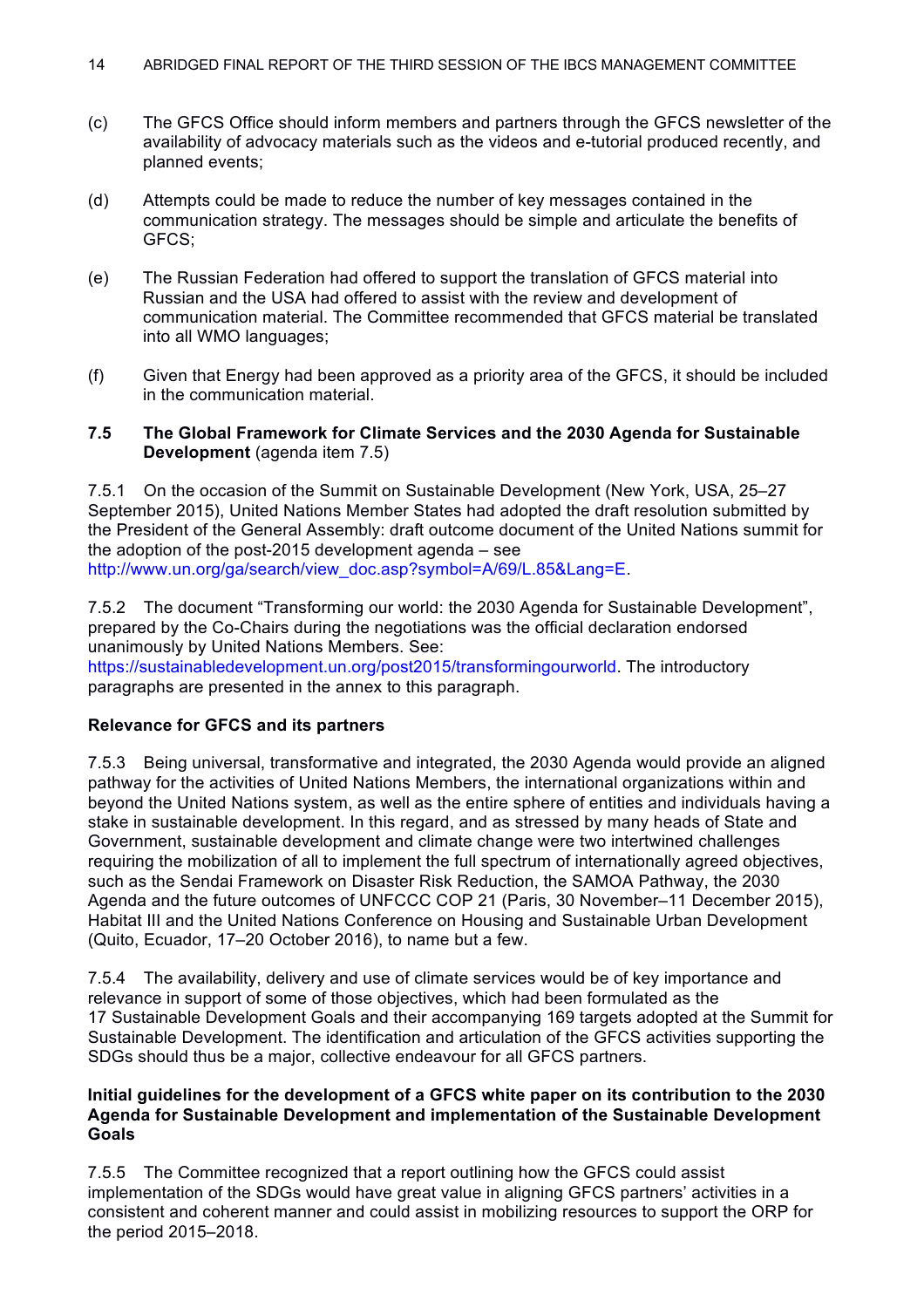### *Themes*

7.5.6 Five GFCS priority areas had been identified so far: Agriculture and food security, Disaster risk reduction, Health, Water, and Energy, with urban activities as a cross-cutting dimension. All areas related directly to specific SDGs (SDG 2 – Zero hunger; SDG 3 – Good health and wellbeing; SDG 6 – Clean water and sanitation; SDG 7 – Affordable and clean energy; SDG 11 – Sustainable cities and communities; and SDG 13 – Climate action) or were intimately connected to many of them as, for instance, resilience to natural disasters, which was mentioned in many. Beyond the obvious, climate services were indirectly relevant to all SDGs, including those relating to education, gender, the oceans, the environment and associated societies and institutions.

### *Geography*

7.5.7 Being people-centered, the SDGs were universally applicable but, particularly for the most vulnerable and exposed, their implementation would have to be successful in many countries and regions with specific challenges, including Least Developed Countries, SIDS, Landlocked Developing Countries, etc. Thus it would also be extremely valuable for GFCS partners to identify what might better be done at subregional, regional and global scales, with a view to having a much more cost-effective and sustained involvement towards achieving the goals.

### *Process/time*

7.5.8 Each country had different capabilities and priorities in climate service availability, delivery and usage. As a collective endeavour of its partners, GFCS implementation would make distinct progress, both in time and scope, in each country. It was desirable that the phasing of GFCS implementation should take into account not only national circumstances, but also, as highlighted above, subregional, regional and global requirements and opportunities.

### **White paper development: procedure and timeline**

7.5.9 The Committee recognized the value of developing such a white paper in close collaboration with GFCS partners. They would have to coordinate their efforts, especially at national level, to be in a position to better serve SDG implementation. PAC would thus have a key role to play in this regard to spur GFCS implementation in support of the 2030 Agenda.

7.5.10 The first version of the white paper should be available in mid-2016, with a view to providing it for consideration to all GFCS partner executive heads and constituencies, to the extent possible, before consideration and possible adoption by the Management Committee. The Committee requested the GFCS Office to exploit all possibilities for a constructive interaction between Committee members and PAC, within available resources.

7.5.11 To this effect, the Committee requested the GFCS Office to ensure that PAC would be provided with a draft of the first version of the white paper for its consideration and possible endorsement at its February 2016 meeting. The draft should be at a strategic level and only focus on the input of the GFCS priority areas to the SDGs and, in particular, those having a direct link with those mentioned in paragraph 7.5.6.

7.5.12 Bearing in mind that GFCS was a framework for action, as were the outcomes of the several international conferences mentioned in paragraph 7.5.3, the Committee also stressed the need for the white paper to inform and ensure coherence with the other dimensions of GFCS, in particular its resource mobilization strategy, supported by the GFCS communication strategy and ORP. It requested the GFCS Office to ensure that the task teams in charge of further work on ORP and M&E development be consulted and their comments included.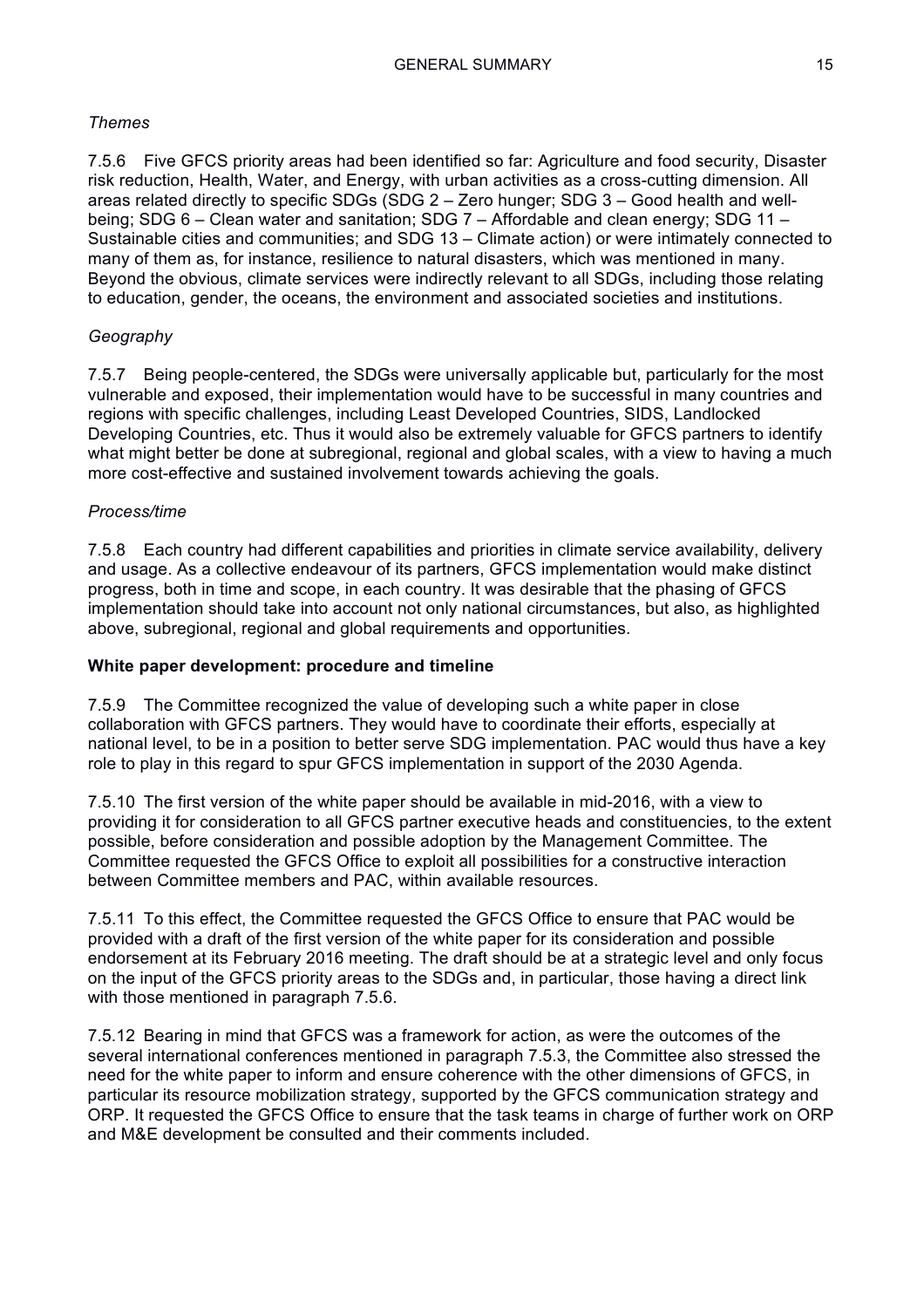### **Next steps**

7.5.13 The Committee decided that the first version of the white paper should be considered by the Management Committee as soon as possible. It requested the IBCS Chair, in consultation with the GFCS Office and the Secretary-General of WMO, as per Resolution 1 (IBCS-1), to organize a session of members of the Management Committee, preferably immediately before or after the WMO Executive Council. Given the important role of PAC in the development of the first draft, it furthermore decided to invite PAC members to its next session. The invitation was made on the terms included in paragraphs 10–13 of Resolution 1 (IBCS-1).

### **8. ANY OTHER BUSINESS** (agenda item 8)

The session considered other issues deemed relevant by members.

### **9. DATE AND PLACE OF THE NEXT MEETING** (agenda item 9)

The session considered and made proposals for the date and place of the next session.

It was subsequently decided that the next session would take place from 17 to 19 October 2016, in Geneva.

### **10. CLOSURE OF THE SESSION** (agenda item 10)

The third session of the Management Committee of the Intergovernmental Board on Climate Services was closed at 13:00 p.m. on Wednesday, 28 October 2015.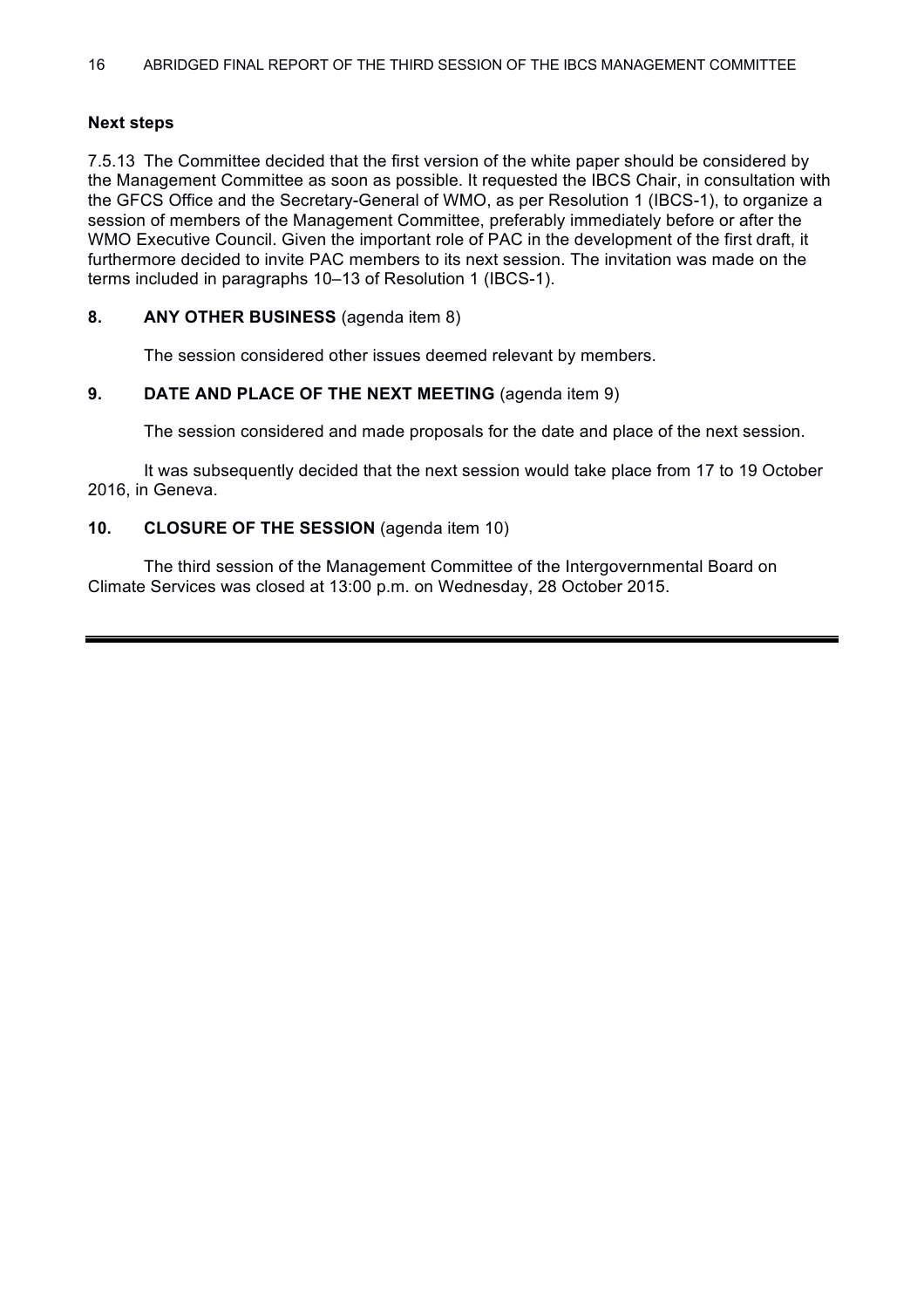### **ANNEXES**

### **ANNEX I**

### Annex to paragraph 6.1.4 of the general summary

# **TERMS OF REFERENCE FOR AN AD HOC TASK FORCE OR WORKING GROUP TO DEVELOP THE MONITORING AND EVALUATION CRITERIA AND PROCESS FOR THE GLOBAL FRAMEWORK FOR CLIMATE SERVICES**

### **Introduction**

Monitoring and evaluation (M&E) of the implementation of the Global Framework for Climate Services (GFCS) is needed to foster adequate oversight and provide avenues for reporting to the governance structures of GFCS. M&E will be of use and interest to Members, as well as donors/investors to help guide and justify their investments and funding, users/beneficiaries of GFCS to highlight benefits and impacts of climate services, developers and providers of climate services to further improve the development and provision thereof and the Intergovernmental Board on Climate Services (IBCS) as the body overseeing implementation of GFCS on behalf of World Meteorological Congress and partner agencies. The M&E process will need to inform these actors, as well as involve others so that their differing objectives are taken into account.

Monitoring<sup>1</sup> and evaluation<sup>2</sup> mechanisms need to be applied to the various levels of GFCS, from global to regional to national level. Monitoring and evaluation will ensure that the appropriate programmatic and financial controls are in place to implement projects successfully and appropriately. In addition, the GFCS User Interface Platform will allow monitoring and evaluation of the effectiveness of climate services being provided and the overall objectives of the Framework.

Monitoring and evaluation should promote accountability for the achievement of objectives through the assessment of results, effectiveness, impact, processes and participation of partners involved. Monitoring and evaluation should also promote learning, feedback and knowledge-sharing on results and lessons learned, as a basis for decision-making on policies, strategies, programme management and projects and to improve performance.

<sup>1</sup> **Monitoring** is a continuous process to check on progress towards pre-defined objectives and plans and communicate this progress to stakeholders so that they obtain feedback on the progress being made towards achieving their objectives. Regular monitoring aims to identify actual or potential problems as early as possible in order to facilitate timely adjustments in implementation to keep the project on track, or improve the chances of getting back on track, or terminating the project if necessary. By monitoring, we try to assess whether activities are implemented effectively and efficiently, and assess the progress on achieving results that we want to achieve. Monitoring is expected to generate useful information and identify where bottlenecks may occur.

<sup>2</sup> **Evaluation** is an intermittent process that aims to provide a rigorous and independent objective assessment of what happened and why and to provide lessons that can be applied elsewhere. The evaluation should assess the design, implementation and results in order to determine the relevance, effectiveness, efficiency, impact and sustainability of the outputs. Evaluation addresses the strategic questions "what?" (for impact and sustainability) and "why?" (for relevance). Evaluation seeks "big picture" conclusions. Evaluation of projects normally takes place when the project has finished.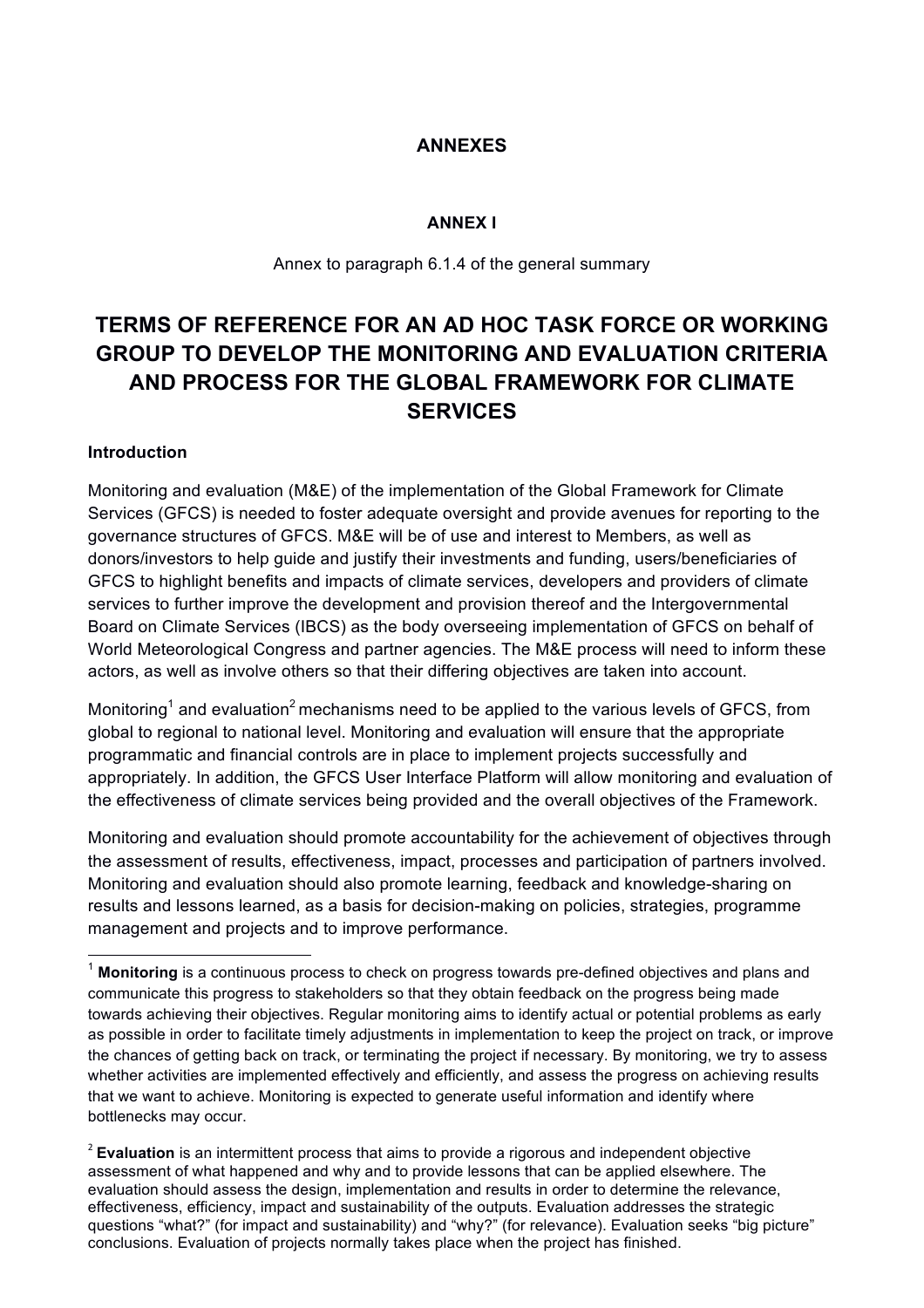With the aim to effectively monitor and evaluate GFCS implementation, and pursuant to Resolution 6 (IBCS-1) – Monitoring and evaluation of the Global Framework for Climate Services, the Management Committee was requested to create an ad hoc task force or working group of experts, to further develop the criteria and process and quantifiable metrics for monitoring and evaluating GFCS implementation.

#### **Scope of the work**

Building on the work effected by the Management Committee, the ad hoc task force or working group shall:

- (a) Develop M&E criteria for projects and activities implemented by GFCS at global, regional and national levels;
- (b) Develop the process for the monitoring and evaluation of projects and activities implemented by GFCS;
- (c) Develop qualitative and/or quantitative metrics for assessing success;
- (d) Provide a methodology on how lessons learned from past and present activities will be captured and shared;
- (e) Identify main risks and propose measures for managing them.

In developing the M&E criteria and process, the ad hoc task force or working group shall endeavour to avoid the creation of a complicated, onerous and expensive process. The ad hoc task force or working group will define its working modalities with a view to developing a proposal for the consideration of the Management Committee in 2015.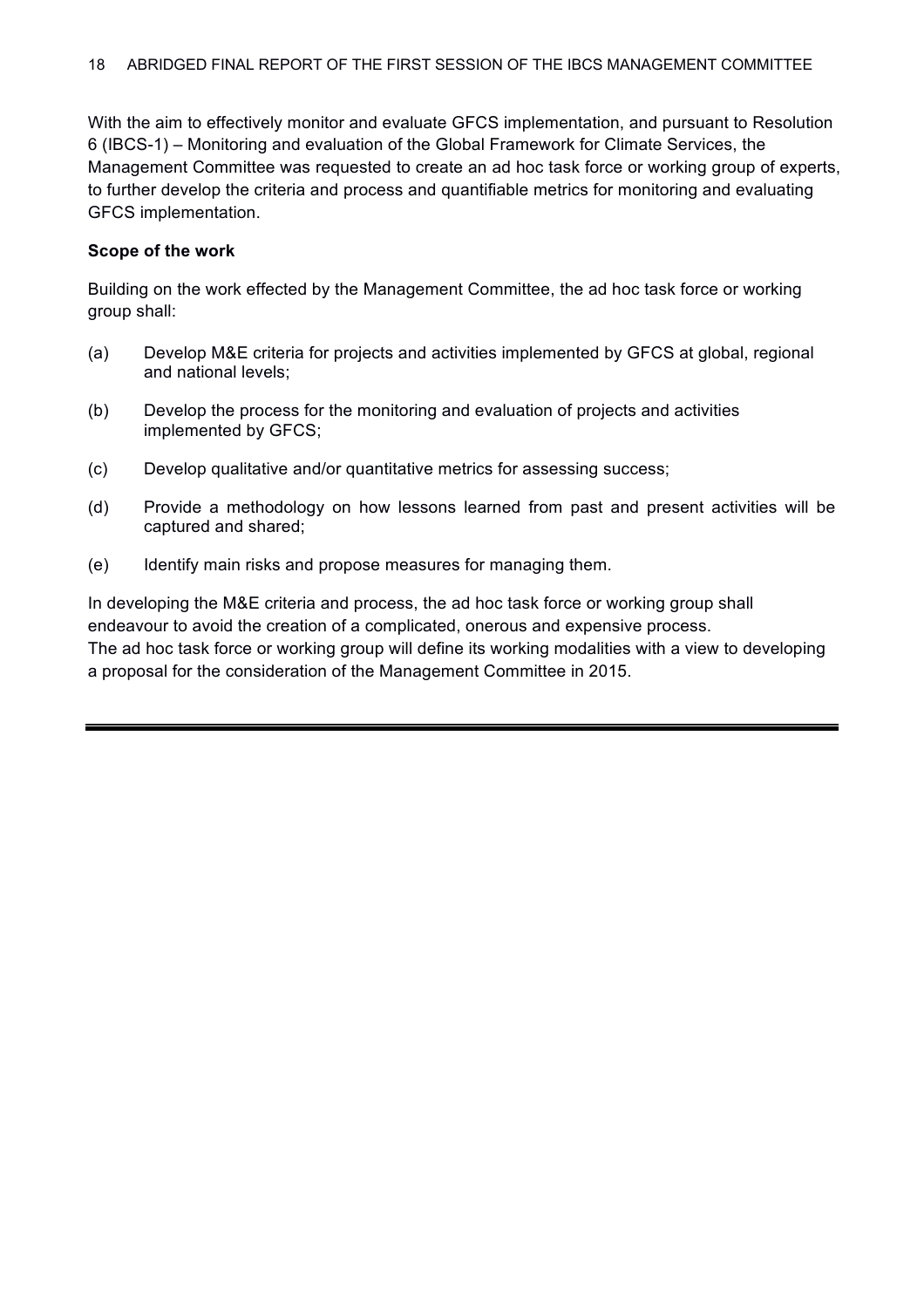### **ANNEX II**

### Annex to paragraph 6.2.3 of the general summary

# **MONITORING AND EVALUATION OF THE GLOBAL FRAMEWORK FOR CLIMATE SERVICES**

### **Contents**

| ANNEX 2 – Indicators for monitoring the Framework including the ORP 28 |  |
|------------------------------------------------------------------------|--|

### **SECTION 1 – INTRODUCTION**

This document further develops, refines and updates the criteria and processes for monitoring and evaluating the implementation of the Global Framework for Climate Services (GFCS) that were approved at the second session of the Intergovernmental Board on Climate Services (IBCS). The IBCS established two ad hoc task forces: the Task Team on the GFCS 2015–2018 Operational and Resource Plan (TT-ORP); and the Task Team on Monitoring and Evaluation (TT-M&E).

TT-M&E was tasked with "further developing the criteria and process and quantifiable metrics, avoiding the creation of a complicated, onerous and expensive process" (Resolution 5(IBCS-2). The approach described in this document takes fully into account the need to monitor and evaluate the GFCS Operational and Resource Plan (ORP) 2015–2018 developed by TT-ORP. The activities identified in the ORP can be implemented as formal projects, each with its own results framework, including expected outputs and results, monitoring inputs and targets.

The GFCS M&E process has been developed, drawing on the successful M&E systems of several United Nations agencies and international development agencies, with which TT-M&E has had active involvement. The M&E mechanisms will be applied both to the Framework, to measure progress and achievement in meeting GFCS goals, and to individual projects to check their progress and assess their impact. The mechanisms will be established at the global scale and will capture activities at regional and national levels, coordinated by the GFCS Office. Monitoring and evaluation will ensure that the appropriate programmatic controls are in place to implement projects successfully and appropriately.

Monitoring and evaluating the Framework and its projects is of use and interest to: users/beneficiaries of GFCS to highlight benefits and impacts of climate services; members, donors and investors to help guide and justify their investments and funding; developers and providers of services to improve the development and provision of climate services; and IBCS as the body overseeing implementation of GFCS on behalf of World Meteorological Congress and partner agencies.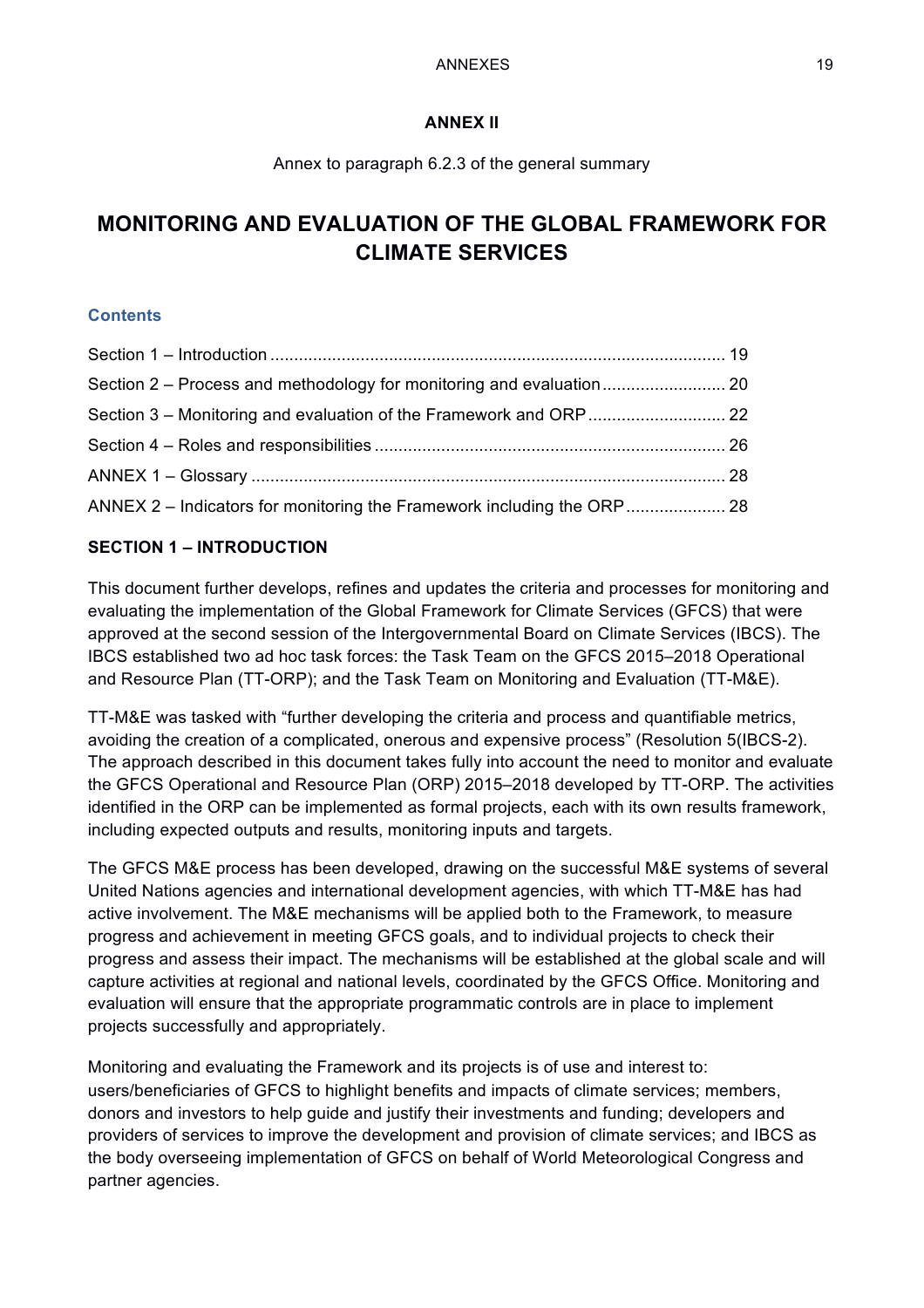The methodology will be used to monitor and evaluate the Framework as a whole, and specifically the ORP Plan 2015–2018, including GFCS projects.

The methodology is proposed as good practice for monitoring and evaluating contributing projects (including national activities and partner projects) and helping develop case studies. The GFCS Partner Advisory Committee (PAC) is coordinating efforts of its members to support implementation in six priority countries (Bhutan, Burkina Faso, Dominica, Moldova, Papua New Guinea and the United Republic of Tanzania). The aim is to put in place sufficient climate services to achieve significant improvements in climate-related outcomes in the GFCS priority areas in those countries; these projects will be reported as GFCS projects. For PAC member efforts in other countries, these activities will be reported as GFCS contributing projects.

### **SECTION 2 – PROCESS AND METHODOLOGY FOR MONITORING AND EVALUATION**

The GFCS M&E process adopts a results-based management (RBM) approach: a "management strategy focused on performance and achievements of outputs, outcomes and impacts" collectively known as results (OECD/DAC, 2010<sup>3</sup>). RBM uses a logical approach to identify expected results and the inputs and activities that are needed to achieve them.

Based on the initial situation analysis (in the GFCS Implementation Plan) and on the related theory of change, the GFCS M&E process will capture progress at different levels: activities, outputs, outcomes and eventually impacts. These are defined by the GFCS Implementation Plan and further refined in the GFCS ORP 2015–2018. Definitions, examples and time frames for each of these levels are shown in Figure 1 and a diagram of how projects will generate outputs that will produce outcomes leading to impacts is given in Figure 2.

| Level             | <b>Definition</b>                                                                                                                    | <b>Examples</b>                                                                                                                                                                                                                                   |                     |                       |          |
|-------------------|--------------------------------------------------------------------------------------------------------------------------------------|---------------------------------------------------------------------------------------------------------------------------------------------------------------------------------------------------------------------------------------------------|---------------------|-----------------------|----------|
| <b>Activities</b> | Practical, time bound actions<br>carried out to deliver the desired<br>project outputs.                                              | Construction, communication, training,<br>workshops, research activities,<br>technical advice                                                                                                                                                     | <b>Project Life</b> |                       |          |
| Outputs           | Goods and services leading<br>towards achievement of the<br>project outcomes.                                                        | Physical structures, trained individuals,<br>formation of institutions, establishment<br>of service delivery mechanisms.<br>support to the development of policy<br>instruments and plans, implementation<br>of pilot and demonstration projects. | Short term          | <b>Implementatior</b> | Planning |
| <b>Outcomes</b>   | Short to medium term behavioural<br>or systemic effects contributing<br>towards / leading towards impacts                            | Adoption of new practices, changed<br>attitudes on issues<br>Improved institutional competency,<br>approval of new or revised policies.<br>effective decentralising of decision<br>making processes policy drawing on<br>climate services         | <b>Medium term</b>  |                       |          |
| Impacts           | Fundamental and durable change<br>in the condition of societies and<br>sectors sensitive to climate risk:<br>adaptation is informed. | Increased societal resilience.<br>Lasting improvements in climate<br>services, and reduced threats<br>emerging:<br>from climate risks, hazards, societal<br>and sectoral vulnerability and<br>information shortfall                               | Long term           |                       |          |

**Figure 1. Online results-based management training**

Source: modified from UNEP: http://unep.unssc.org

Quantifiable impacts will be based on the GFCS vision to "enable society to better manage the risks and opportunities arising from climate variability and change, especially for those who are most vulnerable to climate-related hazards" and the GFCS five goals (see paragraph 2.3 of the

 <sup>3</sup> *Glossary of Key Terms in Evaluation and Results Based Management*, OECD/DAC, 2010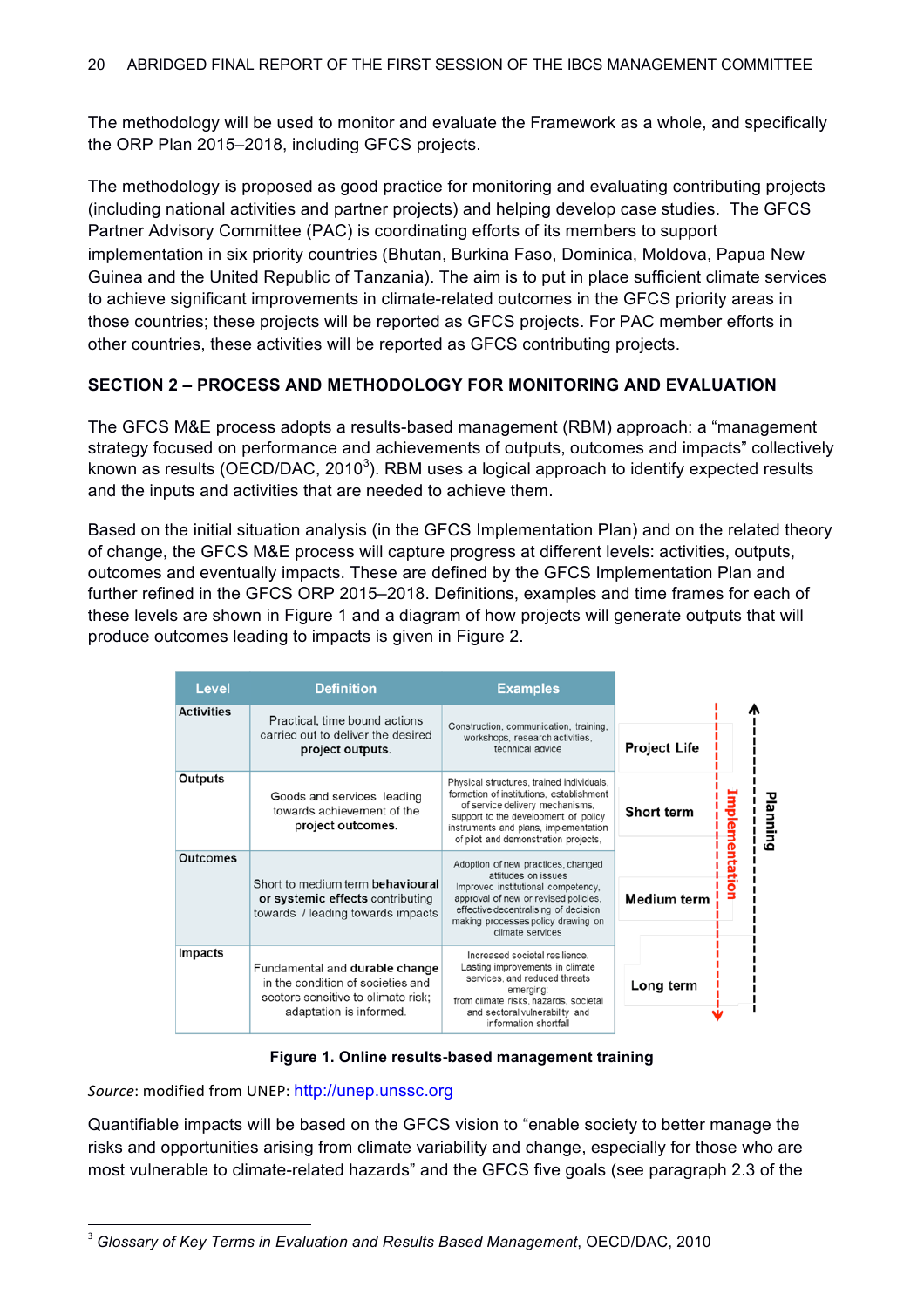general summary). The achievement of the vision is supported by outcomes, which are aligned with the five GFCS implementation goals:

- 1. Reducing the vulnerability of society to climate-related hazards through better provision of climate information.
- 2. Advancing the key global development goals through better provision of climate information;
- 3. Mainstreaming the use of climate information in decision-making.
- 4. Strengthening the engagement of providers and users of climate services.
- 5. Maximizing the utility of existing climate service infrastructure.

These long-term impacts for GFCS then determine what outcomes are required to achieve them, using a theory of change. In turn, this will define what outputs are required to obtain these outcomes and clearly identify projects whose activities are visibly contributing to the different outputs.

The GFCS Implementation Plan and ORP provide the detailed description of the vision, outcomes, outputs and activities.

At each stage of this process, potential risks that might hinder progress towards expected results will be identified and assessed. Specific measures will be included at different levels (project level, process) to minimize such risks.



### **Figure 2. A schematic representation of how projects will generate outputs that will in turn produce outcomes, leading to impacts at the local, national, regional and global level.**

Different types of output indicators – qualitative and quantitative – are included to monitor progress towards results and to facilitate evaluations. A small number of indicators to specifically measure the impact of GFCS will need to be identified. Indicators for monitoring and evaluating the Framework, including ORP, are provided in Annex 2 to this Annex.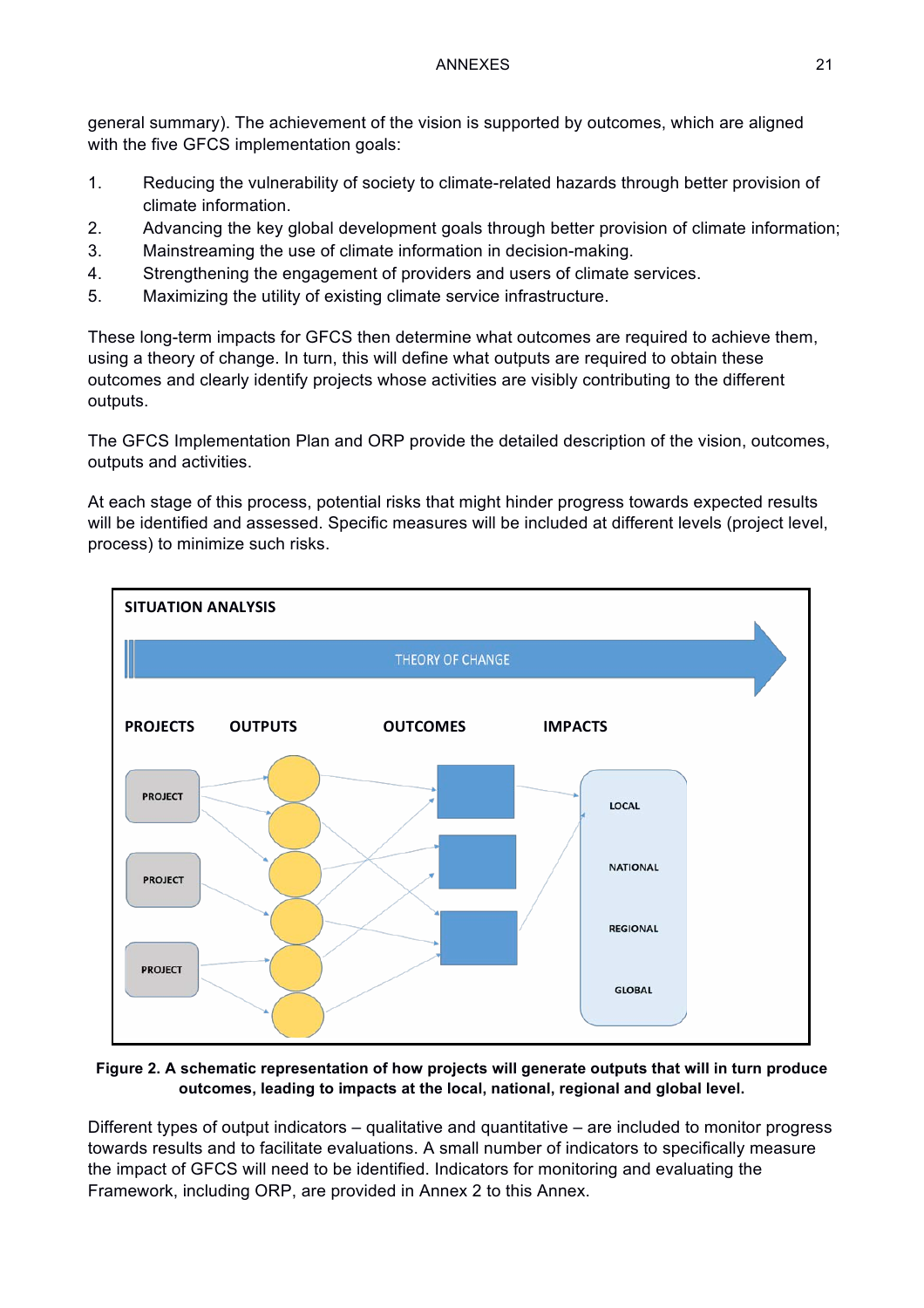A core component of the GFCS M&E process is to gather information to enable learning and therefore provide future improvements. Monitoring and evaluation activities will support greater understanding of why and to what extent results are achieved (both intended and unintended) and what their impacts are on stakeholders. Over time, as implementation continues, a feedback mechanism will allow for this knowledge to inform planning, design and implementation of GFCS activities (see Figure 3 below). Dedicated M&E capacities within the GFCS Office will support this mechanism and ensure that lessons learnt are adequately reflected in new initiatives.

Learning at the Framework level will be strengthened by linking to existing knowledge, nationally, regionally and globally. This will allow knowledge, lessons learnt and gaps in services to feed into future developments of GFCS, and ultimately inform future policy and practice. The GFCS Office is well placed to facilitate this process by bringing stakeholders together (either physically through meetings or virtually through discussion forums or questionnaires) to capture knowledge and evidence and ensure that users' feedback is appropriately incorporated.



**Figure 3. WMO project cycle activities**

### **SECTION 3 – MONITORING AND EVALUATION OF THE FRAMEWORK AND OPERATIONAL RESOURCE PLAN**

This section focuses on the monitoring and evaluation of the Framework and its ORP, with respect to the achievement of the six-year goals as identified in the GFCS Implementation Plan and ORP.

IBCS identified a set of criteria for monitoring and evaluating the Framework, as well as specific contributing activities and projects (IBCS-2/Doc. 6.2). The criteria agreed by IBCS provide a means of assessing and interpreting monitoring data from a variety of sources covering different aspects of GFCS implementation. The criteria have been slightly modified from their original form to allow them to be more flexibly applied based on the work of TT-M&E. The ongoing development of indicators based on these criteria will need to consider capturing additional aspects and strengthening the criteria.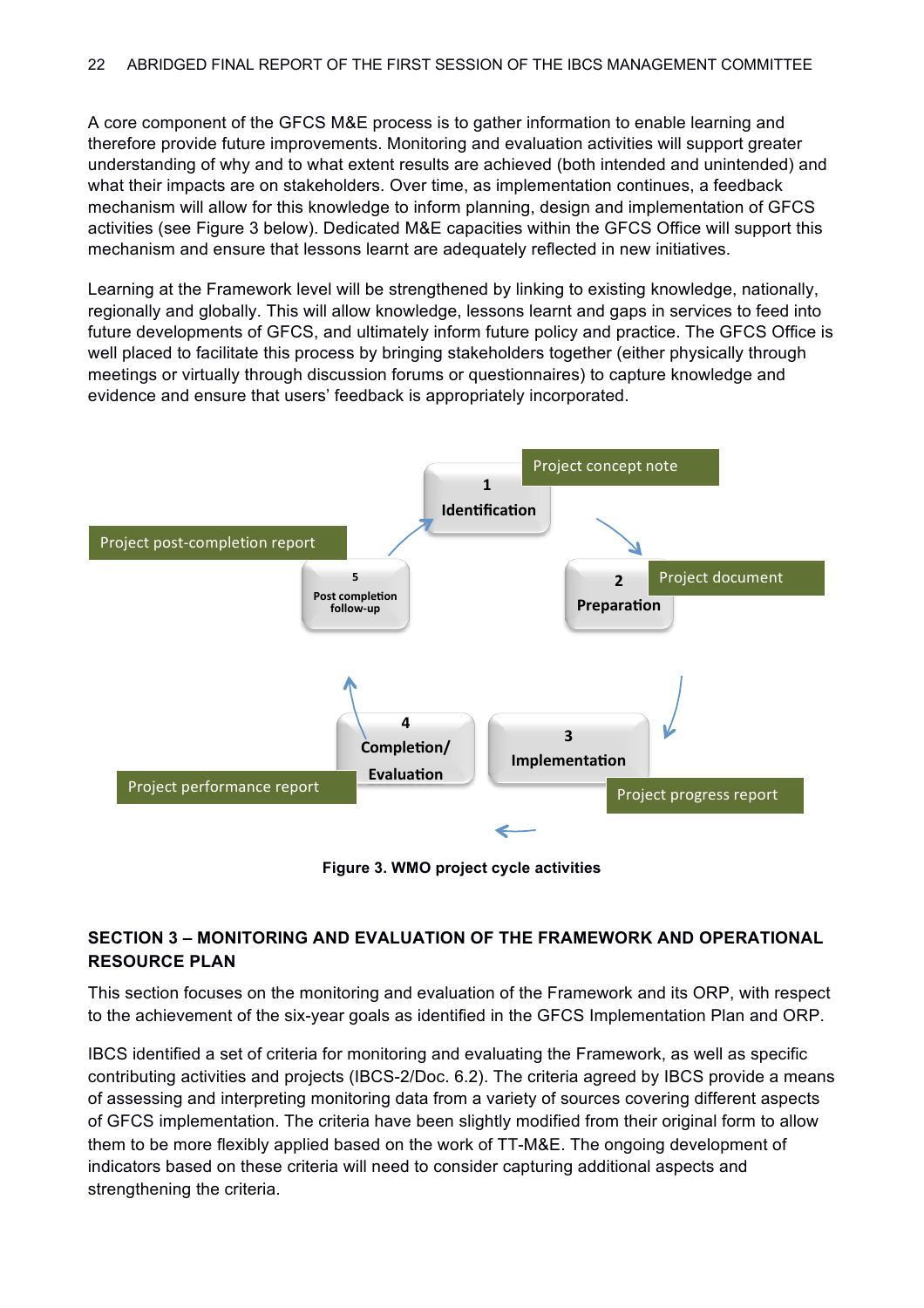In the long term, the success of GFCS implementation will be measured by:

- (a) Its recognition by governments, along with the level of their tangible support and central role in GFCS, the orientation of national programmes towards its goals and the quality of its intergovernmental nature;
- (b) Its ability to leverage necessary inputs through partnerships with UN agencies and programmes, stakeholders representing users, managers of observation and climate information systems, research and development organizations, including NGOs, and regional and national climate institutions;
- (c) Its success in increasing the overall use of climate services and the economic and social impact of climate services provided under its auspices on planning and other decisionmaking in target communities as confirmed by systematic surveys/questionnaires of user communities via different communication ways (interview, telephone, fax, e-mail, Internet, etc.);
- (d) The increase in climate data and information collected, stored and exchanged globally and regionally;
- (e) The effectiveness of transforming climate research outputs into sustained climate services as measured by the increase in the range and quality of services available, including number and types of decision-support tools and reduction in the uncertainties associated with key climate products;
- (f) Its ability to undertake projects funded by aid agencies and other donors; and,
- (g) Its ability to attract the resources necessary to sustain its ongoing, long-term activities.

### **3.1 Criteria for monitoring and evaluating GFCS projects**

The sources of funds for GFCS projects are diverse and the reporting time frames and formats also vary. The criteria for GFCS and contributing projects that guide the project development, implementation, monitoring and evaluation are essential to ensure that, as part of a comprehensive result-based management system, it is possible to demonstrate the impact of the projects and align them with GFCS objectives (goal and outcomes).

Monitoring and evaluation requirements for GFCS projects are currently included in documents approved by IBCS-2 for GFCS projects and GFCS contributing projects:

- (a) Have relevant milestones and deliverables been delivered on time, on budget and to the required standard?
- (b) Have sustained operations been created (at global, regional or national level) regularly providing inputs for the generation of regional- or national-scale products and services?
- (c) Are products and services being used appropriately (for example, with respect to limitations and uncertainty in the information contained within them)?
- (d) Has the use of products and services increased and has the utility of the products and services improved in planning and other decision-making in target communities, as confirmed by surveys of user communities?
- (e) Has the value (economic, social, environmental, etc.) of the project been assessed, does the project represent good value and is it being run cost-effectively?
- (f) Were experiences of successful implementation transposed successfully to other places or other priority areas?
- (g) Where appropriate, have sustained partnerships been built that can contribute to GFCS?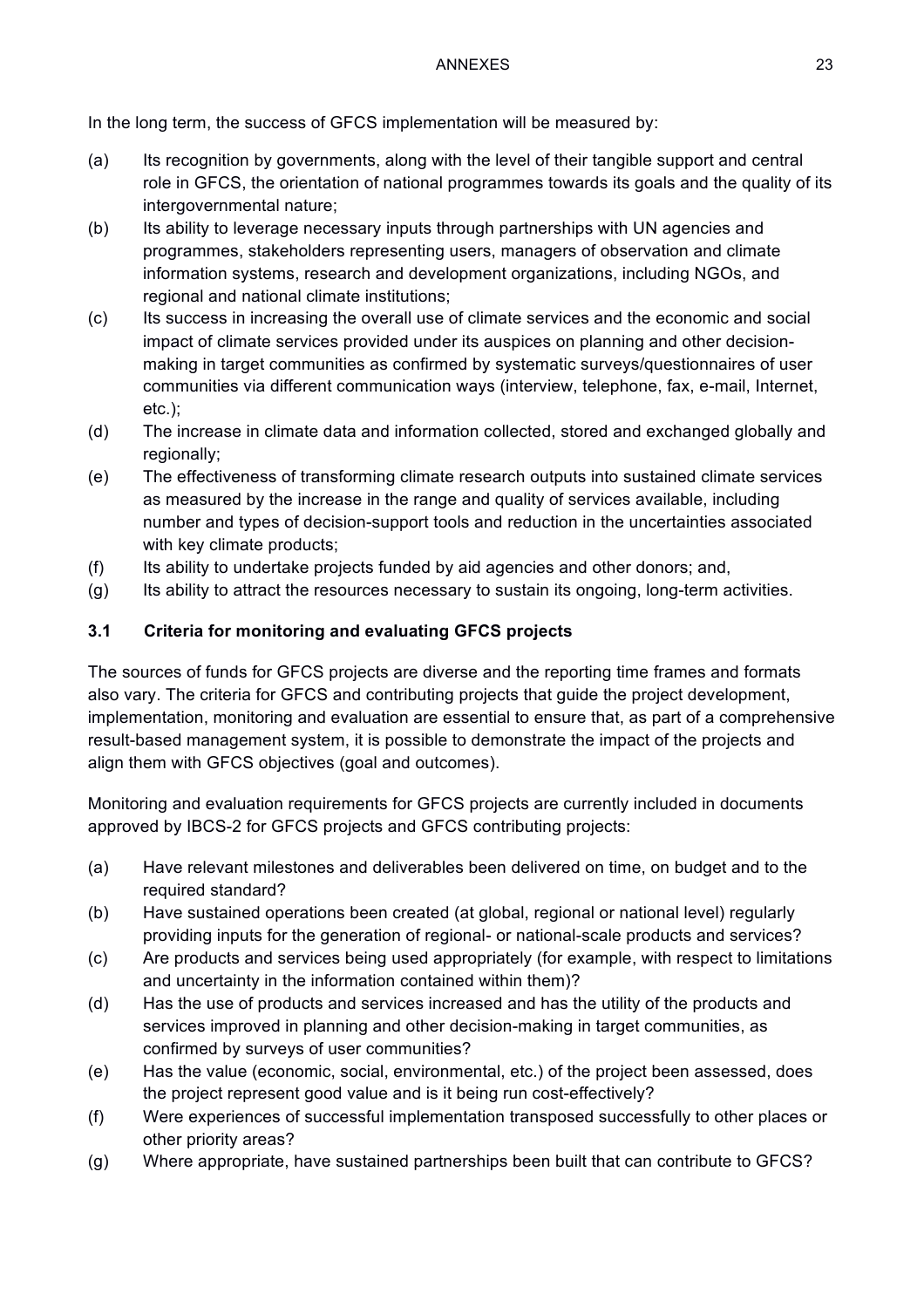In order to further align GFCS projects with GFCS objectives (goal and outcomes) that are contained in the GFCS Implementation Plan and ORP, GFCS TT-M&E recommends that all future GFCS projects include the following elements at the project development stage:

- Narrative and indicators to demonstrate how the project will contribute to GFCS goals and ORP outcomes;
- Narrative and indicators to demonstrate how the project will contribute to the GFCS pillars and priority areas;
- Monitoring and reporting timetables with deliverables, including mid-term reporting requirements, aligned with GFCS reporting time frames to IBCS.

Information would be provided at the project development and approval stage in the form of a log frame or, preferably, an online RBM system in accordance with international RBM system standards. Only projects and programmes that fulfill these criteria will be acceptable as GFCS projects. GFCS projects have to contribute to at least one of the GFCS goals, ORP outcomes, pillars or priority areas in order to be approved and funded.

For external evaluations, TT-M&E considered the term "external evaluation" as a review, carried out by an entity not directly linked to the project implementers, of the effectiveness and efficiency of the projects. Therefore it is understood to be additional to the required monitoring and reporting.

Based on experience from a range of agencies, GFCS projects below around US\$ 250 000 should not be subject to the full end-of- and post-project evaluations but, for these projects, a set of questions needs to be developed by the GFCS Office to ensure that project outputs contribute to GFCS outcomes. Such projects would be reviewed as part of a broader evaluation of GFCS that would be carried out by IBCS.

GFCS projects above a certain portfolio threshold would need to carry out an external evaluation (projects with an overall portfolio more than around US\$ 250 000). The external evaluation would need to be budgeted at the project development stage: 5–10% of the overall project budget should be allocated for the external evaluation.

### **3.2 Criteria and monitoring and evaluation for GFCS contributing projects**

In addition to monitoring ORP and GFCS projects, the GFCS M&E framework includes provision for contributing projects (see Annex 1 to this Annex for explanation of terminology) that will be developing and delivering climate services worldwide, aligned with GFCS goals and principles. Contributing projects are funded and implemented by different entities and they are encouraged, but not obligated, to use the same M&E criteria and process as GFCS projects. The GFCS Meeting on Implementation Coordination in 2014 identified over 100 such projects in 16 countries with a total combined budget of more than US\$ 700 million.

Contributing-project partners in their project development (this refers principally to new projects) are encouraged to be guided by the overall GFCS goals and ORP outcomes so as to promote alignment of objectives and measurement of specific areas of.

Partners managing the monitoring and evaluation of GFCS contributing projects are encouraged to align their project outlines with the same elements and criteria as GFCS projects and, in particular, the same following elements:

• Narrative and indicators to demonstrate how the project will contribute to GFCS goals and ORP outcomes;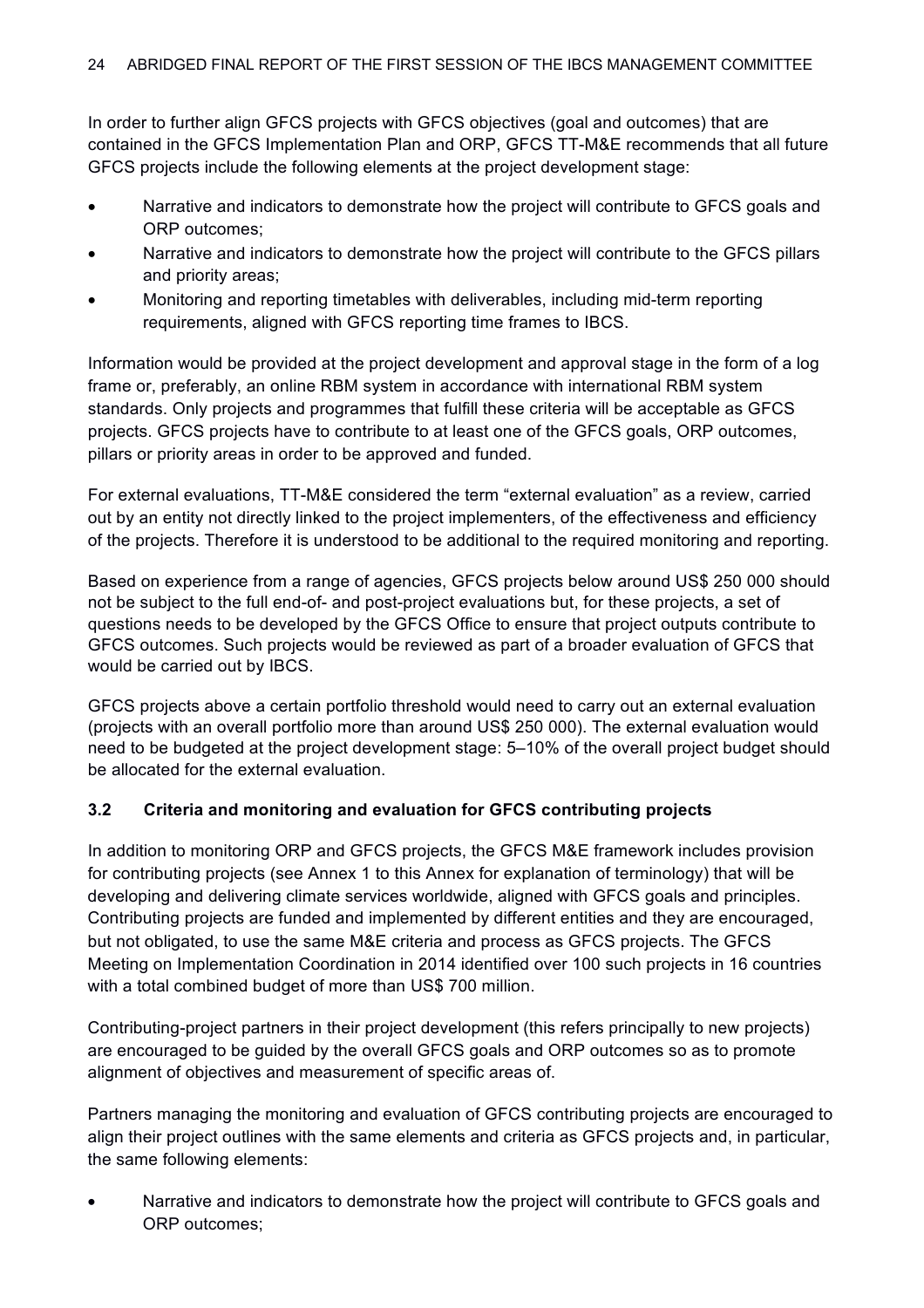- Narrative and indicators to demonstrate how the project will contribute to the GFCS pillars and priority areas;
- Monitoring and reporting timetables with deliverables, aligned with GFCS reporting time frames.

The GFCS Office would not be expected to carry out external evaluations of contributing projects.

### **3.3 Case studies**

Case studies represent opportunities, from an M&E perspective, to demonstrate how the convergence of GFCS projects, contributing projects, other partners' activities around the five pillars and GFCS priorities areas can contribute to ensuring that climate services have greater relevance, user ownership and national and local impact.

Case studies are also opportunities for learning and cross-fertilization of experiences between countries and partner organizations.

Case studies would be made in the following areas:

- Review of impacts and lessons learnt in priority countries identified by PAC;
- Regional and/or transboundary (such as river-basin-wide) review of GFCS impacts;
- Thematic review of impacts within a given sector and/or priority area;
- Others as identified by IBCS

A set of parameters and modalities for reviewing case studies are required. The parameters for measuring the impact of case studies would need to build on the project criteria and allow for broader scope of impact measurement against national development objectives in specific sectors, social groups and/or geographic areas.

The impacts would be measured against sustainable development goals, national disaster risk reduction and climate change adaptation, national targets and plans and poverty-reduction objectives.

Elements that would need to be taken into consideration when defining the parameters to review and draw lessons from the case studies include:

- Cross-sectoral efficiency and efficacy;
- Multi-stakeholder/ownership;
- Governance:
- Contribution to national/local capacity;
- Outreach and use;
- Sustainability or expected sustainability of the project;
- The time between project completion and observed attributable impact.

Modalities for documenting case studies:

The GFCS Office would set up the terms of reference and teams for the reviews of the case studies;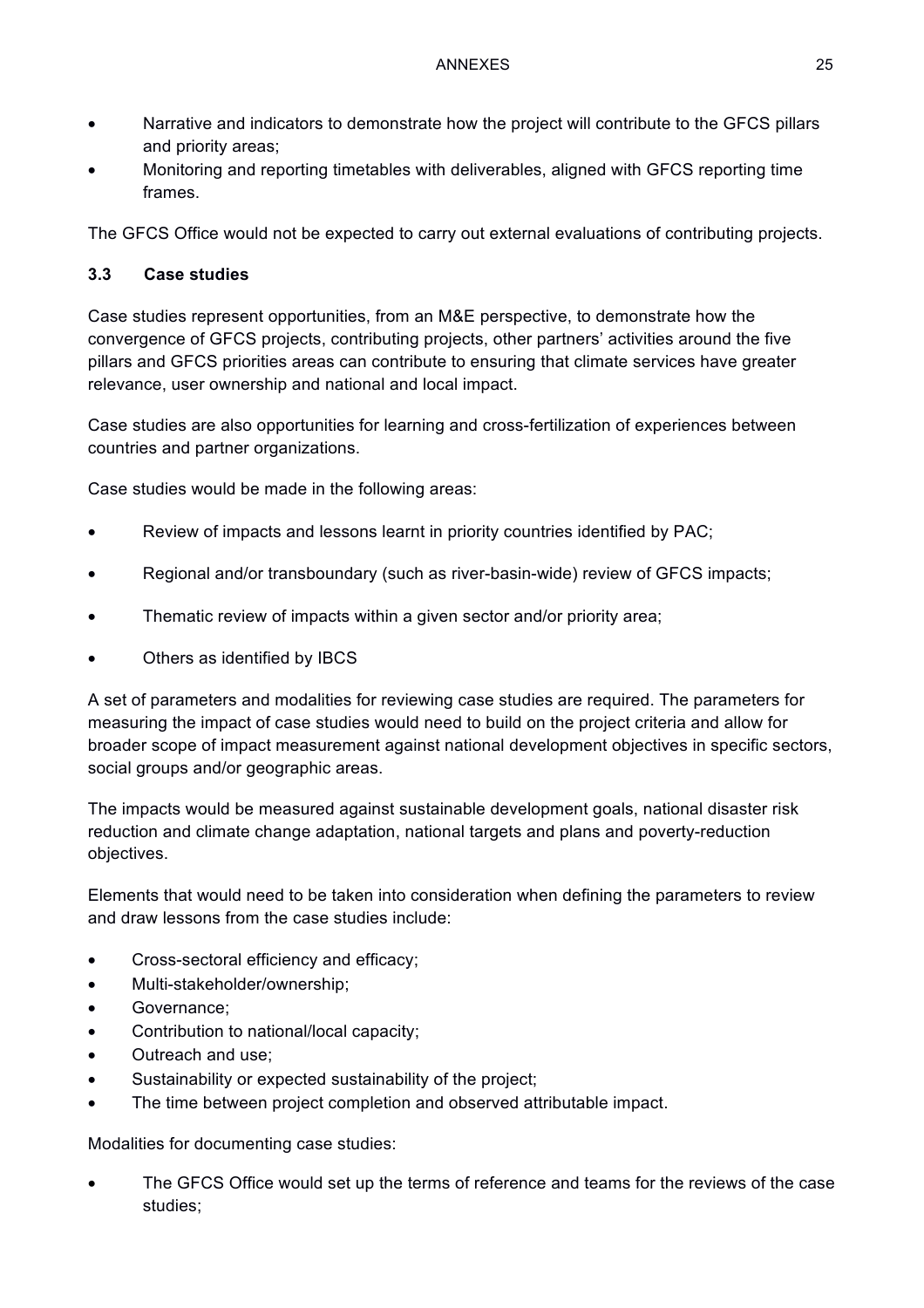- Teams for case-study reviews would be drawn from countries to include those that: (a) have climate service expertise; (b) are implementing GFCS projects; or (c) are a GFCS priority country;
- Expertise for the case-study reviews can also be drawn from PAC members and specific expertise, as required, by the context of the case study;
- Reports of the case-study reviews would be presented, including economic, social and environmental assessments, and discussed at IBCS meetings every four years to further the opportunity for learning from the findings. International partners with initiatives in climate services and priority areas would be invited to contribute to the discussions on the findings of the case studies.

### **3.4 Reporting and timelines**

For projects, it is important to review and report on progress during the project's lifespan (perhaps every 6 or 12 months, as appropriate, depending on the project duration) and at project completion. The reports should move beyond a report of activities to providing a discussion on progress towards achieving the project's outputs, outcomes and impacts.

A final report should be produced upon project completion to document achievements, outputs, issues, lessons learned and, where possible, anticipated outcomes and benefits. The report should assess how far the project has gone towards achieving its purpose and how this has contributed towards achieving the GFCS's overall objectives. The final report will be an essential document for the evaluation stage. It would also be useful to develop case studies (see above) to inform others of successes, challenges and developments; the case studies should also be reported on.

The GFCS Office should produce an annual report based on the ORP showing the impacts and results thereof and of the Framework as a whole, and report to IBCS (see Section 4 – Roles and responsibilities).

### **SECTION 4 – ROLES AND RESPONSIBILITIES**

World Meteorological Congress approves the criteria and process for monitoring and evaluating GFCS. IBCS oversees the M&E process on behalf of Congress during intersessional periods and has delegated this task to the IBCS Management Committee (IBCS-MC). IBCS-MC has the routine responsibility of monitoring and evaluating GFCS projects reporting back to IBCS and, in turn, to Congress, as well as updating procedures on an ongoing basis. Monitoring and evaluating the effectiveness of the Framework are the responsibility of Congress.

At the global level, M&E will therefore be overseen by IBCS-MC, and coordinated by the GFCS Office. For projects operating at the regional and national level, it will involve project steering committees incorporating relevant agencies (depending on the particular involvement of agencies, government departments, funding bodies and the focus and scope of projects) and will report back to the IBCS-MC, again coordinated by the GFCS Office.

Each project should establish a project steering committee to work with the project delivery team, and be responsible for:

- Regular monitoring of project activities and outputs during project implementation (including ensuring that a baseline is established);
- Regular monitoring against the indicators and deliverables/outputs that contribute to the achievement of key outcomes to ensure timeliness, quality and cost efficiency;
- Carrying out a mid-term project evaluation for projects of sufficient scale (e.g. more than USD 250,000) and duration (multi-year).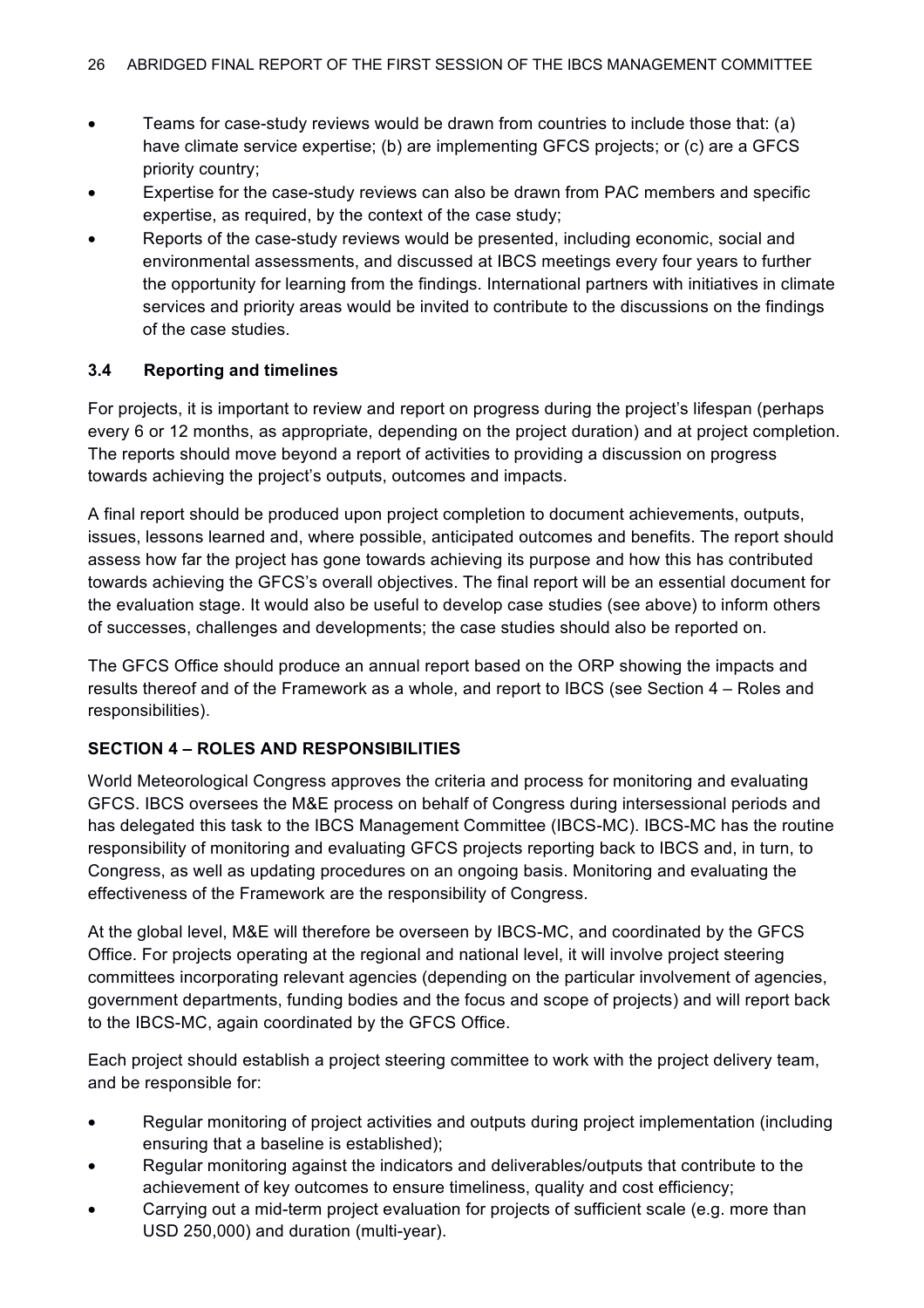The GFCS Office is responsible for ensuring that independent end-of-project and post-project evaluations are carried out to ensure the link between project outputs and GFCS outcomes. It is not cost-effective to undertake a full end-of-project and post-project evaluation for all projects. Based on experience from a range of agencies, GFCS projects below about US\$ 250 000 should not be subject to the full end-of- and post-project evaluations, but for these projects a set of questions needs to be developed by the GFCS Office to ensure that project outputs contribute to GFCS outcomes.

End-of-project evaluations will need to be carried immediately after project completion, while postproject evaluations should be carried out some time afterwards to assess impacts (timing will be decided according to which specific outcomes should be assessed in the longer term). For end-ofproject and post-project evaluations of GFCS projects, the GFCS Office is responsible for:

- Ensuring that all GFCS project documents include an M&E section with clear linkages to the GFCS outputs and outcomes and that sufficient resources have been allocated for monitoring and evaluation;
- Developing terms of reference for the evaluations, in consultation with stakeholders, to identify specific issues to be addressed in the evaluation;
- Developing and maintaining a roster of independent consultants with experience in monitoring and/or evaluation;
- Selecting, recruiting and briefing the evaluators;
- Providing quality assurance of final evaluation reports potentially an important task in situations where the reported information is insufficient or substandard;
- Ensuring that findings from project evaluations are effectively shared and taken up/inform the formulation of new projects. A database or online portal should be developed to share results achieved with a specific focus on lessons learnt;
- Posting the final evaluation reports on the GFCS public website and sharing the final evaluation reports with key stakeholders;
- If sufficient resources are available, develop an accessible online GFCS M&E tool o enable project results/activity progress to be inserted directly. This would allow the monitoring of progress of different GFCS activities and support greater transparency.

The GFCS Office is responsible for coordinating evaluations of GFCS outcomes and impacts that will need to be carried out independently at regular times (4, 6, 10 years) and across the whole portfolio of projects (GFCS projects and contributing projects). Quality assurance for these evaluations will be provided by IBCS through its role in overseeing the M&E process. Specific resources will need to be allocated to this purpose in the GFCS ORP. The evaluations will need to consider:

- Contribution by projects to the achievement of identified outcomes and long-term impacts;
- The added value of the Framework in achieving outcomes and long-term impacts (i.e. would these have been achieved without GFCS?);
- The added value of the Framework in terms of supporting effective partnerships for climate services (i.e. feedback from GFCS partners on how effective the partnership is at global (PAC), regional and national levels)

A communication plan for projects is needed to ensure key messages are communicated to relevant stakeholders, including impact/benefit of the project and lessons learned.

The GFCS Office will coordinate the development of such indicators. TT-M&E will support this process by providing advice during the development of indicators and provide quality assurance on the final indicators.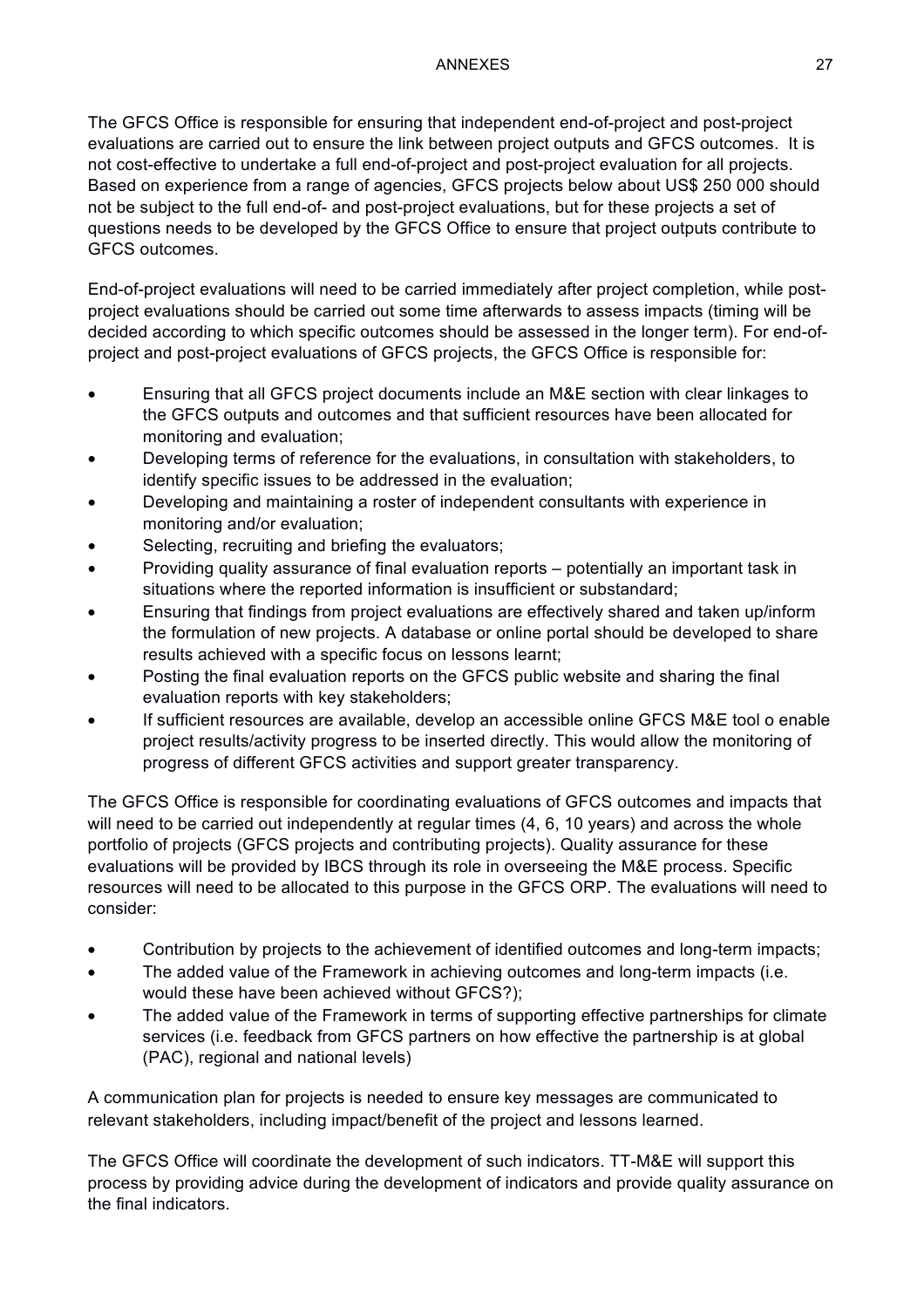### **ANNEX 1 – GLOSSARY**

**Monitoring:** the continuous collection and analysis of information and data to determine progress on implementation and achievement of desired outputs and outcomes, including use of financial resources. Monitoring facilitates communication of progress to stakeholders and identifies problems promptly to facilitate timely adjustments to keep the project on track, or help get it back on track, or terminating the project if necessary. Monitoring information informs evaluations that provide a more in-depth analysis on how and why results were/were not achieved, identifies lessons learnt and recommendations for improvement.

**Evaluation:** should assess the design, implementation and results in order to determine the relevance, effectiveness, efficiency, impact, transferability and sustainability of the results. Evaluation addresses the strategic questions "what?"(for impact and sustainability) and "why?" (for relevance). Evaluation of projects normally takes place once the project has finished.

The aims of M&E are therefore similar: to provide information that can help inform decisions, improve performance and achieve planned results.

**Reviews**: it is useful to review progress at key intervals during the project (such as mid-term) to check that the project is proceeding in the right direction and that activities are likely to meet the purpose for which they were planned. Such reviews also provide an opportunity for timely sharing of lessons with other projects, activities, regions, countries and actors.

**GFCS projects:** are funded by the GFCS or other funding mechanisms provided by members and partners, and are managed and implemented by the GFCS Office. Reporting to IBCS on their monitoring and evaluation is obligatory. The criteria for projects to be designated GFCS projects are contained in IBCS-MC/Doc. 4.3.

**Contributing projects:** funded and implemented by different entities, they are encouraged, but not obligated, to use the same M&E criteria and process as the GFCS projects, and reported voluntarily to IBCS. The GFCS Meeting on Implementation Coordination in 2014 identified more than 100 such projects in 16 countries with a total combined budget of US\$ 700 million. The criteria for projects to be designated contributing projects are contained in IBCS-MC/Doc. 4.3.

### **ANNEX 2 – INDICATORS FOR MONITORING THE FRAMEWORK, INCLUDING THE OPERATIONAL RESOURCE PLAN**

Projects and activities being undertaken as part of the implementation of the Framework will generate outputs that will, in turn, produce outcomes leading to impacts. The tables below list impacts, and associated outcomes, outputs and indicators. The four impacts are the goals of GFCS as listed in Section 2, combining the first two GFCS goals in one impact. In most cases, the indicators relate to the outputs but, in some cases, there are indicators relating to outcomes.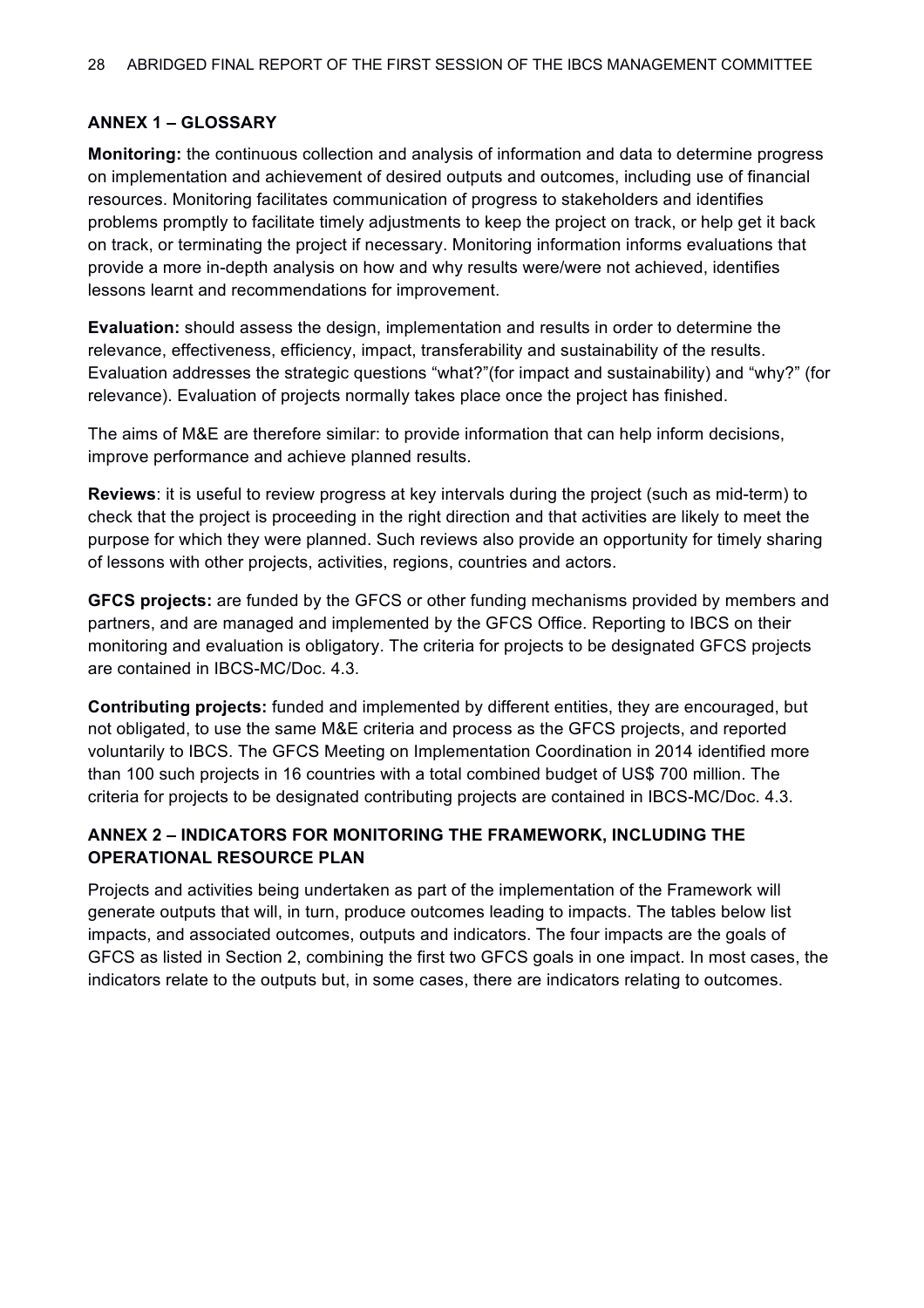### **Impact 1: Advance the key global development goals and reduce the vulnerability of society to climate-related hazards through better provision of climate information**

| <b>Outcomes</b>                                                                                                                                                                                                    | <b>Outputs</b>                                                                                                                                                                                                 | <b>Indicators</b>                                                                                                                                                                                                                                                                                                                                                                                                                             |
|--------------------------------------------------------------------------------------------------------------------------------------------------------------------------------------------------------------------|----------------------------------------------------------------------------------------------------------------------------------------------------------------------------------------------------------------|-----------------------------------------------------------------------------------------------------------------------------------------------------------------------------------------------------------------------------------------------------------------------------------------------------------------------------------------------------------------------------------------------------------------------------------------------|
| <b>GFCS takes concrete</b><br>steps to support<br>integration of climate<br>services as a basic<br>requirement for risk<br>management and<br>adaptation to climate<br>change and is<br>incorporated into<br>plans. | GFCS actions catalyse the<br>development and application<br>of climate services that support<br>nations and communities to<br>sustain development, reduce<br>risk to disasters and adapt to<br>climate change. | • The number of UNISDR national and global<br>platforms which have included climate<br>services as part of their components, as a<br>result of GFCS.<br>• Number of regional and national<br>development, urban planning, risk<br>management or adaptation plans which were<br>influenced by GFCS.<br>• Number of National Adaptation Plans which<br>have included climate service requirements,<br>as a result of GFCS efforts or using GFCS |
|                                                                                                                                                                                                                    |                                                                                                                                                                                                                | language.                                                                                                                                                                                                                                                                                                                                                                                                                                     |

### **Impact 2: Mainstream the use of climate information in decision-making**

| <b>Outcomes</b>      | <b>Outputs</b>                    | <b>Indicators</b>                               |
|----------------------|-----------------------------------|-------------------------------------------------|
| Climate services are | Frameworks for climate            | Number of active national and regional          |
| used more widely and | services are established at       | frameworks for climate services established     |
| more effectively in  | national and regional levels,     |                                                 |
| decision-making and  | aligned with GFCS.                |                                                 |
| investments in       | GFCS increases the                | Number of countries with national dialogues or  |
| climate-sensitive    | communication between end         | any national institutional platform with direct |
| sectors.             | users and providers.              | participation of users, using GFCS principles   |
|                      | GFCS provides effective           | Number of innovative climate-science outputs    |
|                      | guidelines for the translation of | delivered to sectors in accordance with GFCS    |
|                      | climate science for               | guidelines and principles                       |
|                      | applications in climate-          |                                                 |
|                      | sensitive sectors.                |                                                 |

### **Impact 3: Strengthen the engagement of providers and users of climate services**

| <b>Outcomes</b>                                                                                                     | <b>Outputs</b>                                                                                                                                                                                                                                                                   | <b>Indicators</b>                                                                                                                                                                                                                                                                                                                                                                                                                                                                                                                                           |
|---------------------------------------------------------------------------------------------------------------------|----------------------------------------------------------------------------------------------------------------------------------------------------------------------------------------------------------------------------------------------------------------------------------|-------------------------------------------------------------------------------------------------------------------------------------------------------------------------------------------------------------------------------------------------------------------------------------------------------------------------------------------------------------------------------------------------------------------------------------------------------------------------------------------------------------------------------------------------------------|
| Sustained<br>mechanisms<br>established or<br>enhanced for effective<br>user-driven, end-to-<br>end climate services | <b>GFCS</b> leads and facilitates<br>exchange among development<br>agencies and partners by<br>internalizing GFCS principles<br>in the international agencies.<br>GFCS increases the number of<br>countries and regions whose<br>climate-service delivery<br>capacity increases. | • Number of joint initiatives between UN<br>agencies, brokered by GFCS, to co-produce<br>climate services at global, regional and<br>national level<br>• Number of international agencies which align<br>their climate service approach with GFCS.<br>• Number of countries and regions that are<br>able to move from basic to more advanced<br>climate services (see Figures 1 and 2<br>below).<br>• Number of climate services being delivered<br>as a result of cooperation between national<br>climate service provider and regional climate<br>centres |
|                                                                                                                     | GFCS facilitates community of                                                                                                                                                                                                                                                    | Number of events organized under the                                                                                                                                                                                                                                                                                                                                                                                                                                                                                                                        |
|                                                                                                                     | practice interactions at all                                                                                                                                                                                                                                                     | auspices of GFCS, focused on communication                                                                                                                                                                                                                                                                                                                                                                                                                                                                                                                  |
|                                                                                                                     | levels                                                                                                                                                                                                                                                                           | and connectivity at community of practice level                                                                                                                                                                                                                                                                                                                                                                                                                                                                                                             |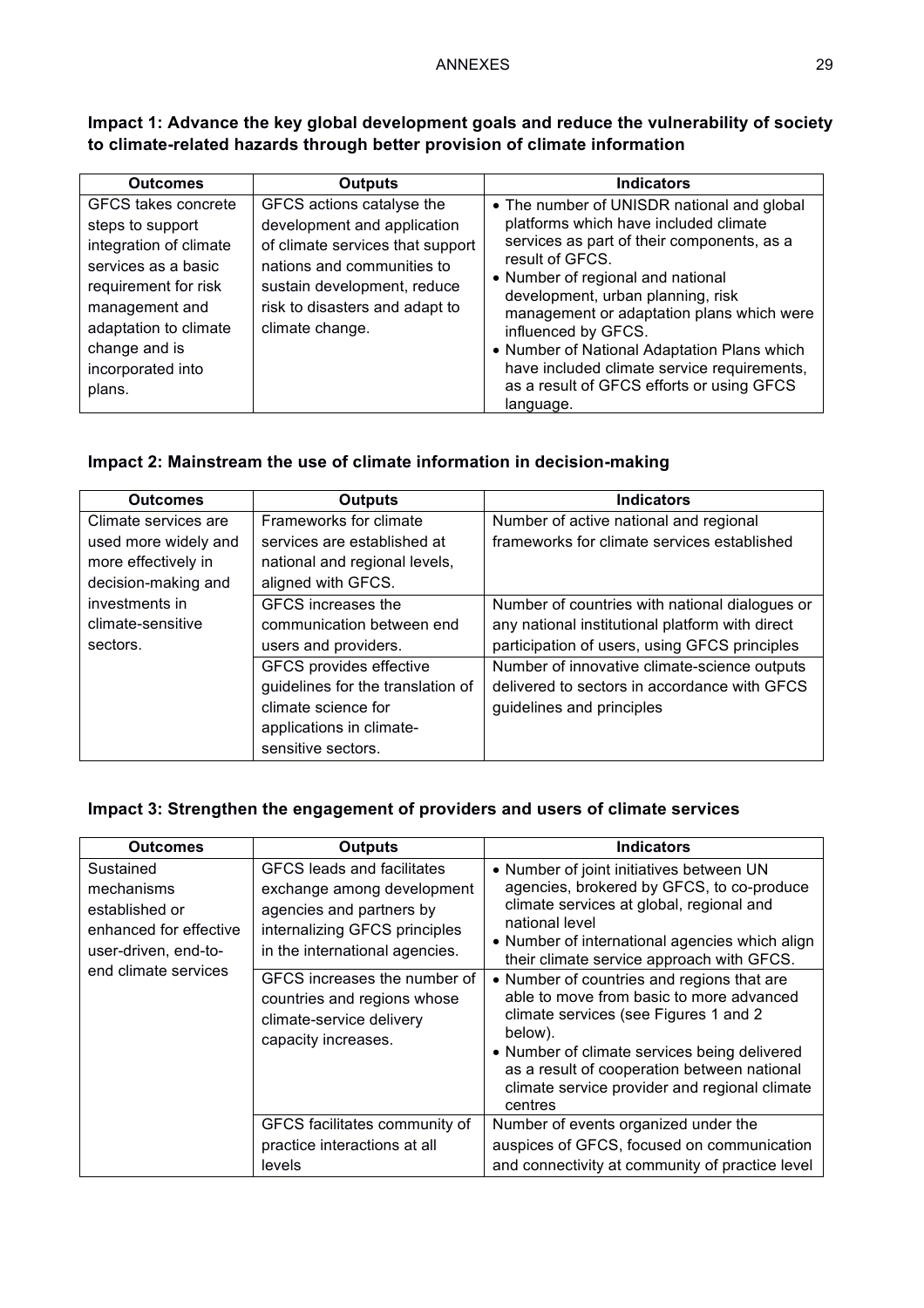| <b>Outcomes</b> | <b>Outputs</b>                                                                                                        | <b>Indicators</b>                                                                                                                                                                                                      |
|-----------------|-----------------------------------------------------------------------------------------------------------------------|------------------------------------------------------------------------------------------------------------------------------------------------------------------------------------------------------------------------|
|                 | GFCS is seen as a community<br>leader in climate services.                                                            | Number of climate service communities<br>adopting GFCS principles                                                                                                                                                      |
|                 | GFCS leverages the best<br>practices, tools and data from<br>individual partners for the<br>benefit of the community. | • Number of instances where GFCS uptakes<br>best practices from partners.<br>• Demonstration, through a connection map,<br>of how GFCS distributes those best<br>practices.                                            |
|                 | GFCS mobilizes resources in<br>support of climate services.                                                           | • Annual percentage increase in available<br>resources allocated to the WMO GFCS Trust<br>Fund<br>• Annual percentage increase in Fund<br>mobilized by partners and members to<br>implement GFCS contributing projects |

### **Impact 4: Maximize the utility of existing climate service infrastructure**

| <b>Outcomes</b>                                                                                                                                                                   | <b>Outputs</b>                                                                                                                                    | <b>Indicators</b>                                                                                                                                                                                                                                                                                                         |
|-----------------------------------------------------------------------------------------------------------------------------------------------------------------------------------|---------------------------------------------------------------------------------------------------------------------------------------------------|---------------------------------------------------------------------------------------------------------------------------------------------------------------------------------------------------------------------------------------------------------------------------------------------------------------------------|
| Skills, processes,<br>tools and technologies<br>are enhanced through<br>improved utility of<br>infrastructure to<br>enable and support<br>better delivery of<br>climate services. | Mechanisms or UIPs<br>implemented at the national<br>and regional level, serves as a<br>pathway to identify needs and<br>is used to address them. | • Number of UIPs implemented under the<br>GFCS protocols, principles and guidelines at<br>regional and national level<br>• Number of NMHSs and regional climate<br>centres with comprehensive<br>stakeholder/user maps implemented<br>• Increase of user demand for climate<br>information at regional and national level |



**Figure 1. Types of climate products and services by category of national climate service provider**



**Infrastructural Capacity Category** 

**Figure 2. Profile of national climate service providers as a function of category, October 2010**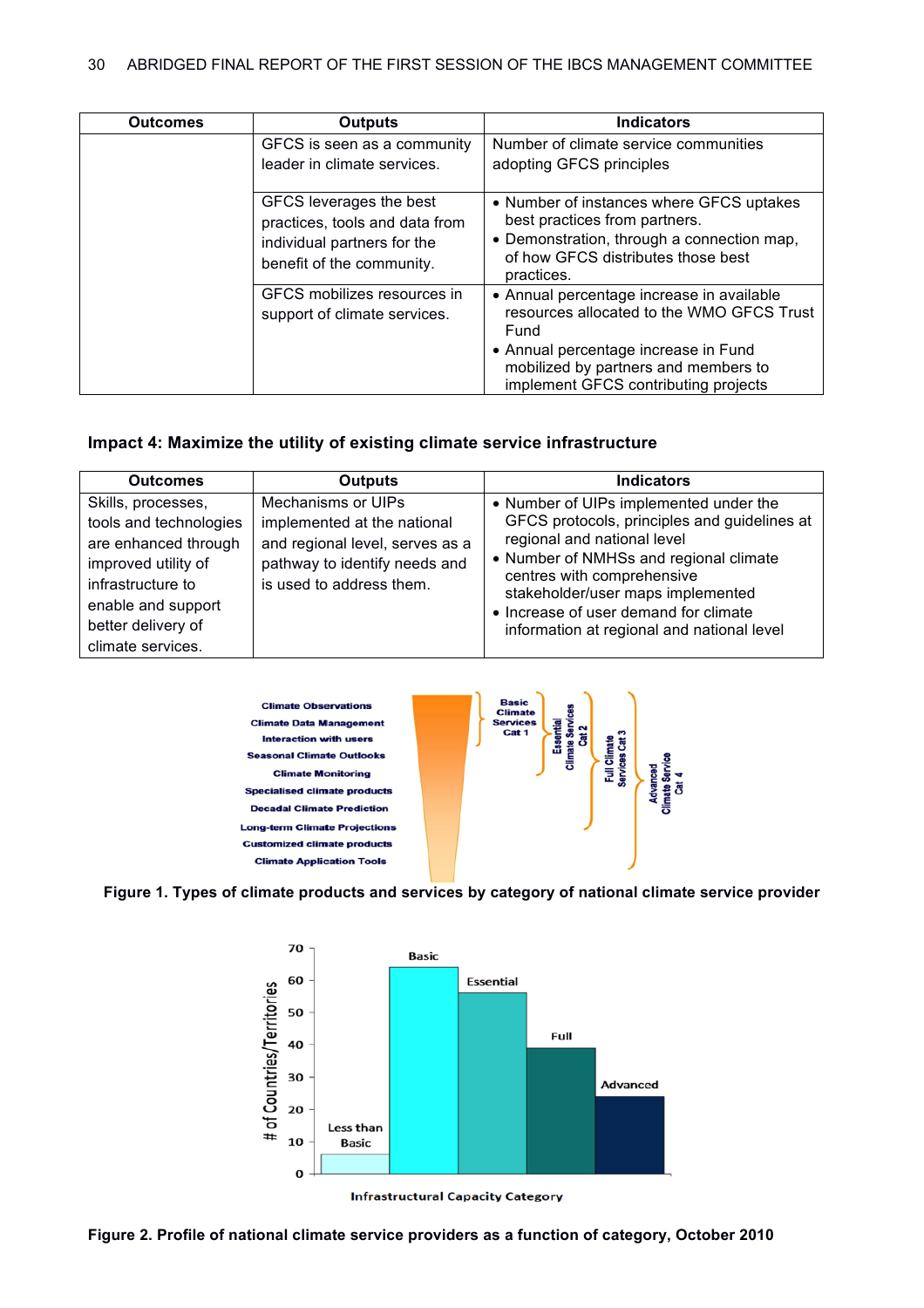### **ANNEX III**

### Annex to paragraph 7.3.7 of the general summary

# **EXPERT TEAM ON SPECIFIC DATA REQUIREMENTS FOR THE GLOBAL FRAMEWORK FOR CLIMATE SERVICES**

### **TERMS OF REFERENCE**

Taking into account the outcomes of Seventeenth World Meteorological Congress, including adoption of the WMO policy for international exchange of climate data and products to support the implementation of GFCS and a request to the Intergovernmental Board on Climate Services (IBCS) to make recommendations concerning GFCS-relevant data and products under the auspices of WMO needed to contribute to the Framework, and the decision by the sixty-seventh session of the WMO Executive Council to establish a Task Team on Data Policy and Emerging Issues, the Expert Team shall undertake work as follows:

- (1) Undertake a review of GFCS implementation requirements with respect to data and products developed or acquired under WMO auspices:
	- (a) Review and summarize requirements identified in the GFCS Implementation Plan, its annexes and exemplars;
	- (b) Consult with members of the GFCS Partners Advisory Committee (PAC) with respect to:
		- (i) Additional and emerging data needs for implementation of the exemplars;
		- (ii) PAC member policies and practices regarding free and unrestricted exchange of GFCS-relevant data and products related to their areas of work;
	- (c) Monitor ongoing data requirements emerging from the implementation of the GFCS at country level, and in particular in the countries identified by PAC for comprehensive support by PAC members.
- (2) Prepare a synthesis and recommendations regarding:
	- (a) Needs which are currently satisfied by data already included in the annex to Resolution 60 (Cg-17) and the related resolutions identified therein;
	- (b) Any unmet data requirements and make recommendations concerning priority requirements and data sources, the latter including through consultation with the Global Climate Observing System and the Group on Earth Observations;
	- (c) The status of PAC member policies and practices with respect to the free and unrestricted exchange of GFCS relevant data and products.
- (3) Prepare a report to the Intergovernmental Board on Climate Services Management Committee for consideration at its fourth session and subsequent sessions, as necessary.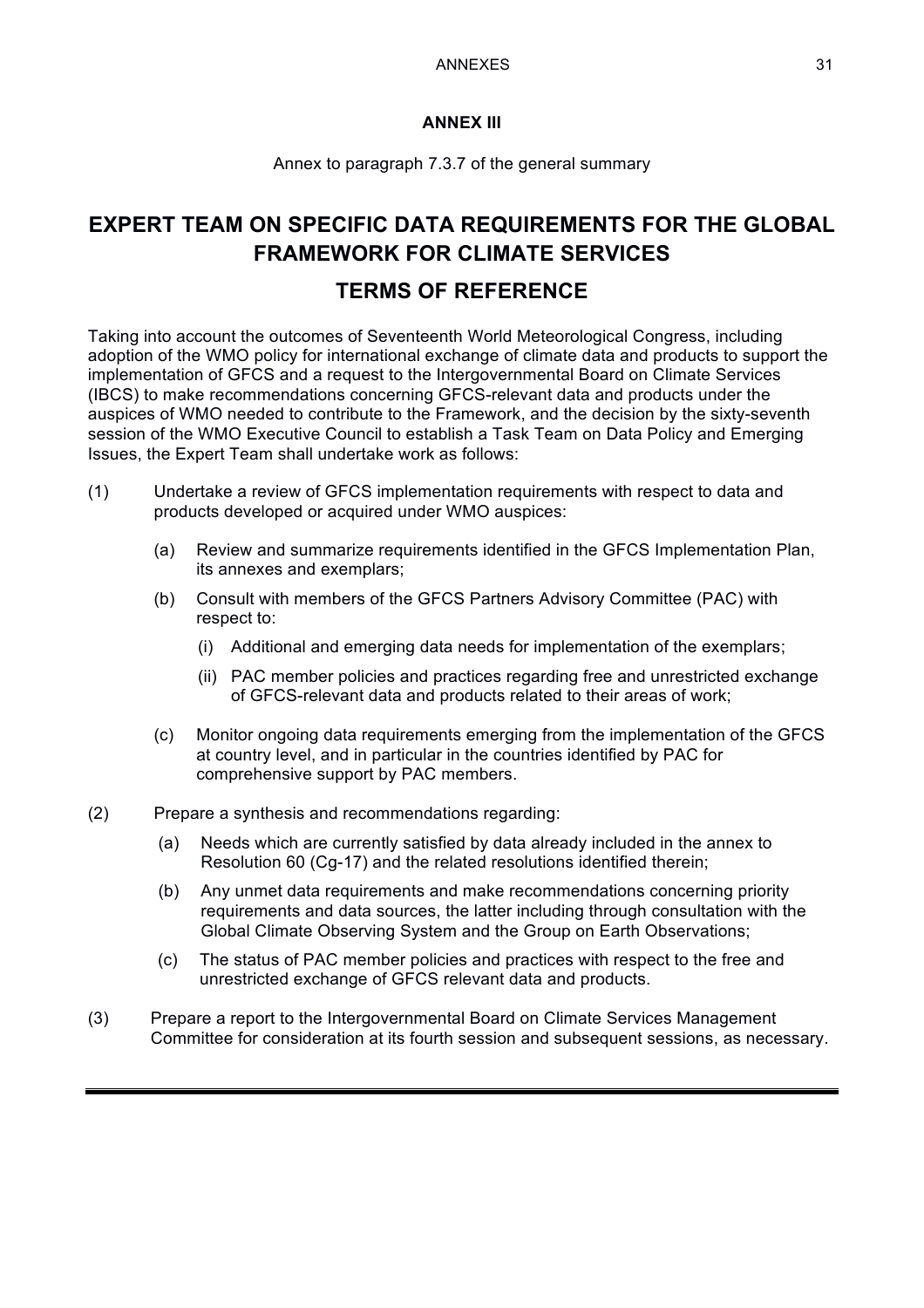### **ANNEX IV**

Annex to paragraph 7.5.2 of the general summary

### **TRANSFORMING OUR WORLD. THE 2030 AGENDA FOR SUSTAINABLE DEVELOPMENT**

### **Declaration of the United Nations Summit on Sustainable Development (New York, USA, 25–27 September 2015)**

### **Introduction**

### **Preamble**

The Agenda is a plan of action for people, the planet and prosperity, which seeks to strengthen universal peace in larger freedom. We recognize that eradicating poverty in all its forms and dimensions, including extreme poverty, is the greatest global challenge and an indispensable requirement for sustainable development. All countries and all stakeholders, acting in collaborative partnership, will implement this plan. We are resolved to free the human race from the tyranny of poverty and want to heal and secure our planet. We are determined to take the bold and transformative steps which are urgently needed to shift the world onto a sustainable and resilient path. As we embark on this collective journey, we pledge that no one will be left behind. The 17 Sustainable Development Goals and 169 targets that we are announcing today demonstrate the scale and ambition of this new universal Agenda. They seek to build on the Millennium Development Goals and complete what these did not achieve. They seek to realize the human rights of all and to achieve gender equality and the empowerment of all women and girls. They are integrated and indivisible and balance the three dimensions of sustainable development: the economic, social and environmental.

The goals and targets will stimulate action over the next 15 years in areas of critical importance for humanity and the planet.

### **People**

We are determined to end poverty and hunger, in all their forms and dimensions, and to ensure that all human beings can fulfill their potential in dignity and equality and in a healthy environment.

### **Planet**

We are determined to protect the planet from degradation, including through sustainable consumption and production, sustainably managing its natural resources and taking urgent action on climate change, so that it can support the needs of the present and future generations.

### **Prosperity**

We are determined to ensure that all human beings can enjoy prosperous and fulfilling lives and that economic, social and technological progress occurs in harmony with nature.

### **Peace**

We are determined to foster peaceful, just and inclusive societies which are free from fear and violence. There can be no sustainable development without peace and no peace without sustainable development.

### **Partnership**

We are determined to mobilize the means required to implement this Agenda through a revitalized Global Partnership for Sustainable Development, based on a spirit of strengthened global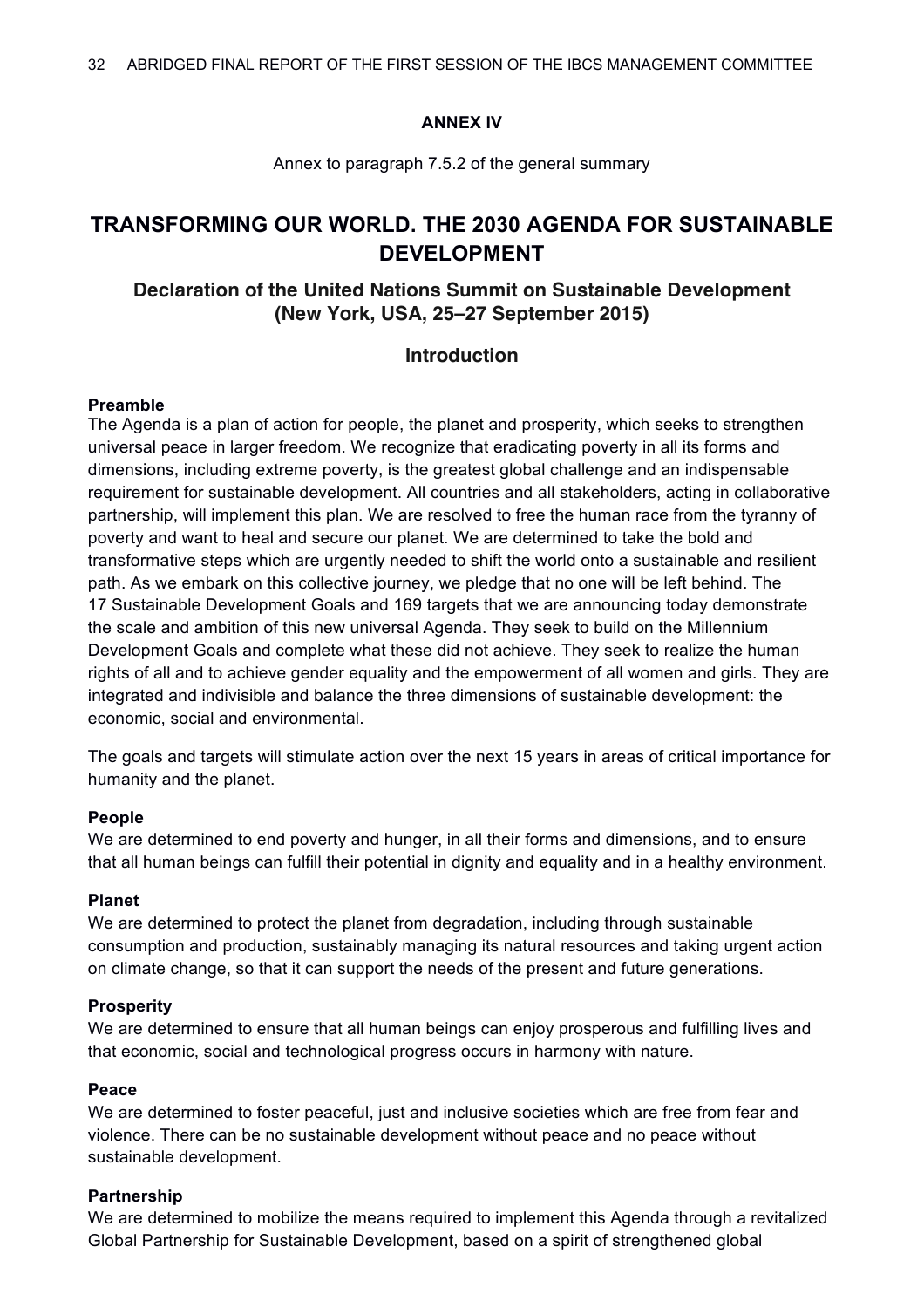solidarity, focused in particular on the needs of the poorest and most vulnerable and with the participation of all countries, all stakeholders and all people.

The interlinkages and integrated nature of the Sustainable Development Goals are of crucial importance in ensuring that the purpose of the new Agenda is attained. If we realize our ambitions across the full extent of the Agenda, the lives of all will be profoundly improved and our world will be transformed for the better.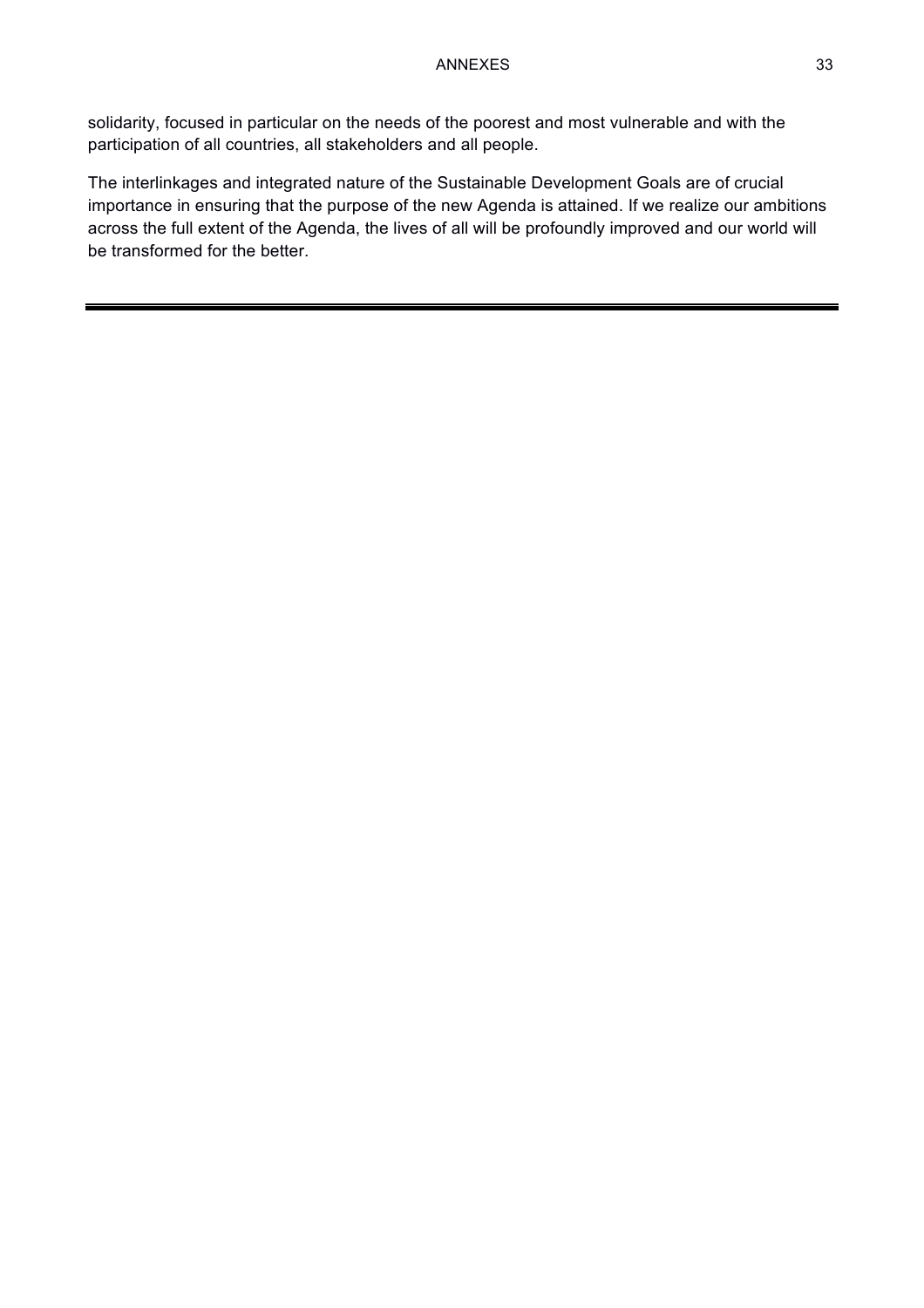### **APPENDIX**

### **LIST OF PARTICIPANTS**

1. Members of the Management Committee **Australia** Stephen LELLYETT Alternate **British Caribbean Territories** David FARRELL Principal member **Canada** David GRIMES<br>
Michael CROWE<br>
Alternate<br>
Alternate Michael CROWE **China** Mingmei LI (Ms) and a set of the Mingmei LI (Ms) and a set of the Alternate **Colombia** José Franklyn RUIZ **Alternate Costa 
 Rica** Juan-Carlos FALLAS-SOJO Principal member **Democratic Republic of the Congo** Jean Pierre MPUNDU ELONGA Principal member **Fiji** Francis KEAN Francis KEAN Principal member<br>
Misaeli FUNAKI Principal member Misaeli FUNAKI **Germany** Tobias FUCHS **Alternate** Michael ROHN Alternate **India** Laxman Singh RATHORE Co-Vice Chairperson **Japan** Atsushi MINAMI **Alternate** Kazutoshi ONOGI Alternate **Norway** Jens SUNDE **Chairperson Peru** Esequiel VILLEGAS PAREDES Alternate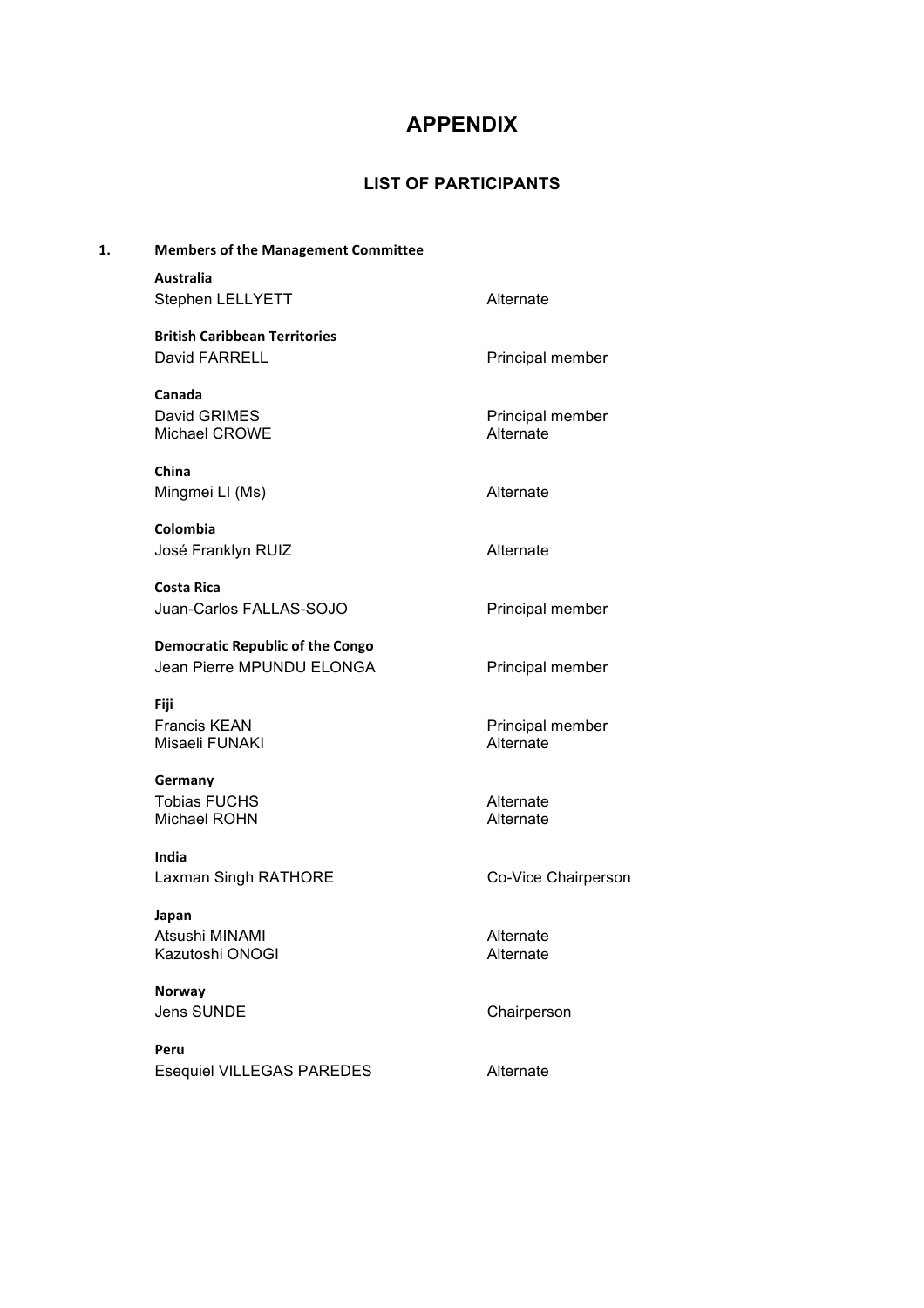35 ABRIDGED FINAL REPORT OF THE THIRD SESSION OF THE IBCS MANAGEMENT COMMITTEE

|    | <b>Philippines</b><br>Flaviana HILARIO (Ms)           | Principal member                 |
|----|-------------------------------------------------------|----------------------------------|
|    | <b>Republic of Korea</b><br>Sunyoung BAK (Ms)         | Alternate                        |
|    | Ihncheol SEONG                                        | Alternate                        |
|    | <b>Russian Federation</b><br>Alexander FROLOV         | Principal member                 |
|    | Marina SPIRIDONOVA (Ms)                               | Alternate                        |
|    | Senegal                                               |                                  |
|    | Sadibou BA                                            | Alternate                        |
|    | <b>South Africa</b>                                   |                                  |
|    | Linda MAKULENI (Ms)<br>Mark MAJODINA                  | Co-Vice Chairperson<br>Alternate |
|    | Sudan                                                 |                                  |
|    | Hanan RABBAH (Ms)                                     | Alternate                        |
|    | <b>Switzerland</b>                                    |                                  |
|    | Peter BINDER                                          | Principal member                 |
|    | Gabriela SEIZ (Ms)<br>Stefan SIGRIST                  | Alternate<br>Alternate           |
|    |                                                       |                                  |
|    | <b>Tunisia</b><br>Abdelwaheb NMIRI                    | Principal member                 |
|    |                                                       |                                  |
|    | <b>Turkey</b>                                         |                                  |
|    | Hayreddin BACANLI                                     | Alternate                        |
|    | <b>United States of America</b>                       |                                  |
|    | Raymond "Wayne" HIGGINS                               | Principal member                 |
|    | Ko BARRET (Ms)                                        | Alternate                        |
|    | Meredith MUTH (Ms)                                    | Alternate                        |
| 2. | <b>Representatives of Partners Advisory Committee</b> |                                  |
|    |                                                       |                                  |

**UNITAR** Angus MACKAY **Alternate**